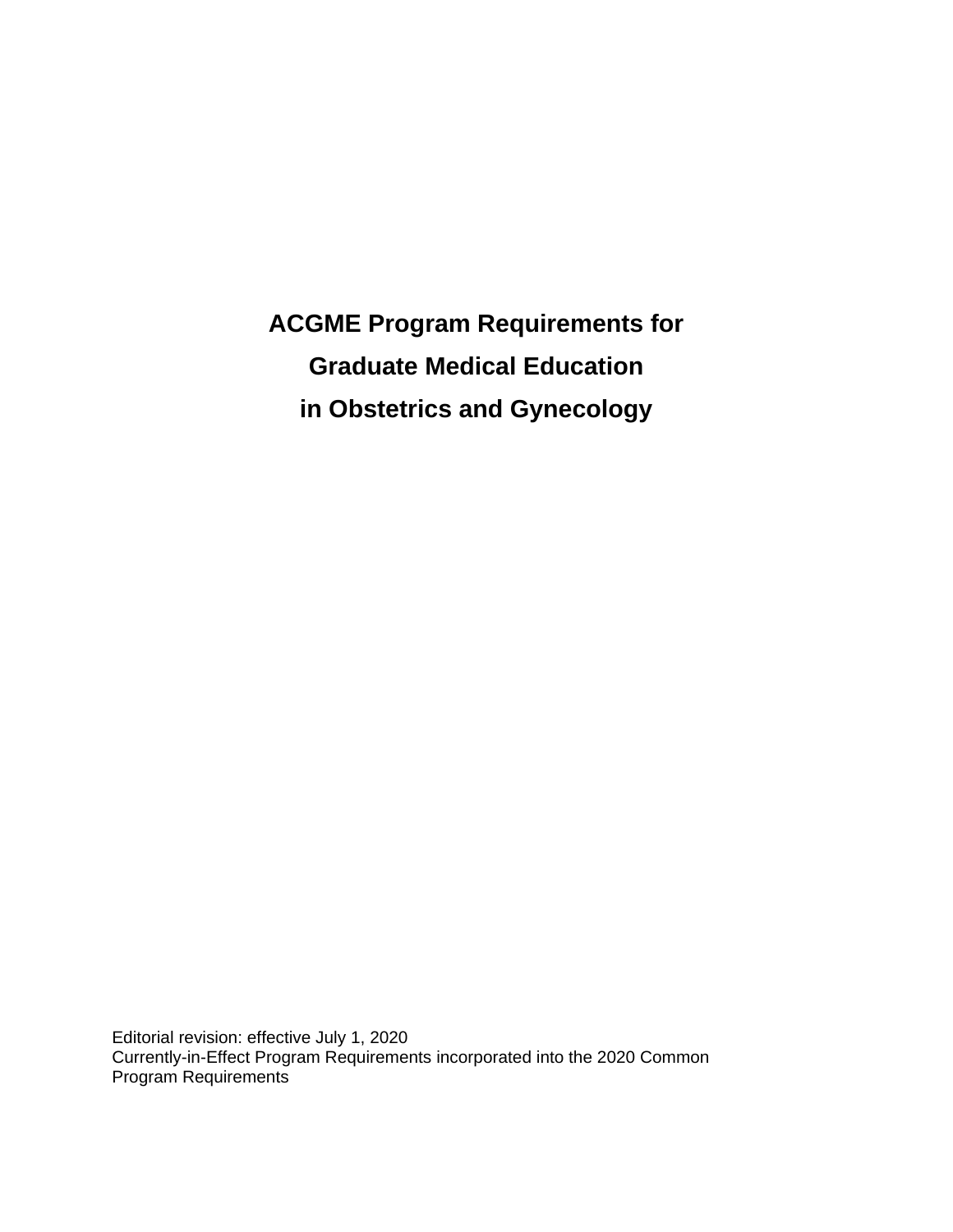| Int.A. |                                                                        |  |
|--------|------------------------------------------------------------------------|--|
| Int.B. |                                                                        |  |
| Int.C. |                                                                        |  |
|        |                                                                        |  |
| I.A.   |                                                                        |  |
| I.B.   |                                                                        |  |
| $L$    |                                                                        |  |
| I.D.   |                                                                        |  |
| I.E.   |                                                                        |  |
|        |                                                                        |  |
| II.A.  |                                                                        |  |
| II.B.  |                                                                        |  |
| II.C.  |                                                                        |  |
| II.D.  |                                                                        |  |
|        |                                                                        |  |
| III.A. |                                                                        |  |
| III.B. |                                                                        |  |
| III.C. |                                                                        |  |
|        |                                                                        |  |
| IV.A.  |                                                                        |  |
| IV.B.  |                                                                        |  |
| IV.C.  |                                                                        |  |
| IV.D.  |                                                                        |  |
|        |                                                                        |  |
| V.A.   |                                                                        |  |
| V.B.   |                                                                        |  |
| V.C.   |                                                                        |  |
|        |                                                                        |  |
| VI.A.  | Patient Safety, Quality Improvement, Supervision, and Accountability38 |  |
| VI.B.  |                                                                        |  |
| VI.C.  |                                                                        |  |
| VI.D.  |                                                                        |  |
| VI.E.  | Clinical Responsibilities, Teamwork, and Transitions of Care49         |  |
| VI.F.  |                                                                        |  |

## **Contents**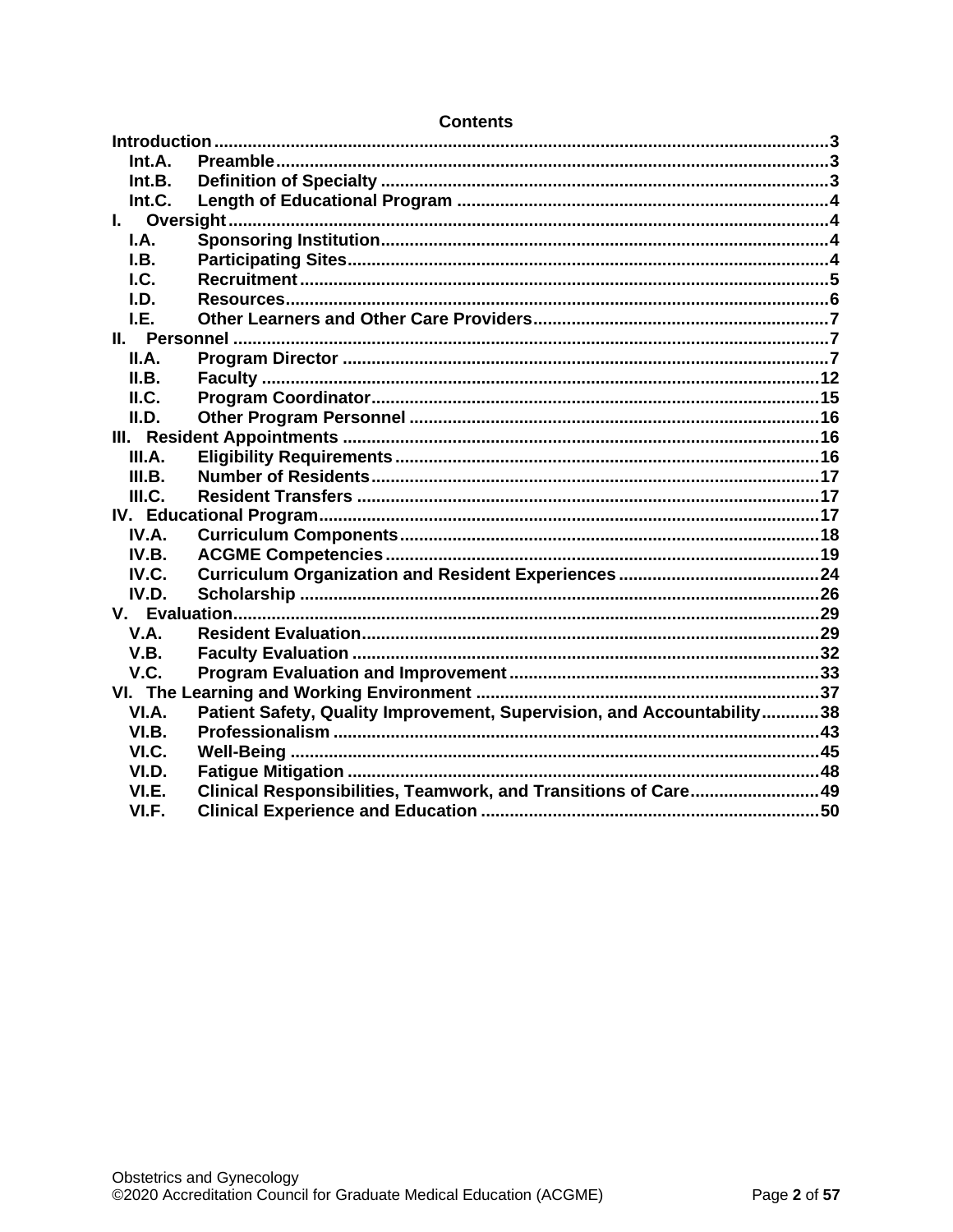# **ACGME Program Requirements for Graduate Medical Education in Obstetrics and Gynecology**

## **Common Program Requirements (Residency) are in BOLD**

Where applicable, text in italics describes the underlying philosophy of the requirements in that section. These philosophic statements are not program requirements and are therefore not citable.

#### <span id="page-2-0"></span>**Introduction**

<span id="page-2-1"></span>**Int.A.** *Graduate medical education is the crucial step of professional development between medical school and autonomous clinical practice. It is in this vital phase of the continuum of medical education that residents learn to provide optimal patient care under the supervision of faculty members who not only instruct, but serve as role models of excellence, compassion, professionalism, and scholarship.*

> *Graduate medical education transforms medical students into physician scholars who care for the patient, family, and a diverse community; create and integrate new knowledge into practice; and educate future generations of physicians to serve the public. Practice patterns established during graduate medical education persist many years later.*

> *Graduate medical education has as a core tenet the graded authority and responsibility for patient care. The care of patients is undertaken with appropriate faculty supervision and conditional independence, allowing residents to attain the knowledge, skills, attitudes, and empathy required for autonomous practice. Graduate medical education develops physicians who focus on excellence in delivery of safe, equitable, affordable, quality care; and the health of the populations they serve. Graduate medical education values the strength that a diverse group of physicians brings to medical care.*

> *Graduate medical education occurs in clinical settings that establish the foundation for practice-based and lifelong learning. The professional development of the physician, begun in medical school, continues through faculty modeling of the effacement of self-interest in a humanistic environment that emphasizes joy in curiosity, problem-solving, academic rigor, and discovery. This transformation is often physically, emotionally, and intellectually demanding and occurs in a variety of clinical learning environments committed to graduate medical education and the well-being of patients, residents, fellows, faculty members, students, and all members of the health care team.*

# <span id="page-2-2"></span>**Int.B. Definition of Specialty**

Obstetrician gynecologists are physicians who, by virtue of satisfactory completion of a defined course of graduate medical education, possess special knowledge, skills, and professional capability in the medical and surgical care of the female reproductive system across the life span and women's health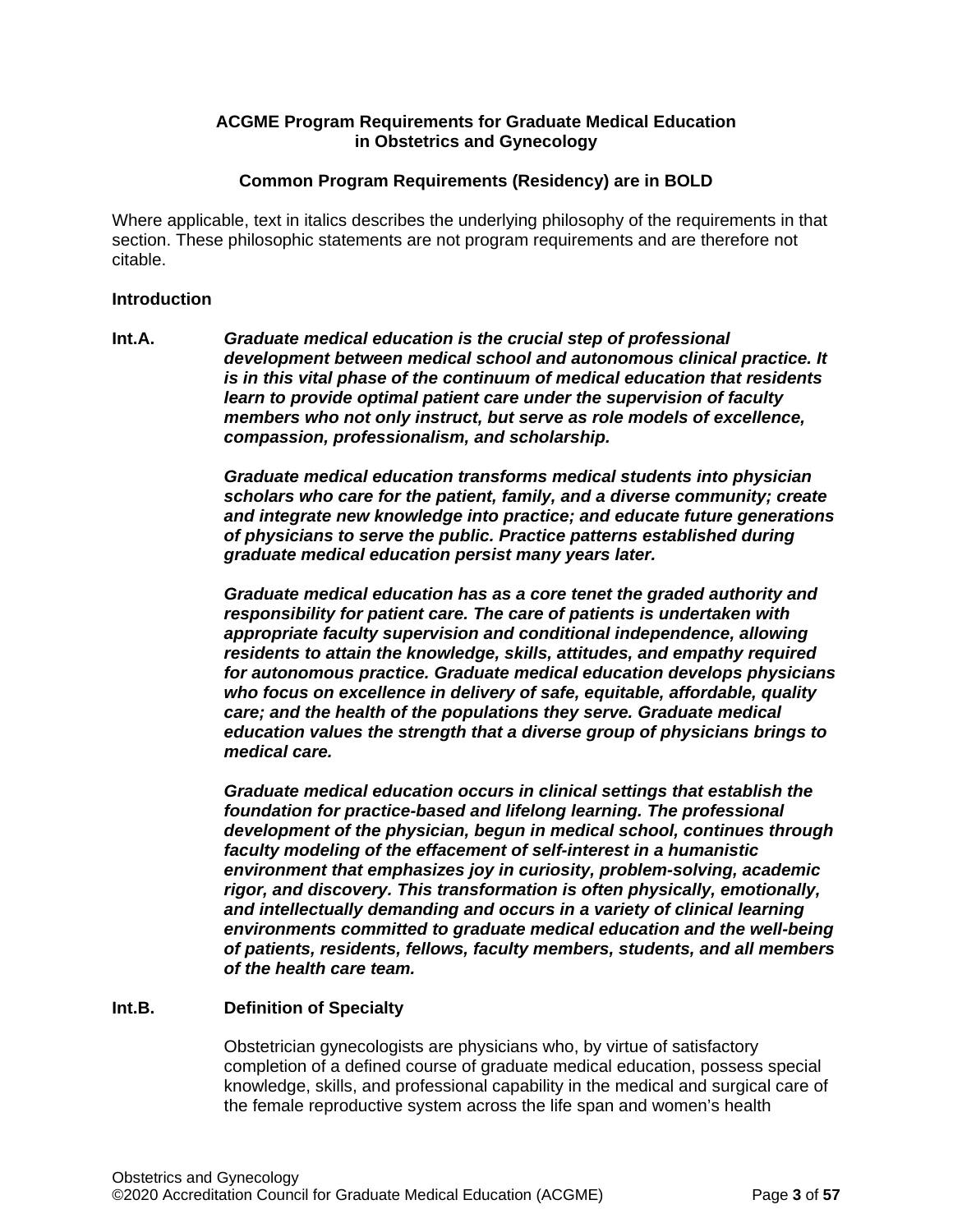conditions, such that it distinguishes them from other physicians and enables them to serve as primary physicians for women, and as consultants to other physicians.

## <span id="page-3-0"></span>**Int.C. Length of Educational Program**

The educational program in obstetrics and gynecology must be 48 months in length. (Core)\*

## <span id="page-3-1"></span>**I. Oversight**

## <span id="page-3-2"></span>**I.A. Sponsoring Institution**

*The Sponsoring Institution is the organization or entity that assumes the ultimate financial and academic responsibility for a program of graduate medical education, consistent with the ACGME Institutional Requirements.*

*When the Sponsoring Institution is not a rotation site for the program, the most commonly utilized site of clinical activity for the program is the primary clinical site.*

**Background and Intent: Participating sites will reflect the health care needs of the community and the educational needs of the residents. A wide variety of organizations may provide a robust educational experience and, thus, Sponsoring Institutions and participating sites may encompass inpatient and outpatient settings including, but not limited to a university, a medical school, a teaching hospital, a nursing home, a school of public health, a health department, a public health agency, an organized health care delivery system, a medical examiner's office, an educational consortium, a teaching health center, a physician group practice, federally qualified health center, or an educational foundation.**

- **I.A.1. The program must be sponsored by one ACGME-accredited Sponsoring Institution. (Core)**
- <span id="page-3-3"></span>**I.B. Participating Sites**

*A participating site is an organization providing educational experiences or educational assignments/rotations for residents.*

- **I.B.1. The program, with approval of its Sponsoring Institution, must designate a primary clinical site. (Core)**
- I.B.1.a) The sponsoring institution must also sponsor Accreditation for Graduate Medical Education (ACGME)-accredited programs in at least one of the following specialties: family medicine, internal medicine, pediatrics, or surgery. (Core)
- **I.B.2. There must be a program letter of agreement (PLA) between the program and each participating site that governs the relationship between the program and the participating site providing a required assignment. (Core)**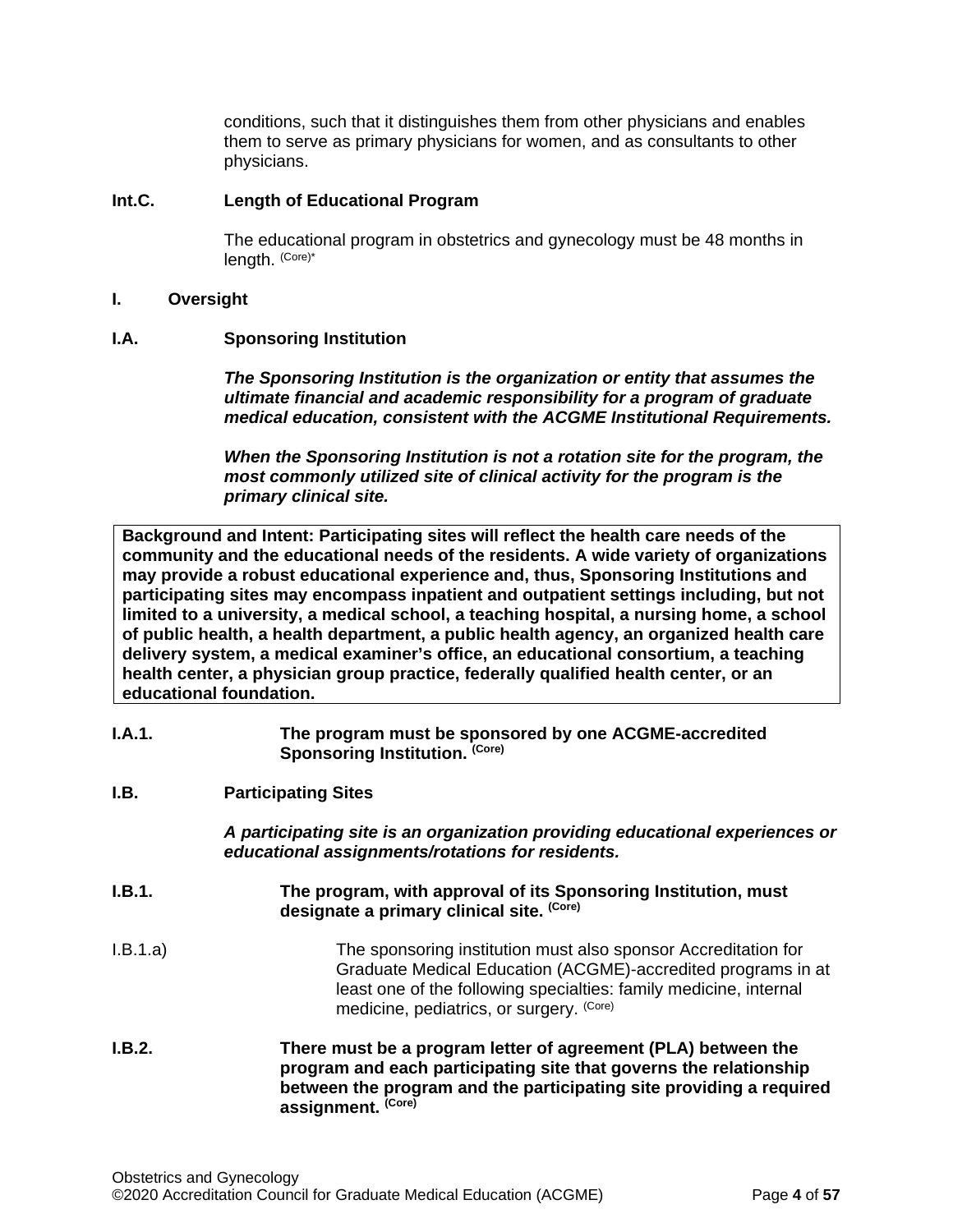| I.B.2.a)    | The PLA must:                                                                                                                                                                                                                             |
|-------------|-------------------------------------------------------------------------------------------------------------------------------------------------------------------------------------------------------------------------------------------|
| I.B.2.a)(1) | be renewed at least every 10 years; and, (Core)                                                                                                                                                                                           |
| I.B.2.a)(2) | be approved by the designated institutional official<br>$(DIO)$ . $(Core)$                                                                                                                                                                |
| I.B.3.      | The program must monitor the clinical learning and working<br>environment at all participating sites. (Core)                                                                                                                              |
| I.B.3.a)    | At each participating site there must be one faculty member,<br>designated by the program director as the site director, who<br>is accountable for resident education at that site, in<br>collaboration with the program director. (Core) |

**Background and Intent: While all residency programs must be sponsored by a single ACGME-accredited Sponsoring Institution, many programs will utilize other clinical settings to provide required or elective training experiences. At times it is appropriate to utilize community sites that are not owned by or affiliated with the Sponsoring Institution. Some of these sites may be remote for geographic, transportation, or communication issues. When utilizing such sites the program must ensure the quality of the educational experience. The requirements under I.B.3. are intended to ensure that this will be the case.**

**Suggested elements to be considered in PLAs will be found in the ACGME Program Director's Guide to the Common Program Requirements. These include:**

- **Identifying the faculty members who will assume educational and supervisory responsibility for residents**
- **Specifying the responsibilities for teaching, supervision, and formal evaluation of residents**
- **Specifying the duration and content of the educational experience**
- **Stating the policies and procedures that will govern resident education during the assignment**
- **I.B.4. The program director must submit any additions or deletions of participating sites routinely providing an educational experience, required for all residents, of one month full time equivalent (FTE) or more through the ACGME's Accreditation Data System (ADS). (Core)**
- <span id="page-4-0"></span>**I.C. The program, in partnership with its Sponsoring Institution, must engage in practices that focus on mission-driven, ongoing, systematic recruitment and retention of a diverse and inclusive workforce of residents, fellows (if present), faculty members, senior administrative staff members, and other relevant members of its academic community. (Core)**

**Background and Intent: It is expected that the Sponsoring Institution has, and programs implement, policies and procedures related to recruitment and retention of minorities underrepresented in medicine and medical leadership in accordance with the Sponsoring Institution's mission and aims. The program's annual evaluation must**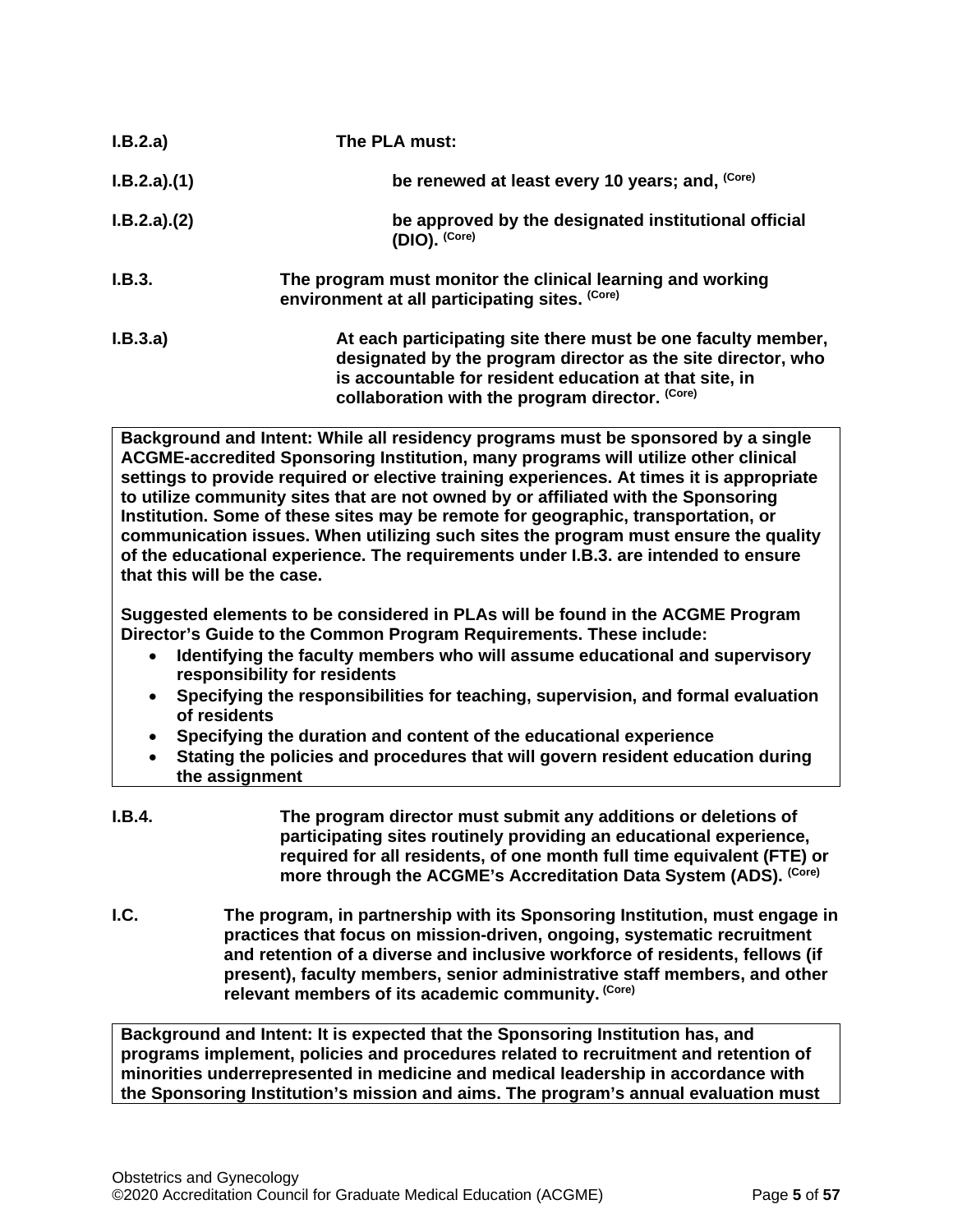**include an assessment of the program's efforts to recruit and retain a diverse workforce, as noted in V.C.1.c).(5).(c).**

<span id="page-5-0"></span>

| I.D. | <b>Resources</b> |
|------|------------------|
|      |                  |

| I.D.1.   | The program, in partnership with its Sponsoring Institution, must<br>ensure the availability of adequate resources for resident education.<br>(Core)                                                                                                                                                                 |
|----------|----------------------------------------------------------------------------------------------------------------------------------------------------------------------------------------------------------------------------------------------------------------------------------------------------------------------|
| I.D.1.a) | There must be medical and laboratory data retrieval capabilities<br>accessible from all outpatient and inpatient facilities to enable<br>efficient and effective patient care. (Core)                                                                                                                                |
| I.D.1.b  | Clinical support services must include pathology and radiology<br>with laboratory and radiologic information retrieval systems that<br>allow rapid access to results. (Core)                                                                                                                                         |
| I.D.1.c  | There must be space and equipment for the educational program,<br>including meeting rooms and classrooms with audiovisual and<br>other educational aids, simulation capabilities, and office space for<br>staff members. (Core)                                                                                      |
| I.D.1.d  | Clinical facilities must include adequate inpatient and outpatient<br>facilities, and office space accessible to residents. (Core)                                                                                                                                                                                   |
| I.D.1.e  | The patient population on which the educational program is based<br>must be sufficient in volume and variety so that the broad<br>spectrum of experiences necessary to meet the educational<br>objectives will be provided. Any major changes in these resources<br>must be reported to the Review Committee. (Core) |
| I.D.2.   | The program, in partnership with its Sponsoring Institution, must<br>ensure healthy and safe learning and working environments that<br>promote resident well-being and provide for: (Core)                                                                                                                           |
| I.D.2.a) | access to food while on duty; (Core)                                                                                                                                                                                                                                                                                 |
| I.D.2.b) | safe, quiet, clean, and private sleep/rest facilities available<br>and accessible for residents with proximity appropriate for<br>safe patient care; (Core)                                                                                                                                                          |

**Background and Intent: Care of patients within a hospital or health system occurs continually through the day and night. Such care requires that residents function at their peak abilities, which requires the work environment to provide them with the ability to meet their basic needs within proximity of their clinical responsibilities. Access to food and rest are examples of these basic needs, which must be met while residents are working. Residents should have access to refrigeration where food may be stored. Food should be available when residents are required to be in the hospital overnight. Rest facilities are necessary, even when overnight call is not required, to accommodate the fatigued resident.**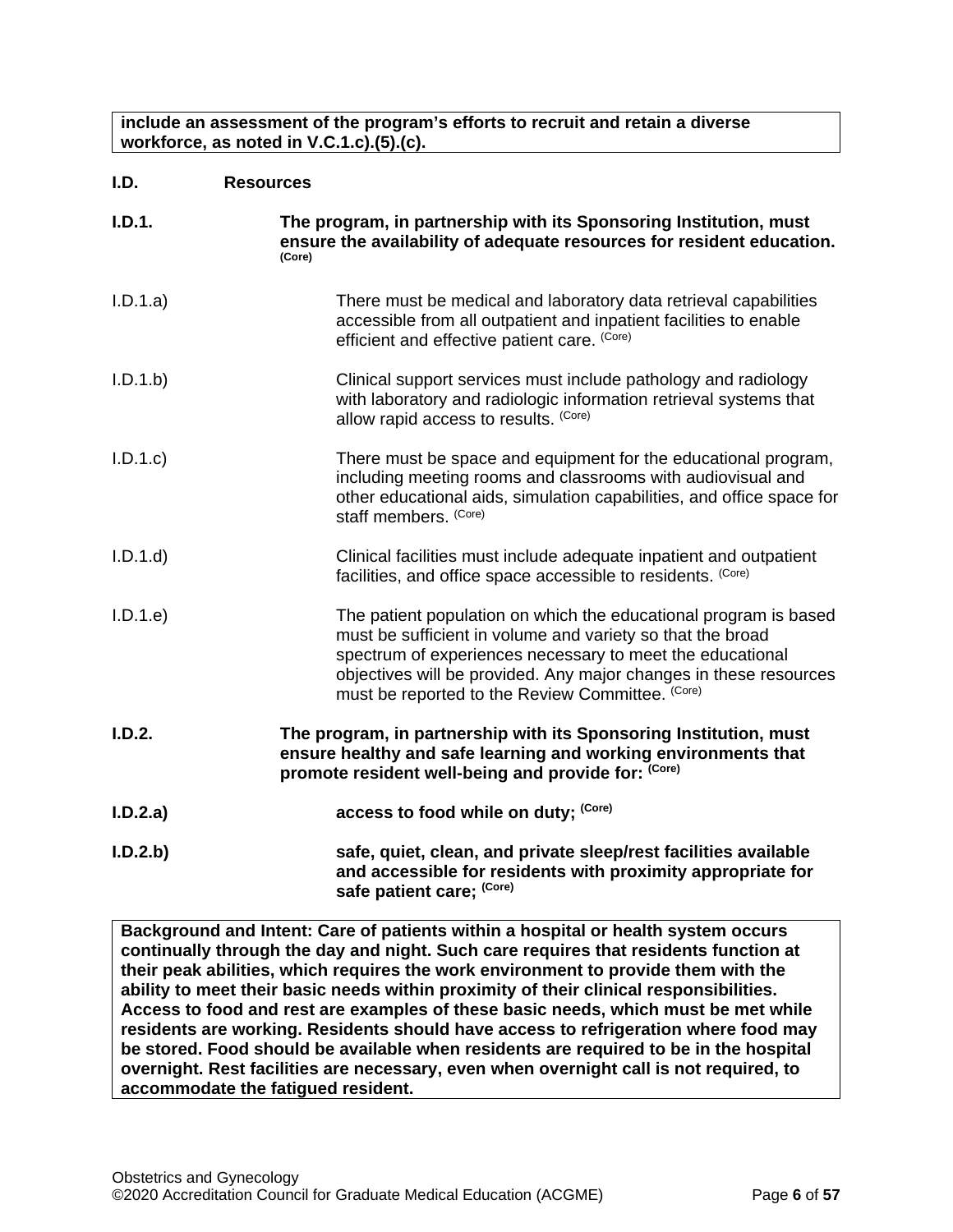**I.D.2.c) clean and private facilities for lactation that have refrigeration capabilities, with proximity appropriate for safe patient care; (Core)**

**Background and Intent: Sites must provide private and clean locations where residents may lactate and store the milk within a refrigerator. These locations should be in close proximity to clinical responsibilities. It would be helpful to have additional support within these locations that may assist the resident with the continued care of patients, such as a computer and a phone. While space is important, the time required for lactation is also critical for the well-being of the resident and the resident's family, as outlined in VI.C.1.d).(1).**

- **I.D.2.d) security and safety measures appropriate to the participating site; and, (Core)**
- **I.D.2.e) accommodations for residents with disabilities consistent**  with the Sponsoring Institution's policy. (Core)
- **I.D.3. Residents must have ready access to specialty-specific and other appropriate reference material in print or electronic format. This must include access to electronic medical literature databases with full text capabilities. (Core)**
- **I.D.4. The program's educational and clinical resources must be adequate to support the number of residents appointed to the program. (Core)**
- <span id="page-6-0"></span>**I.E. The presence of other learners and other care providers, including, but not limited to, residents from other programs, subspecialty fellows, and advanced practice providers, must enrich the appointed residents' education. (Core)**
- **I.E.1. The program must report circumstances when the presence of other learners has interfered with the residents' education to the DIO and Graduate Medical Education Committee (GMEC). (Core)**

**Background and Intent: The clinical learning environment has become increasingly complex and often includes care providers, students, and post-graduate residents and fellows from multiple disciplines. The presence of these practitioners and their learners enriches the learning environment. Programs have a responsibility to monitor the learning environment to ensure that residents' education is not compromised by the presence of other providers and learners.**

- <span id="page-6-1"></span>**II. Personnel**
- <span id="page-6-2"></span>**II.A. Program Director**
- **II.A.1. There must be one faculty member appointed as program director with authority and accountability for the overall program, including compliance with all applicable program requirements. (Core)**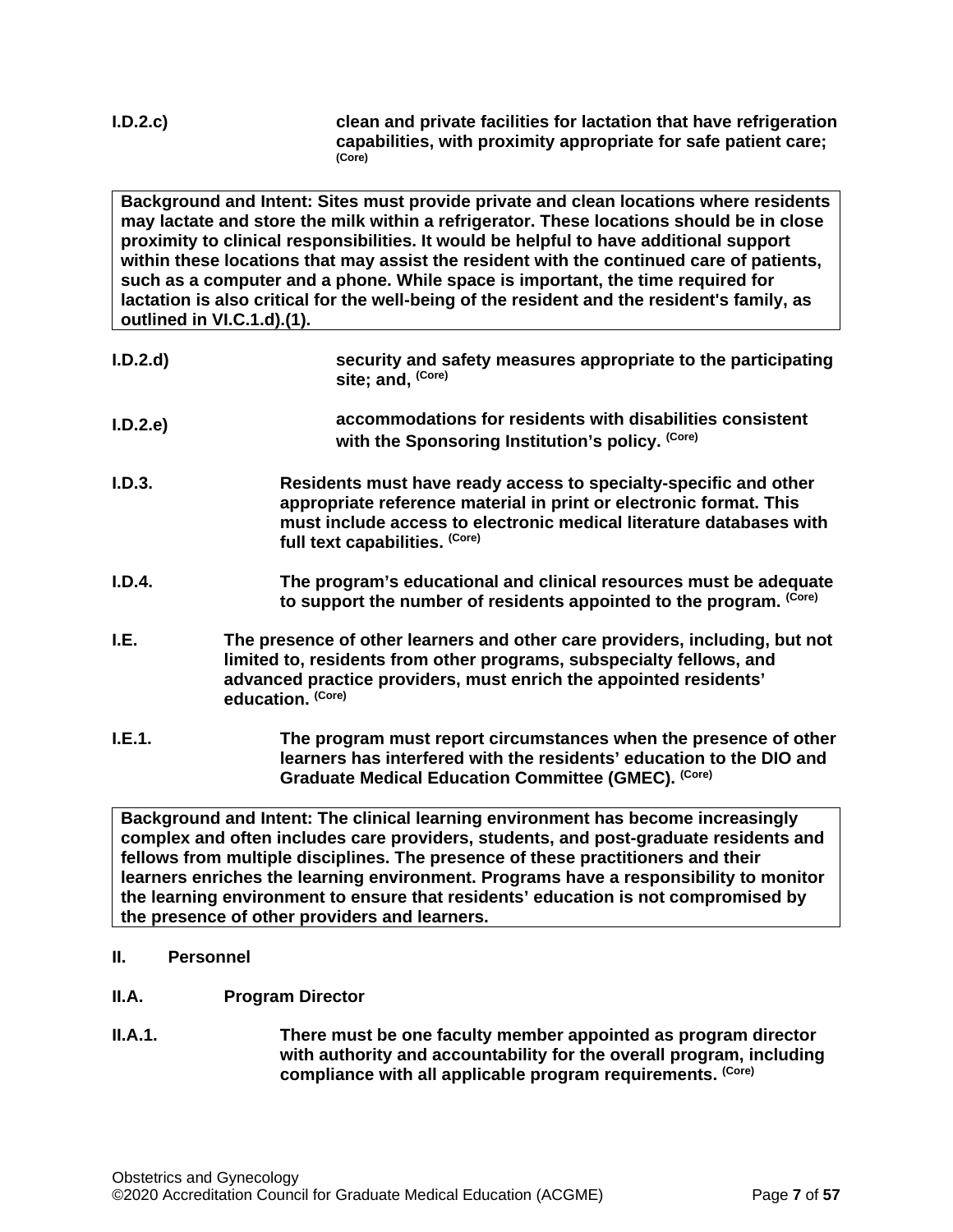| II.A.1.a) | The Sponsoring Institution's GMEC must approve a change in<br>program director. (Core) |
|-----------|----------------------------------------------------------------------------------------|
| II.A.1.b) | Final approval of the program director resides with the<br>Review Committee. (Core)    |

**Background and Intent: While the ACGME recognizes the value of input from numerous individuals in the management of a residency, a single individual must be designated as program director and made responsible for the program. This individual will have dedicated time for the leadership of the residency, and it is this individual's responsibility to communicate with the residents, faculty members, DIO, GMEC, and the ACGME. The program director's nomination is reviewed and approved by the GMEC. Final approval of program directors resides with the Review Committee.**

**Background and Intent: The success of residency programs is generally enhanced by continuity in the program director position. The professional activities required of a program director are unique and complex and take time to master. All programs are encouraged to undertake succession planning to facilitate program stability when there is necessary turnover in the program director position.**

**II.A.2. At a minimum, the program director must be provided with the salary support required to devote** 50 **percent FTE of non-clinical time to the administration of the program. (Core)**

**Background and Intent: Fifty percent FTE is defined as two-and-one-half (2.5) days per week.** 

**"Administrative time" is defined as non-clinical time spent meeting the responsibilities of the program director as detailed in requirements II.A.4.-II.A.4.a).(16).** 

**The requirement does not address the source of funding required to provide the specified salary support.**

**II.A.3. Qualifications of the program director:**

**II.A.3.a) must include specialty expertise and at least three years of documented educational and/or administrative experience, or qualifications acceptable to the Review Committee; (Core)**

**Background and Intent: Leading a program requires knowledge and skills that are established during residency and subsequently further developed. The time period from completion of residency until assuming the role of program director allows the individual to cultivate leadership abilities while becoming professionally established. The three-year period is intended for the individual's professional maturation.**

**II.A.1.c) The program must demonstrate retention of the program director for a length of time adequate to maintain continuity of leadership and program stability. (Core)**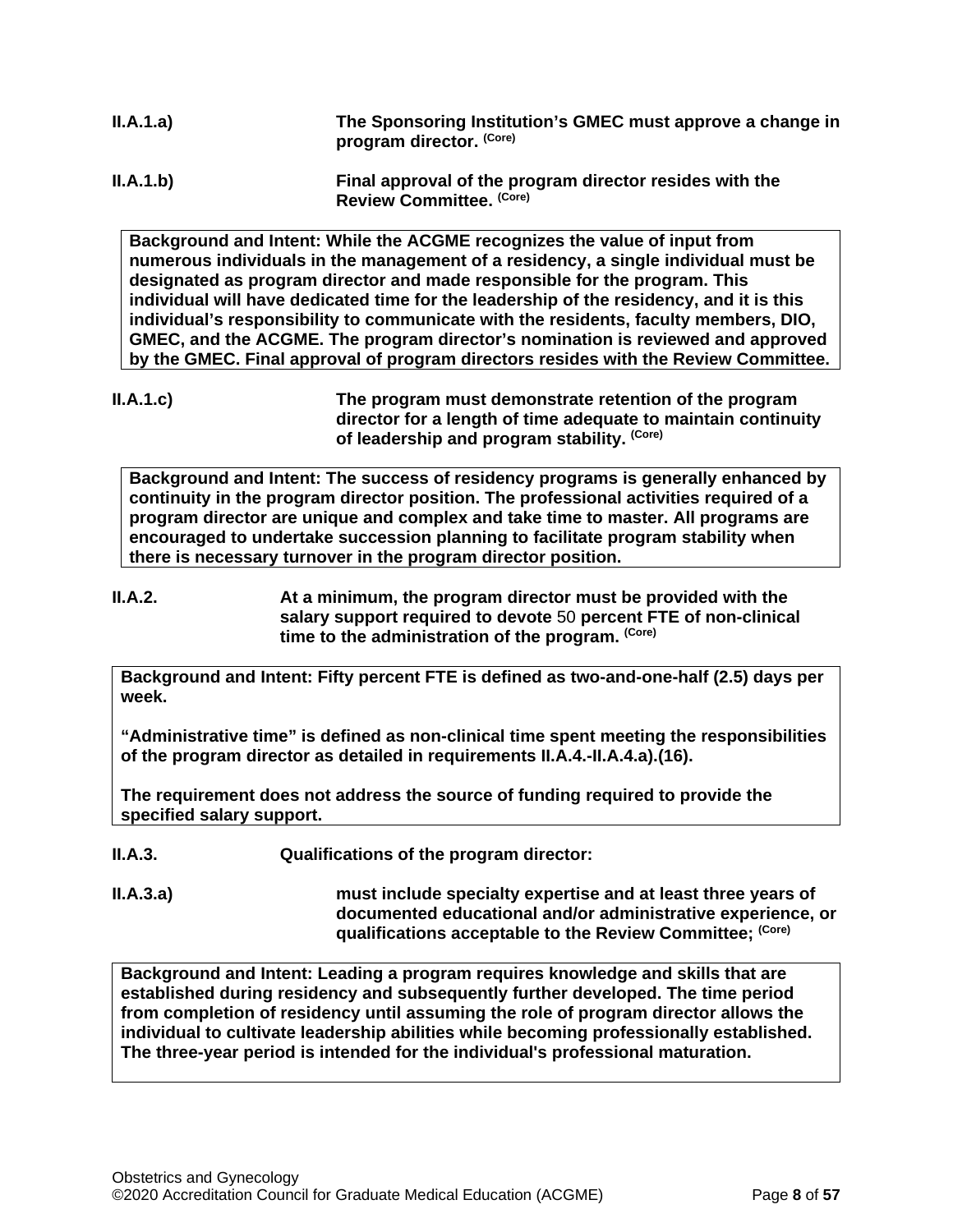**The broad allowance for educational and/or administrative experience recognizes that strong leaders arise through diverse pathways. These areas of expertise are important when identifying and appointing a program director. The choice of a program director should be informed by the mission of the program and the needs of the community.**

**In certain circumstances, the program and Sponsoring Institution may propose and the Review Committee may accept a candidate for program director who fulfills these goals but does not meet the three-year minimum.**

| ILA.3.b)  | must include current certification in the specialty for which<br>they are the program director by the American Board of<br>Obstetrics and Gynecology (ABOG) or by the American<br>Osteopathic Board of Obstetrics and Gynecology, or specialty<br>qualifications that are acceptable to the Review Committee;<br>(Core) |
|-----------|-------------------------------------------------------------------------------------------------------------------------------------------------------------------------------------------------------------------------------------------------------------------------------------------------------------------------|
| ILA.3.c)  | must include current medical licensure and appropriate<br>medical staff appointment; and, (Core)                                                                                                                                                                                                                        |
| II.A.3.d) | must include ongoing clinical activity. (Core)                                                                                                                                                                                                                                                                          |

**Background and Intent: A program director is a role model for faculty members and residents. The program director must participate in clinical activity consistent with the specialty. This activity will allow the program director to role model the Core Competencies for the faculty members and residents.**

| II.A.3.e) | The program director should be a member of the staff of the                |
|-----------|----------------------------------------------------------------------------|
|           | sponsoring institution or a major participating site. <sup>(Detail)†</sup> |

**II.A.4. Program Director Responsibilities**

**The program director must have responsibility, authority, and accountability for: administration and operations; teaching and scholarly activity; resident recruitment and selection, evaluation, and promotion of residents, and disciplinary action; supervision of residents; and resident education in the context of patient care. (Core)**

- **II.A.4.a) The program director must:**
- **II.A.4.a).(1) be a role model of professionalism;** <sup>(Core)</sup>

**Background and Intent: The program director, as the leader of the program, must serve as a role model to residents in addition to fulfilling the technical aspects of the role. As residents are expected to demonstrate compassion, integrity, and respect for others, they must be able to look to the program director as an exemplar. It is of utmost importance, therefore, that the program director model outstanding professionalism, high quality patient care, educational excellence, and a scholarly approach to work. The program director creates an environment where respectful discussion is welcome, with the goal of continued improvement of the educational experience.**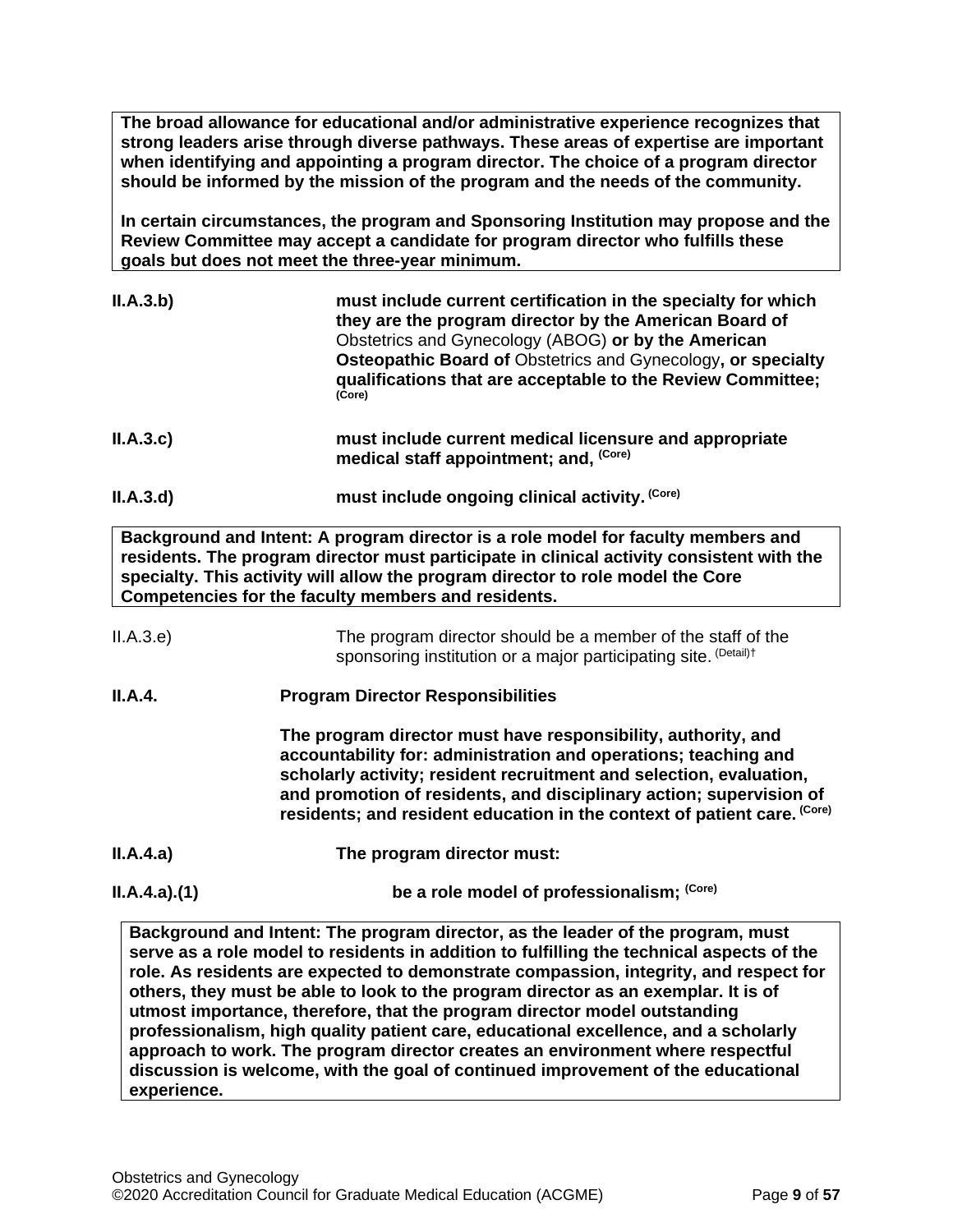| ILA.4.a)(2)                                    | design and conduct the program in a fashion<br>consistent with the needs of the community, the<br>mission(s) of the Sponsoring Institution, and the<br>mission(s) of the program; (Core)                                                                                                                                                                                                                                               |
|------------------------------------------------|----------------------------------------------------------------------------------------------------------------------------------------------------------------------------------------------------------------------------------------------------------------------------------------------------------------------------------------------------------------------------------------------------------------------------------------|
| addressing these needs and health disparities. | Background and Intent: The mission of institutions participating in graduate medical<br>education is to improve the health of the public. Each community has health needs that<br>vary based upon location and demographics. Programs must understand the social<br>determinants of health of the populations they serve and incorporate them in the<br>design and implementation of the program curriculum, with the ultimate goal of |
| ILA.4.a)(3)                                    | administer and maintain a learning environment<br>conducive to educating the residents in each of the<br><b>ACGME Competency domains; (Core)</b>                                                                                                                                                                                                                                                                                       |
| experience.                                    | Background and Intent: The program director may establish a leadership team to<br>assist in the accomplishment of program goals. Residency programs can be highly<br>complex. In a complex organization, the leader typically has the ability to delegate<br>authority to others, yet remains accountable. The leadership team may include<br>physician and non-physician personnel with varying levels of education, training, and    |
| ILA.4.a)(4)                                    | develop and oversee a process to evaluate candidates<br>prior to approval as program faculty members for<br>participation in the residency program education and<br>at least annually thereafter, as outlined in V.B.; (Core)                                                                                                                                                                                                          |
| ILA.4.a)(5)                                    | have the authority to approve program faculty<br>members for participation in the residency program<br>education at all sites; (Core)                                                                                                                                                                                                                                                                                                  |
| ILA.4.a)(6)                                    | have the authority to remove program faculty<br>members from participation in the residency program<br>education at all sites; (Core)                                                                                                                                                                                                                                                                                                  |
| ILA.4.a)(7)                                    | have the authority to remove residents from<br>supervising interactions and/or learning environments<br>that do not meet the standards of the program; (Core)                                                                                                                                                                                                                                                                          |

**Background and Intent: The program director has the responsibility to ensure that all who educate residents effectively role model the Core Competencies. Working with a resident is a privilege that is earned through effective teaching and professional role modeling. This privilege may be removed by the program director when the standards of the clinical learning environment are not met.**

**There may be faculty in a department who are not part of the educational program, and the program director controls who is teaching the residents.**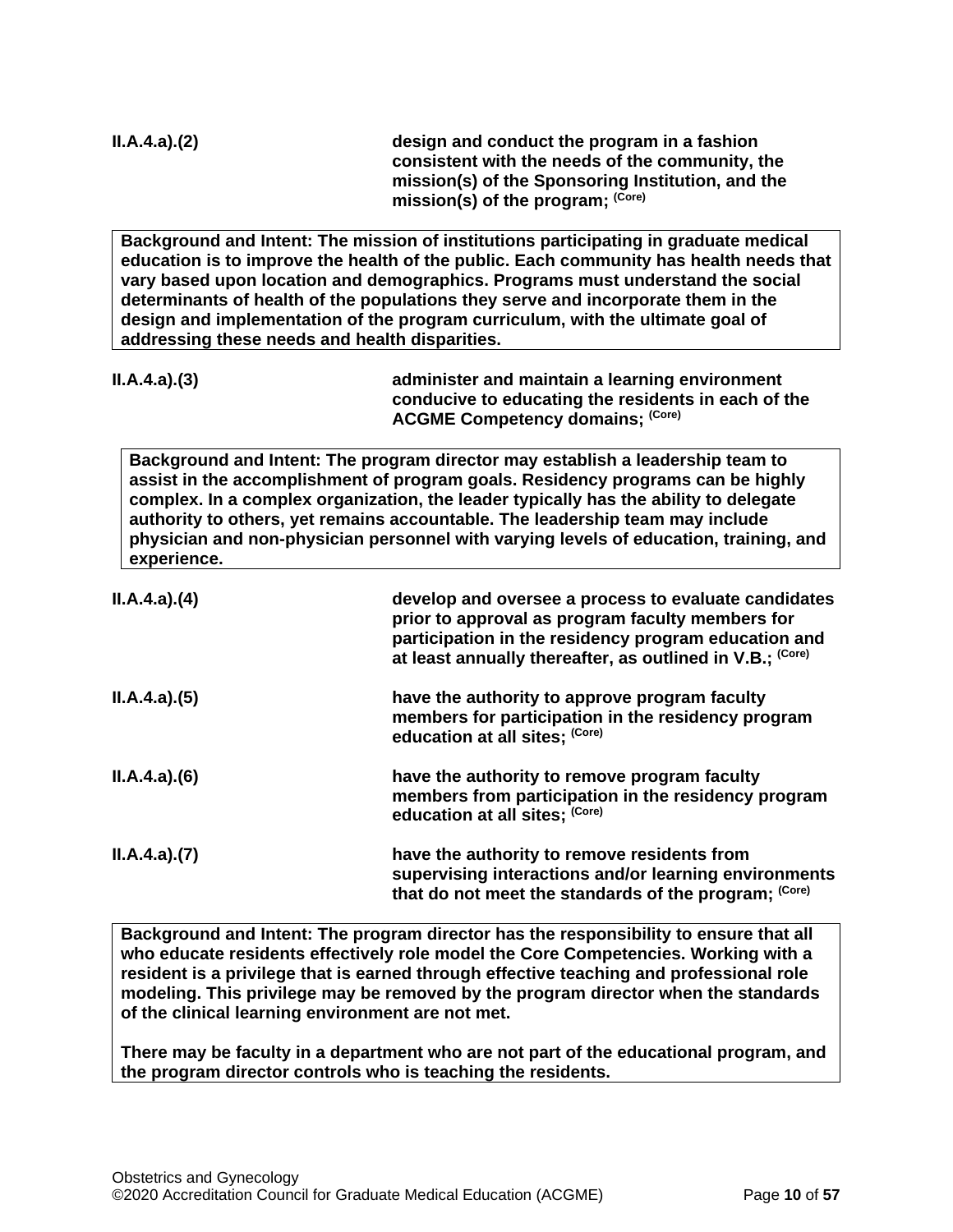| ILA.4.a)(8)                                                                                                                                                                                                                                                                                                                               | submit accurate and complete information required<br>and requested by the DIO, GMEC, and ACGME; (Core)                                                                                                                                  |  |
|-------------------------------------------------------------------------------------------------------------------------------------------------------------------------------------------------------------------------------------------------------------------------------------------------------------------------------------------|-----------------------------------------------------------------------------------------------------------------------------------------------------------------------------------------------------------------------------------------|--|
| ILA.4.a)(9)                                                                                                                                                                                                                                                                                                                               | provide applicants who are offered an interview with<br>information related to the applicant's eligibility for the<br>relevant specialty board examination(s); (Core)                                                                   |  |
| ILA.4.a)(10)                                                                                                                                                                                                                                                                                                                              | provide a learning and working environment in which<br>residents have the opportunity to raise concerns and<br>provide feedback in a confidential manner as<br>appropriate, without fear of intimidation or retaliation;<br>(Core)      |  |
| ILA.4.a)(11)                                                                                                                                                                                                                                                                                                                              | ensure the program's compliance with the Sponsoring<br>Institution's policies and procedures related to<br>grievances and due process; (Core)                                                                                           |  |
| ILA.4.a)(12)                                                                                                                                                                                                                                                                                                                              | ensure the program's compliance with the Sponsoring<br>Institution's policies and procedures for due process<br>when action is taken to suspend or dismiss, not to<br>promote, or not to renew the appointment of a<br>resident; (Core) |  |
| Background and Intent: A program does not operate independently of its Sponsoring<br>Institution. It is expected that the program director will be aware of the Sponsoring<br>Institution's policies and procedures, and will ensure they are followed by the<br>program's leadership, faculty members, support personnel, and residents. |                                                                                                                                                                                                                                         |  |
| ILA.4.a)(13)                                                                                                                                                                                                                                                                                                                              | ensure the program's compliance with the Sponsoring<br>Institution's policies and procedures on employment<br>and non-discrimination; (Core)                                                                                            |  |
| ILA.4.a)(13)(a)                                                                                                                                                                                                                                                                                                                           | Residents must not be required to sign a non-<br>competition guarantee or restrictive covenant.<br>(Core)                                                                                                                               |  |
| ILA.4.a)(14)                                                                                                                                                                                                                                                                                                                              | document verification of program completion for all<br>graduating residents within 30 days; (Core)                                                                                                                                      |  |
| ILA.4.a)(15)                                                                                                                                                                                                                                                                                                                              | provide verification of an individual resident's<br>completion upon the resident's request, within 30<br>days; and, (Core)                                                                                                              |  |

**Background and Intent: Primary verification of graduate medical education is important to credentialing of physicians for further training and practice. Such verification must be accurate and timely. Sponsoring Institution and program policies for record retention are important to facilitate timely documentation of residents who have previously completed the program. Residents who leave the program prior to completion also require timely documentation of their summative evaluation.**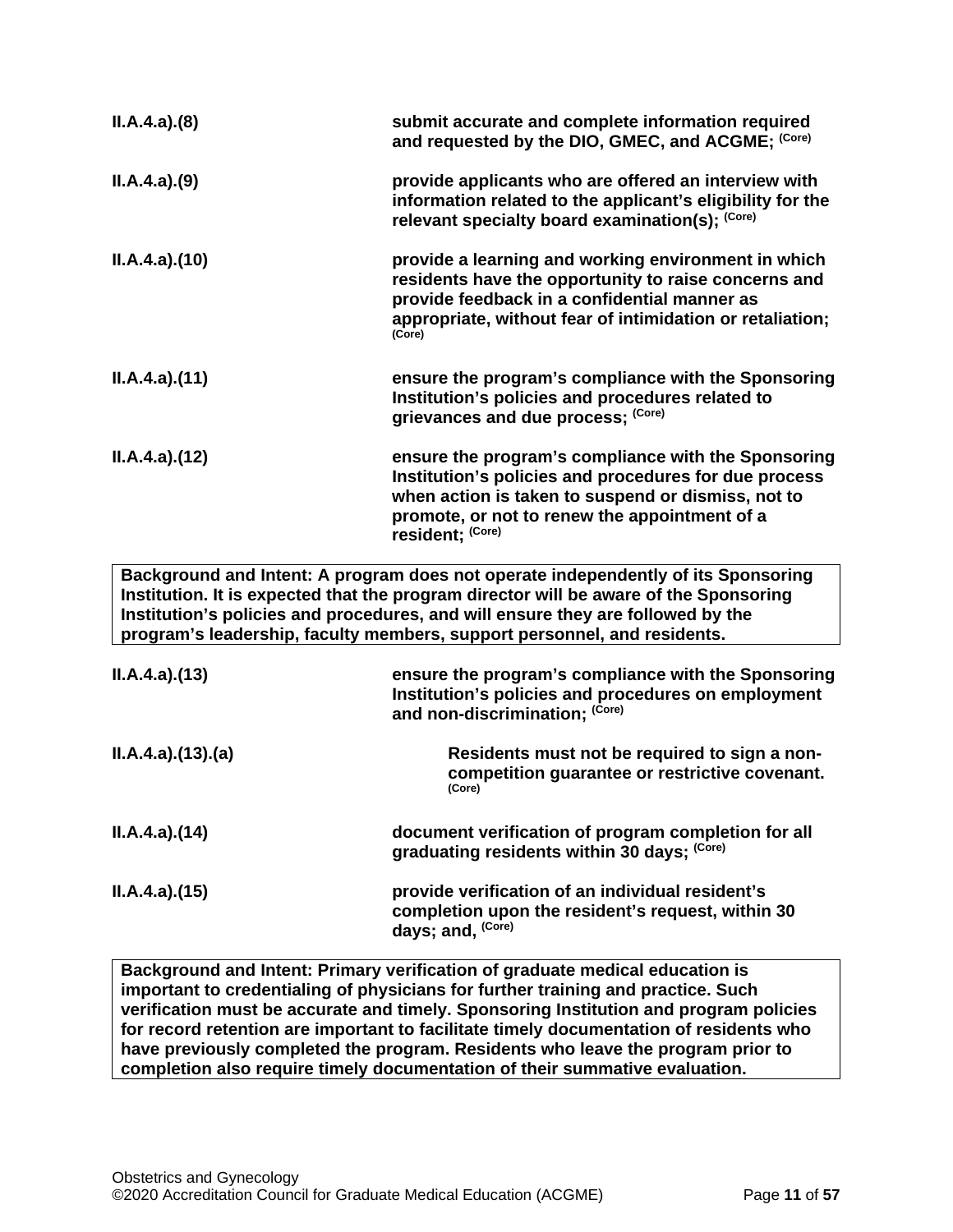**II.A.4.a).(16) obtain review and approval of the Sponsoring Institution's DIO before submitting information or requests to the ACGME, as required in the Institutional Requirements and outlined in the ACGME Program Director's Guide to the Common Program Requirements. (Core)**

## <span id="page-11-0"></span>**II.B. Faculty**

*Faculty members are a foundational element of graduate medical education – faculty members teach residents how to care for patients. Faculty members provide an important bridge allowing residents to grow and become practice-ready, ensuring that patients receive the highest quality of care. They are role models for future generations of physicians by demonstrating compassion, commitment to excellence in teaching and patient care, professionalism, and a dedication to lifelong learning. Faculty members experience the pride and joy of fostering the growth and development of future colleagues. The care they provide is enhanced by the opportunity to teach. By employing a scholarly approach to patient care, faculty members, through the graduate medical education system, improve the health of the individual and the population.*

*Faculty members ensure that patients receive the level of care expected from a specialist in the field. They recognize and respond to the needs of the patients, residents, community, and institution. Faculty members provide appropriate levels of supervision to promote patient safety. Faculty members create an effective learning environment by acting in a professional manner and attending to the well-being of the residents and themselves.*

**Background and Intent: "Faculty" refers to the entire teaching force responsible for educating residents. The term "faculty," including "core faculty," does not imply or require an academic appointment or salary support.**

| II.B.1.        | At each participating site, there must be a sufficient number of<br>faculty members with competence to instruct and supervise all<br>residents at that location. (Core)                                                                                                                                                                         |  |
|----------------|-------------------------------------------------------------------------------------------------------------------------------------------------------------------------------------------------------------------------------------------------------------------------------------------------------------------------------------------------|--|
| II.B.1.a)      | The program director should identify a qualified individual, as a<br>Subspecialty Faculty Educator in each of the following<br>subspecialties of obstetrics and gynecology: female pelvic<br>medicine and reconstructive surgery, gynecologic oncology,<br>maternal-fetal medicine, and reproductive endocrinology and<br>infertility. (Detail) |  |
| ILB.1.a)(1)    | The Subspecialty Faculty Educator should be:                                                                                                                                                                                                                                                                                                    |  |
| ILB.1.a)(1)(a) | currently certified in the subspecialty by ABOG, or<br>possess qualifications that are acceptable to the<br>Review Committee, and, (Detail)                                                                                                                                                                                                     |  |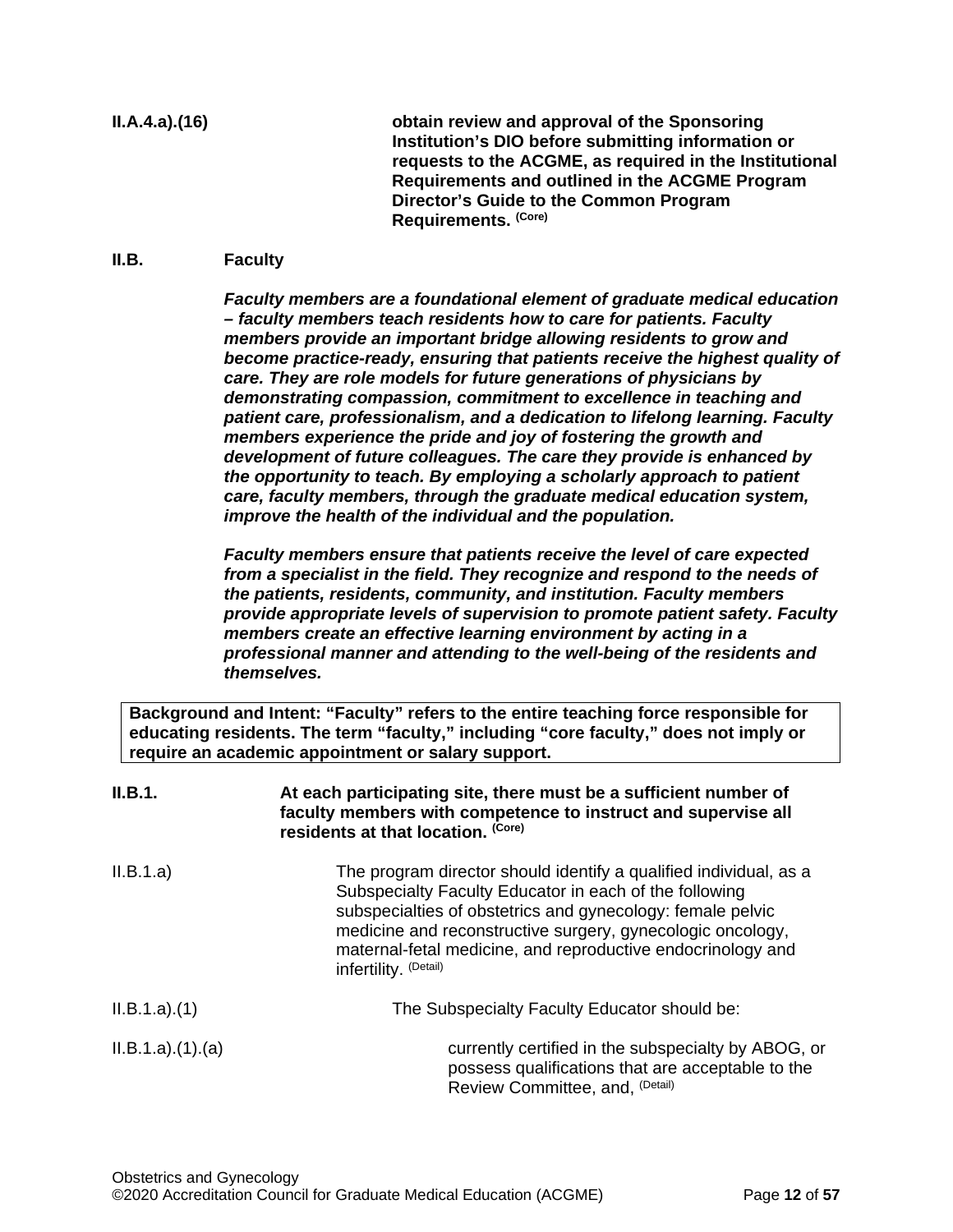| ILB.1.a)(1)(b)            | accountable to the program director for<br>coordination of the residents' educational<br>experiences in order to accomplish the goals and<br>objectives in the subspecialty. (Detail)                                                                                                                                                                       |
|---------------------------|-------------------------------------------------------------------------------------------------------------------------------------------------------------------------------------------------------------------------------------------------------------------------------------------------------------------------------------------------------------|
| II.B.2.                   | <b>Faculty members must:</b>                                                                                                                                                                                                                                                                                                                                |
| II.B.2.a)                 | be role models of professionalism; (Core)                                                                                                                                                                                                                                                                                                                   |
| II.B.2.b)                 | demonstrate commitment to the delivery of safe, quality,<br>cost-effective, patient-centered care; (Core)                                                                                                                                                                                                                                                   |
| the community they serve. | Background and Intent: Patients have the right to expect quality, cost-effective care<br>with patient safety at its core. The foundation for meeting this expectation is formed<br>during residency and fellowship. Faculty members model these goals and continually<br>strive for improvement in care and cost, embracing a commitment to the patient and |
| II.B.2.c                  | demonstrate a strong interest in the education of residents;<br>(Core)                                                                                                                                                                                                                                                                                      |
| II.B.2.d                  | devote sufficient time to the educational program to fulfill<br>their supervisory and teaching responsibilities; (Core)                                                                                                                                                                                                                                     |
| II.B.2.e                  | administer and maintain an educational environment<br>conducive to educating residents; (Core)                                                                                                                                                                                                                                                              |
| II.B.2.f                  | regularly participate in organized clinical discussions,<br>rounds, journal clubs, and conferences; and, (Core)                                                                                                                                                                                                                                             |
| II.B.2.g)                 | pursue faculty development designed to enhance their skills<br>at least annually: (Core)                                                                                                                                                                                                                                                                    |
|                           | Background and Intent: Faculty development is intended to describe structured                                                                                                                                                                                                                                                                               |

**Background and Intent: Faculty development is intended to describe structured programming developed for the purpose of enhancing transference of knowledge, skill, and behavior from the educator to the learner. Faculty development may occur in a variety of configurations (lecture, workshop, etc.) using internal and/or external resources. Programming is typically needs-based (individual or group) and may be specific to the institution or the program. Faculty development programming is to be reported for the residency program faculty in the aggregate.**

| ILB.2.g. (1) | as educators; (Core)                                                                      |
|--------------|-------------------------------------------------------------------------------------------|
| ILB.2.g. (2) | in quality improvement and patient safety; (Core)                                         |
| ILB.2.g. (3) | in fostering their own and their residents' well-being;<br>and, (Core)                    |
| ILB.2.g. (4) | in patient care based on their practice-based learning<br>and improvement efforts. (Core) |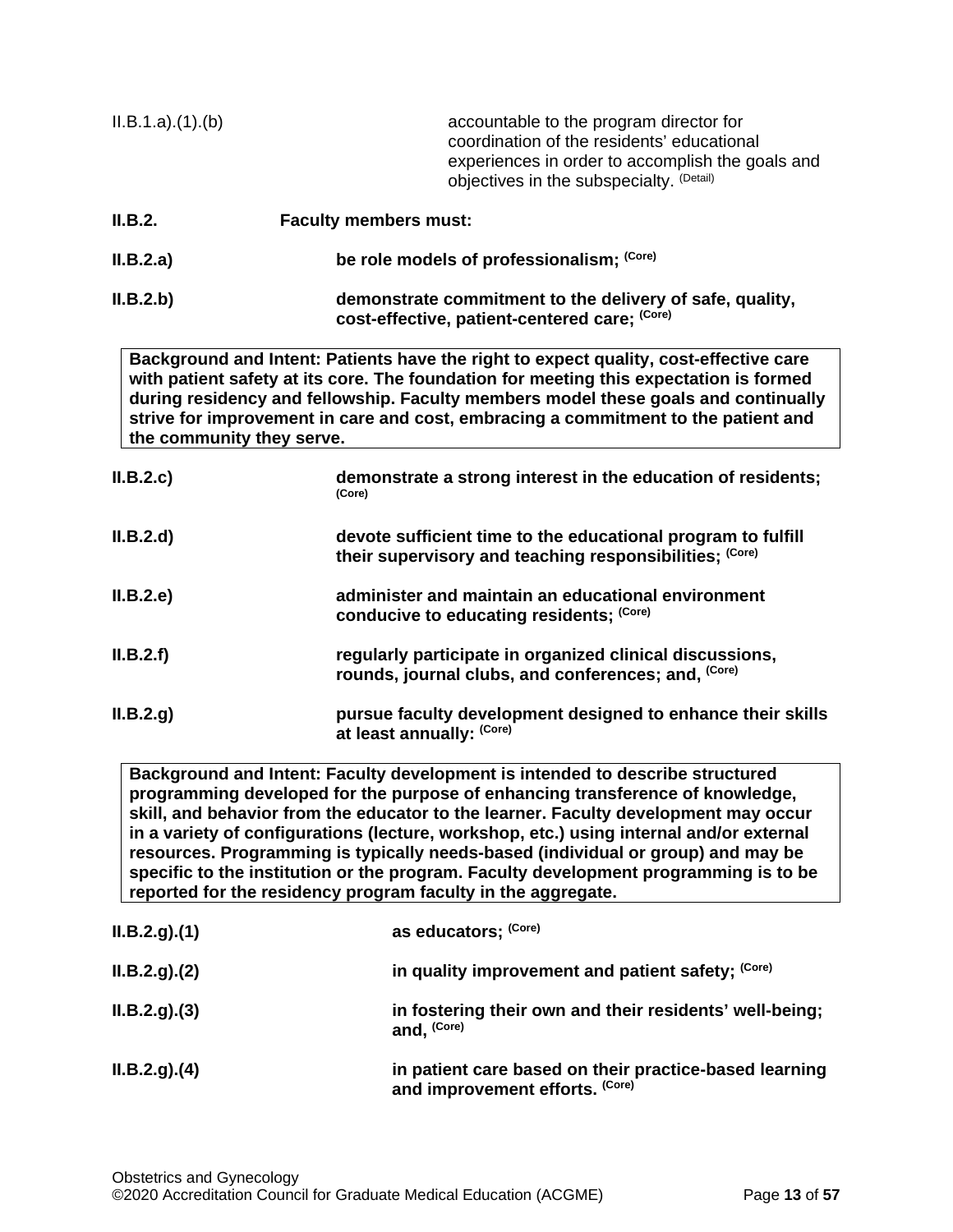**Background and Intent: Practice-based learning serves as the foundation for the practice of medicine. Through a systematic analysis of one's practice and review of the literature, one is able to make adjustments that improve patient outcomes and care. Thoughtful consideration to practice-based analysis improves quality of care, as well as patient safety. This allows faculty members to serve as role models for residents in practice-based learning.**

| II.B.2.h       | provide on-site faculty physician supervision when residents are<br>on-duty in the hospital or ambulatory site. (Core)                                                                                                                                                                           |
|----------------|--------------------------------------------------------------------------------------------------------------------------------------------------------------------------------------------------------------------------------------------------------------------------------------------------|
| II.B.2.i)      | The physician faculty must be immediately available to a resident<br>if clinical activity is taking place in the operating rooms and/or<br>labor and delivery areas; and, (Core)                                                                                                                 |
| ILB.2.i) . (1) | If the program director judges that the size and nature of<br>the patient population does not require a 24-hour on-site<br>presence of residents or physician faculty members, this<br>situation must be carefully defined, and must receive prior<br>approval from the Review Committee. (Core) |
| $II.B.2.$ j    | The physician faculty should be within easy walking distance of<br>patient care units. (Detail)                                                                                                                                                                                                  |
| II.B.3.        | <b>Faculty Qualifications</b>                                                                                                                                                                                                                                                                    |
| II.B.3.a)      | Faculty members must have appropriate qualifications in                                                                                                                                                                                                                                          |
|                | their field and hold appropriate institutional appointments.<br>(Core)                                                                                                                                                                                                                           |
| ILB.3.b)       | <b>Physician faculty members must:</b>                                                                                                                                                                                                                                                           |
| ILB.3.b)(1)    | have current certification in the specialty by the<br>American Board of Obstetrics and Gynecology (ABOG)<br>or the American Osteopathic Board of Obstetrics and<br>Gynecology, or possess qualifications judged<br>acceptable to the Review Committee. (Core)                                    |
| II.B.3.c       | Any non-physician faculty members who participate in<br>residency program education must be approved by the<br>program director. (Core)                                                                                                                                                          |

**Background and Intent: The provision of optimal and safe patient care requires a team approach. The education of residents by non-physician educators enables the resident to better manage patient care and provides valuable advancement of the residents' knowledge. Furthermore, other individuals contribute to the education of the resident in the basic science of the specialty or in research methodology. If the program director determines that the contribution of a non-physician individual is**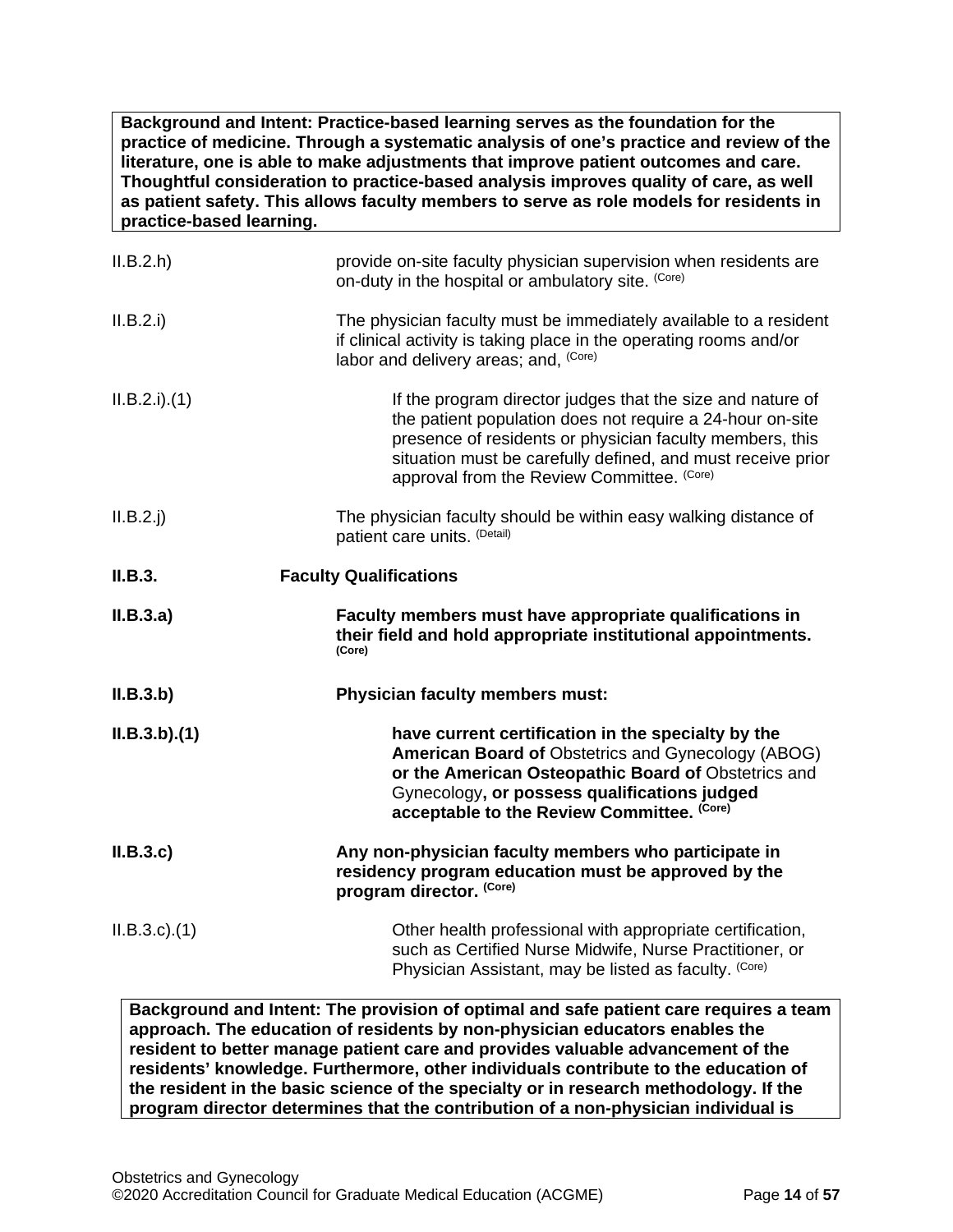**significant to the education of the residents, the program director may designate the individual as a program faculty member or a program core faculty member.**

# **II.B.4. Core Faculty**

**Core faculty members must have a significant role in the education and supervision of residents and must devote a significant portion of their entire effort to resident education and/or administration, and must, as a component of their activities, teach, evaluate, and provide formative feedback to residents. (Core)**

**Background and Intent: Core faculty members are critical to the success of resident education. They support the program leadership in developing, implementing, and assessing curriculum and in assessing residents' progress toward achievement of competence in the specialty. Core faculty members should be selected for their broad knowledge of and involvement in the program, permitting them to effectively evaluate the program, including completion of the annual ACGME Faculty Survey.**

| II.B.4.a) | Core faculty members must be designated by the program<br>director. (Core)                                                                          |
|-----------|-----------------------------------------------------------------------------------------------------------------------------------------------------|
| II.B.4.b) | Core faculty members must complete the annual ACGME<br>Faculty Survey. (Core)                                                                       |
|           | [The Review Committee must specify the minimum number of core<br>faculty and/or the core faculty-resident ratio]                                    |
|           | [The Review Committee's specification will be included in an upcoming<br>focused revision to the Obstetrics and Gynecology Program<br>Requirements] |
| ILC.      | <b>Program Coordinator</b>                                                                                                                          |
| ILC.1.    | There must be a program coordinator. (Core)                                                                                                         |
| ILC.2.    | At a minimum, the program coordinator must be supported at 100<br>percent FTE for administration of the program. (Core)                             |
|           | Background and Intent: One hundred percent FTE is defined as five days per week.                                                                    |

<span id="page-14-0"></span>**The requirement does not address the source of funding required to provide the specified salary support.**

**Each program requires a lead administrative person, frequently referred to as a program coordinator, administrator, or as titled by the institution. This person will frequently manage the day-to-day operations of the program and serve as an important liaison with learners, faculty and other staff members, and the ACGME. Individuals serving in this role are recognized as program coordinators by the ACGME.**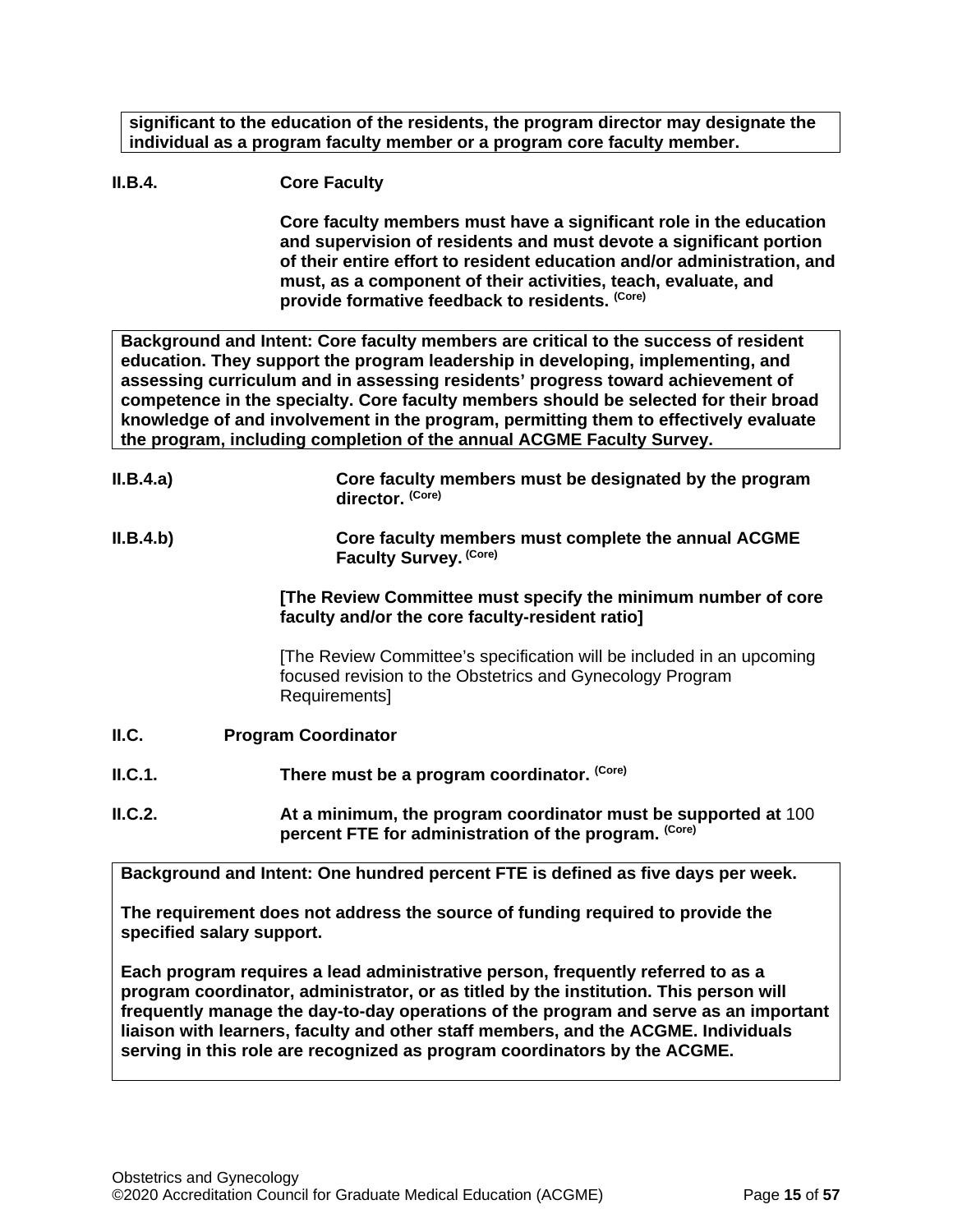**The program coordinator is a member of the leadership team and is critical to the success of the program. As such, the program coordinator must possess skills in leadership and personnel management. Program coordinators are expected to develop unique knowledge of the ACGME and Program Requirements, policies, and procedures. Program coordinators assist the program director in accreditation efforts, educational programming, and support of residents.**

**Programs, in partnership with their Sponsoring Institutions, should encourage the professional development of their program coordinators and avail them of opportunities for both professional and personal growth. Programs with fewer residents may not require a full-time coordinator; one coordinator may support more than one program.**

# <span id="page-15-0"></span>**II.D. Other Program Personnel**

**The program, in partnership with its Sponsoring Institution***,* **must jointly ensure the availability of necessary personnel for the effective administration of the program. (Core)**

**Background and Intent: Multiple personnel may be required to effectively administer a program. These may include staff members with clerical skills, project managers, education experts, and staff members to maintain electronic communication for the program. These personnel may support more than one program in more than one discipline.**

## <span id="page-15-1"></span>**III. Resident Appointments**

<span id="page-15-2"></span>

| III.A.        | <b>Eligibility Requirements</b>                                                                                                                                                                                                                                                                                                                                       |
|---------------|-----------------------------------------------------------------------------------------------------------------------------------------------------------------------------------------------------------------------------------------------------------------------------------------------------------------------------------------------------------------------|
| III.A.1.      | An applicant must meet one of the following qualifications to be<br>eligible for appointment to an ACGME-accredited program: (Core)                                                                                                                                                                                                                                   |
| III.A.1.a)    | graduation from a medical school in the United States or<br>Canada, accredited by the Liaison Committee on Medical<br>Education (LCME) or graduation from a college of<br>osteopathic medicine in the United States, accredited by the<br><b>American Osteopathic Association Commission on</b><br>Osteopathic College Accreditation (AOACOCA); or, <sup>(Core)</sup> |
| III.A.1.b)    | graduation from a medical school outside of the United<br>States or Canada, and meeting one of the following additional<br>qualifications: (Core)                                                                                                                                                                                                                     |
| III.A.1.b)(1) | holding a currently valid certificate from the<br><b>Educational Commission for Foreign Medical</b><br>Graduates (ECFMG) prior to appointment; or, (Core)                                                                                                                                                                                                             |
| III.A.1.b)(2) | holding a full and unrestricted license to practice<br>medicine in the United States licensing jurisdiction in<br>which the ACGME-accredited program is located. (Core)                                                                                                                                                                                               |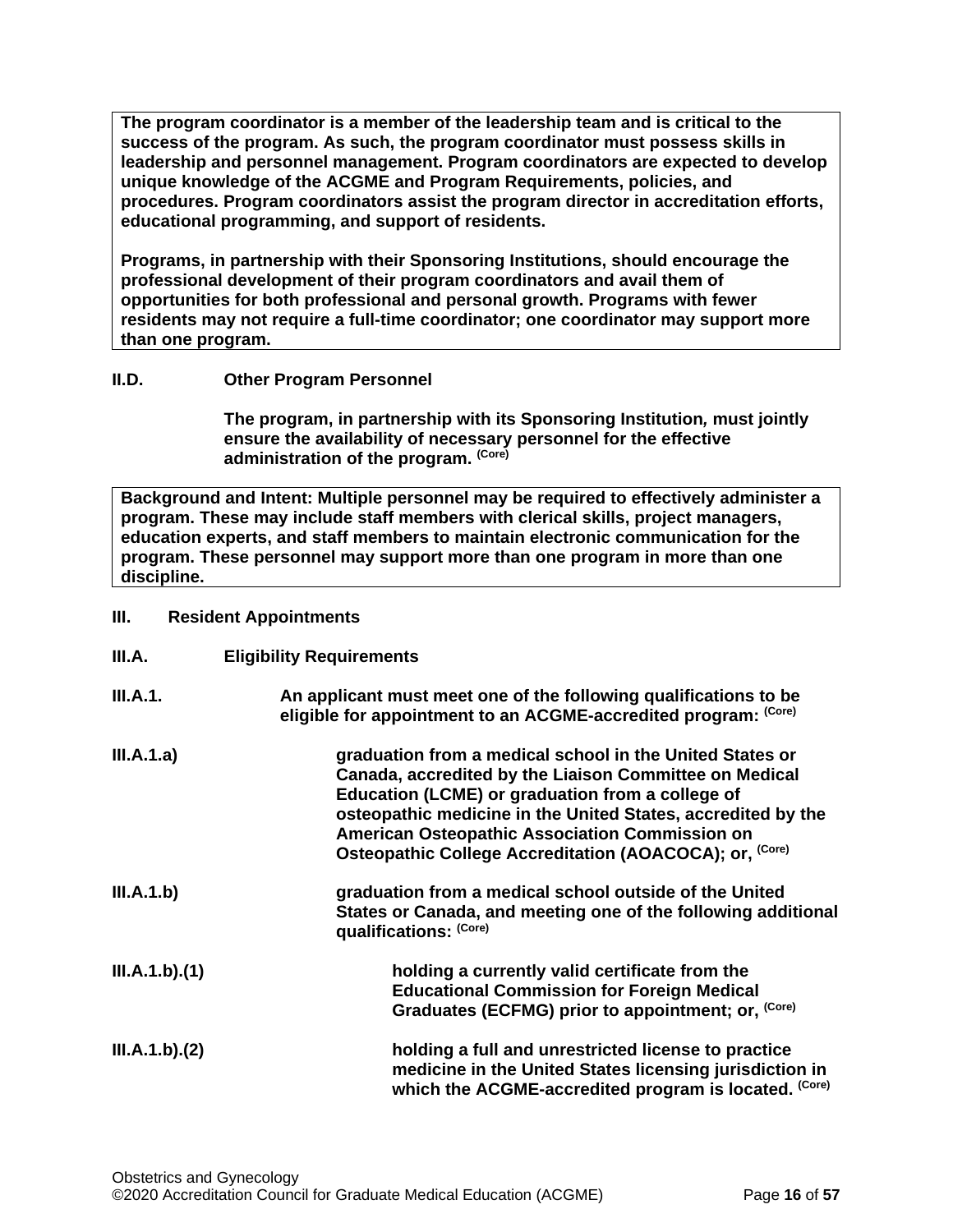| be completed in ACGME-accredited residency programs, AOA-                                                                                                                               |
|-----------------------------------------------------------------------------------------------------------------------------------------------------------------------------------------|
| approved residency programs, Royal College of Physicians and<br>Surgeons of Canada (RCPSC)-accredited or College of Family                                                              |
| Physicians of Canada (CFPC)-accredited residency programs<br>located in Canada, or in residency programs with ACGME<br>International (ACGME-I) Advanced Specialty Accreditation. (Core) |
|                                                                                                                                                                                         |

**III.A.2.a) Residency programs must receive verification of each resident's level of competency in the required clinical field using ACGME, CanMEDS, or ACGME-I Milestones evaluations from the prior training program upon matriculation. (Core)**

**Background and Intent: Programs with ACGME-I Foundational Accreditation or from institutions with ACGME-I accreditation do not qualify unless the program has also achieved ACGME-I Advanced Specialty Accreditation. To ensure entrants into ACGMEaccredited programs from ACGME-I programs have attained the prerequisite milestones for this training, they must be from programs that have ACGME-I Advanced Specialty Accreditation.**

| III.A.3. | A physician who has completed a residency program that was not<br>accredited by ACGME, AOA, RCPSC, CFPC, or ACGME-I (with                                                                                      |
|----------|----------------------------------------------------------------------------------------------------------------------------------------------------------------------------------------------------------------|
|          | <b>Advanced Specialty Accreditation) may enter an ACGME-accredited</b><br>residency program in the same specialty at the PGY-1 level and, at<br>the discretion of the program director of the ACGME-accredited |
|          | program and with approval by the GMEC, may be advanced to the<br>PGY-2 level based on ACGME Milestones evaluations at the ACGME-                                                                               |
|          | accredited program. This provision applies only to entry into<br>residency in those specialties for which an initial clinical year is not<br>required for entry. (Core)                                        |

- <span id="page-16-0"></span>**III.B. The program director must not appoint more residents than approved by the Review Committee. (Core)**
- **III.B.1. All complement increases must be approved by the Review Committee. (Core)**
- III.B.2. There should be at least three approved categorical positions per PGY level. (Detail)

# <span id="page-16-1"></span>**III.C. Resident Transfers**

**The program must obtain verification of previous educational experiences and a summative competency-based performance evaluation prior to acceptance of a transferring resident, and Milestones evaluations upon matriculation. (Core)**

## <span id="page-16-2"></span>**IV. Educational Program**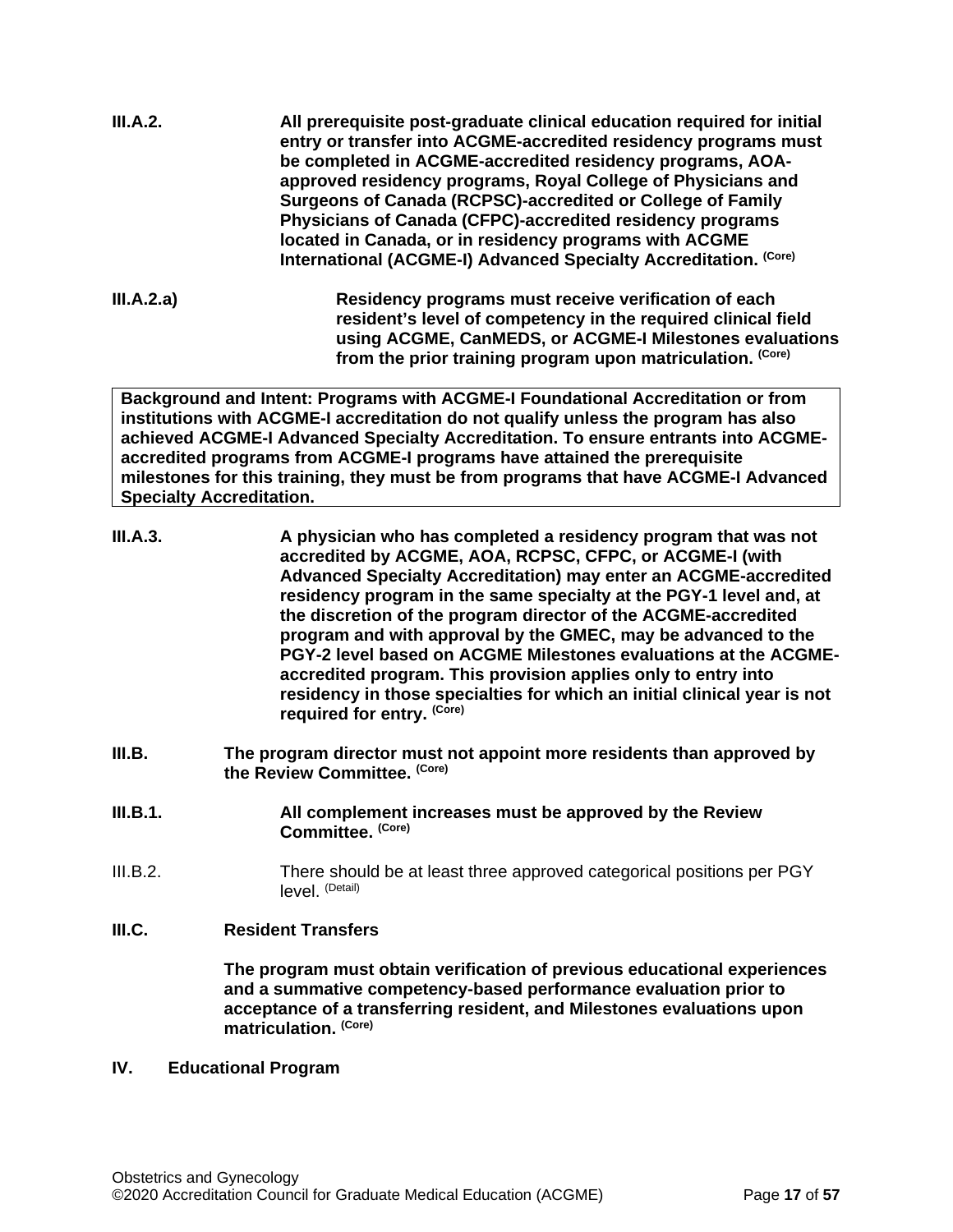*The ACGME accreditation system is designed to encourage excellence and innovation in graduate medical education regardless of the organizational affiliation, size, or location of the program.*

*The educational program must support the development of knowledgeable, skillful physicians who provide compassionate care.*

*In addition, the program is expected to define its specific program aims consistent with the overall mission of its Sponsoring Institution, the needs of the community it serves and that its graduates will serve, and the distinctive capabilities of physicians it intends to graduate. While programs must demonstrate substantial compliance with the Common and specialty-specific Program Requirements, it is recognized that within this framework, programs may place different emphasis on research, leadership, public health, etc. It is expected that the program aims will reflect the nuanced program-specific goals for it and its graduates; for example, it is expected that a program aiming to prepare physician-scientists will have a different curriculum from one focusing on community health.*

- <span id="page-17-0"></span>**IV.A. The curriculum must contain the following educational components: (Core)**
- **IV.A.1. a set of program aims consistent with the Sponsoring Institution's mission, the needs of the community it serves, and the desired distinctive capabilities of its graduates; (Core)**
- **IV.A.1.a) The program's aims must be made available to program applicants, residents, and faculty members. (Core)**
- **IV.A.2. competency-based goals and objectives for each educational experience designed to promote progress on a trajectory to autonomous practice. These must be distributed, reviewed, and available to residents and faculty members; (Core)**

**Background and Intent: The trajectory to autonomous practice is documented by Milestones evaluation. The Milestones detail the progress of a resident in attaining skill in each competency domain. They are developed by each specialty group and allow evaluation based on observable behaviors. Milestones are considered formative and should be used to identify learning needs. This may lead to focused or general curricular revision in any given program or to individualized learning plans for any specific resident.**

**IV.A.3. delineation of resident responsibilities for patient care, progressive responsibility for patient management, and graded supervision; (Core)**

**Background and Intent: These responsibilities may generally be described by PGY level and specifically by Milestones progress as determined by the Clinical Competency Committee. This approach encourages the transition to competencybased education. An advanced learner may be granted more responsibility independent of PGY level and a learner needing more time to accomplish a certain task may do so in a focused rather than global manner.**

**IV.A.4. a broad range of structured didactic activities; (Core)**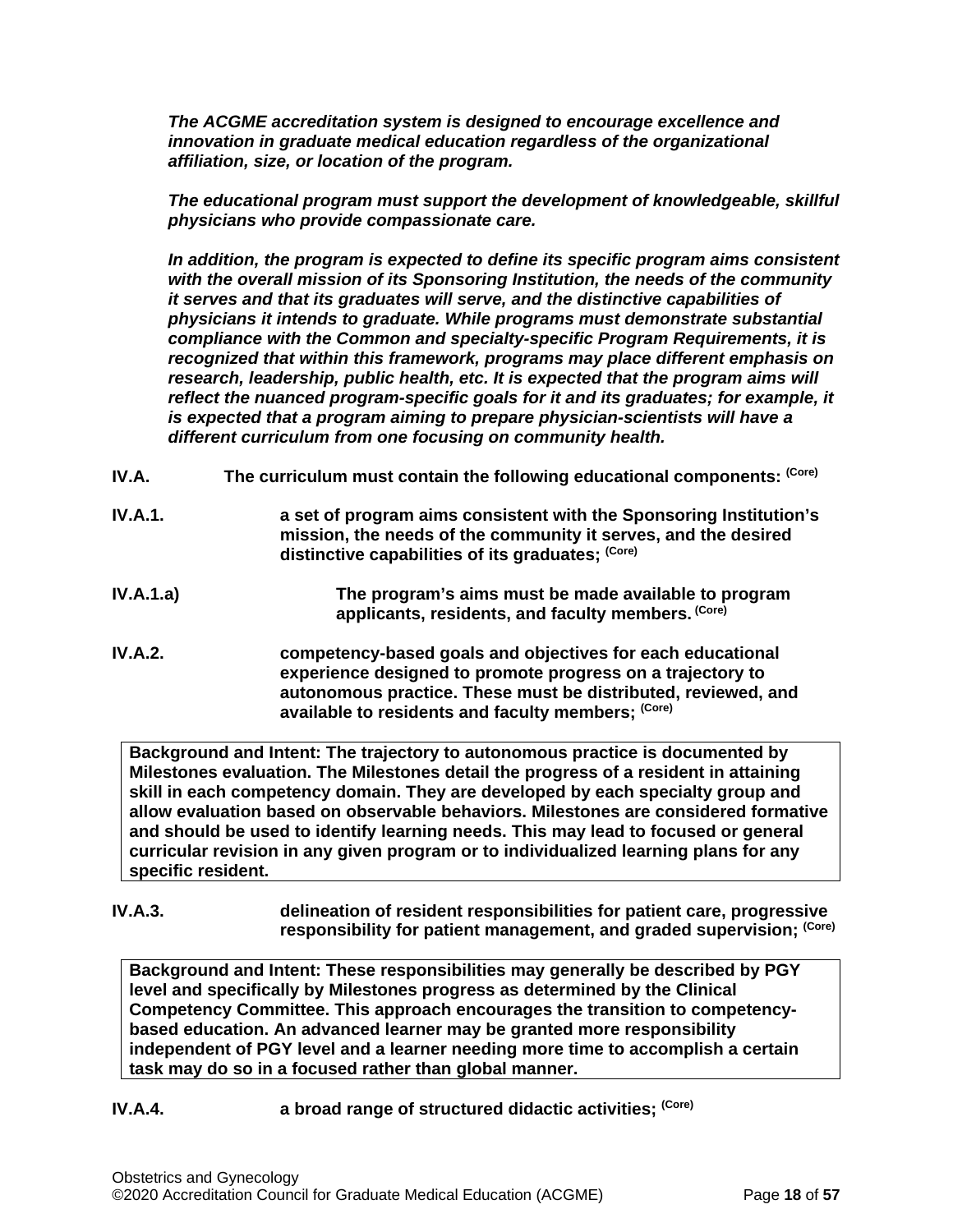**Background and Intent: It is intended that residents will participate in structured didactic activities. It is recognized that there may be circumstances in which this is not possible. Programs should define core didactic activities for which time is protected and the circumstances in which residents may be excused from these didactic activities. Didactic activities may include, but are not limited to, lectures, conferences, courses, labs, asynchronous learning, simulations, drills, case discussions, grand rounds, didactic teaching, and education in critical appraisal of medical evidence.**

- **IV.A.5. advancement of residents' knowledge of ethical principles foundational to medical professionalism; and, (Core)**
- **IV.A.6. advancement in the residents' knowledge of the basic principles of scientific inquiry, including how research is designed, conducted, evaluated, explained to patients, and applied to patient care. (Core)**

# <span id="page-18-0"></span>**IV.B. ACGME Competencies**

**Background and Intent: The Competencies provide a conceptual framework describing the required domains for a trusted physician to enter autonomous practice. These Competencies are core to the practice of all physicians, although the specifics are further defined by each specialty. The developmental trajectories in each of the Competencies are articulated through the Milestones for each specialty.**

| IV.B.1.         | The program must integrate the following ACGME Competencies<br>into the curriculum: (Core)                   |
|-----------------|--------------------------------------------------------------------------------------------------------------|
| IV.B.1.a)       | <b>Professionalism</b>                                                                                       |
|                 | Residents must demonstrate a commitment to<br>professionalism and an adherence to ethical principles. (Core) |
| IV.B.1.a)(1)    | Residents must demonstrate competence in:                                                                    |
| IV.B.1.a)(1)(a) | compassion, integrity, and respect for others;<br>(Core)                                                     |
| IV.B.1.a)(1)(b) | responsiveness to patient needs that<br>supersedes self-interest; (Core)                                     |

**Background and Intent: This includes the recognition that under certain circumstances, the interests of the patient may be best served by transitioning care to another provider. Examples include fatigue, conflict or duality of interest, not connecting well with a patient, or when another physician would be better for the situation based on skill set or knowledge base.**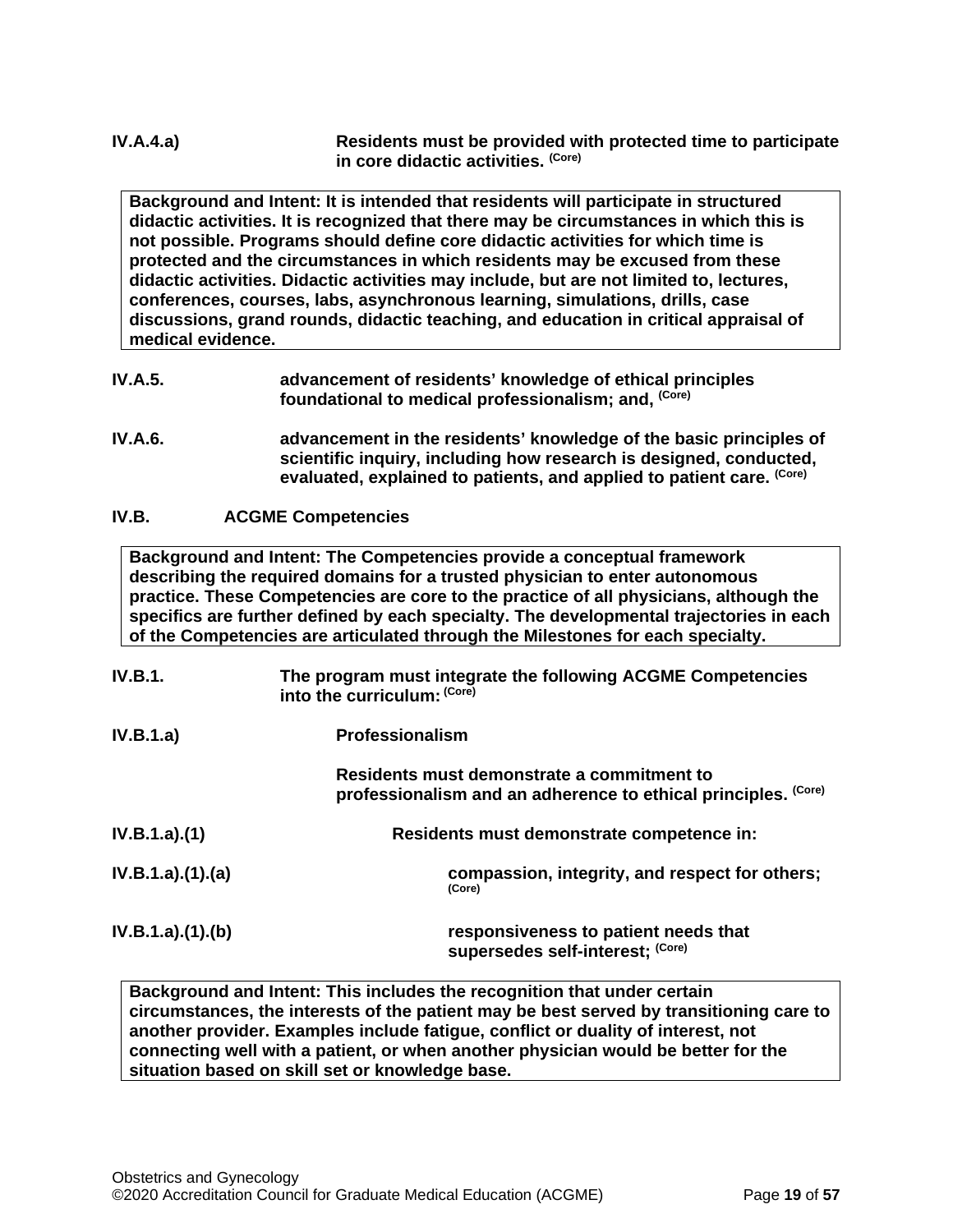| IV.B.1.a)(1)(c)  | respect for patient privacy and autonomy: (Core)                                                                                                                                                                                           |
|------------------|--------------------------------------------------------------------------------------------------------------------------------------------------------------------------------------------------------------------------------------------|
| IV.B.1.a)(1).(d) | accountability to patients, society, and the<br>profession; (Core)                                                                                                                                                                         |
| IV.B.1.a)(1)(e)  | respect and responsiveness to diverse patient<br>populations, including but not limited to<br>diversity in gender, age, culture, race, religion,<br>disabilities, national origin, socioeconomic<br>status, and sexual orientation; (Core) |
| IV.B.1.a)(1)(f)  | ability to recognize and develop a plan for one's<br>own personal and professional well-being; and,<br>(Core)                                                                                                                              |
| IV.B.1.a)(1)(g)  | appropriately disclosing and addressing<br>conflict or duality of interest. (Core)                                                                                                                                                         |
| IV.B.1.b)        | <b>Patient Care and Procedural Skills</b>                                                                                                                                                                                                  |

**Background and Intent: Quality patient care is safe, effective, timely, efficient, patientcentered, equitable, and designed to improve population health, while reducing per capita costs. (See the Institute of Medicine [IOM]'s** *Crossing the Quality Chasm: A New Health System for the 21st Century***, 2001 and Berwick D, Nolan T, Whittington J.**  *The Triple Aim: care, cost, and quality. Health Affairs.* **2008; 27(3):759-769.). In addition, there should be a focus on improving the clinician's well-being as a means to improve patient care and reduce burnout among residents, fellows, and practicing physicians.**

**These organizing principles inform the Common Program Requirements across all Competency domains. Specific content is determined by the Review Committees with input from the appropriate professional societies, certifying boards, and the community.**

| IV.B.1.b)(1)        | Residents must be able to provide patient care that is<br>compassionate, appropriate, and effective for the<br>treatment of health problems and the promotion of<br>health. (Core)    |
|---------------------|---------------------------------------------------------------------------------------------------------------------------------------------------------------------------------------|
| IV.B.1.b)(1)(a)     | Residents must develop and ultimately<br>demonstrate the ability to manage patients:                                                                                                  |
| IV.B.1.b)(1)(a)(i)  | in the medical and surgical care of the<br>female reproductive system and associated<br>disorders, and as the primary physician of<br>women; (Core)                                   |
| IV.B.1.b)(1)(a)(ii) | in a variety of roles within health systems,<br>with progressive responsibility to include<br>serving as the direct provider, the leader or<br>member of a multi-disciplinary team of |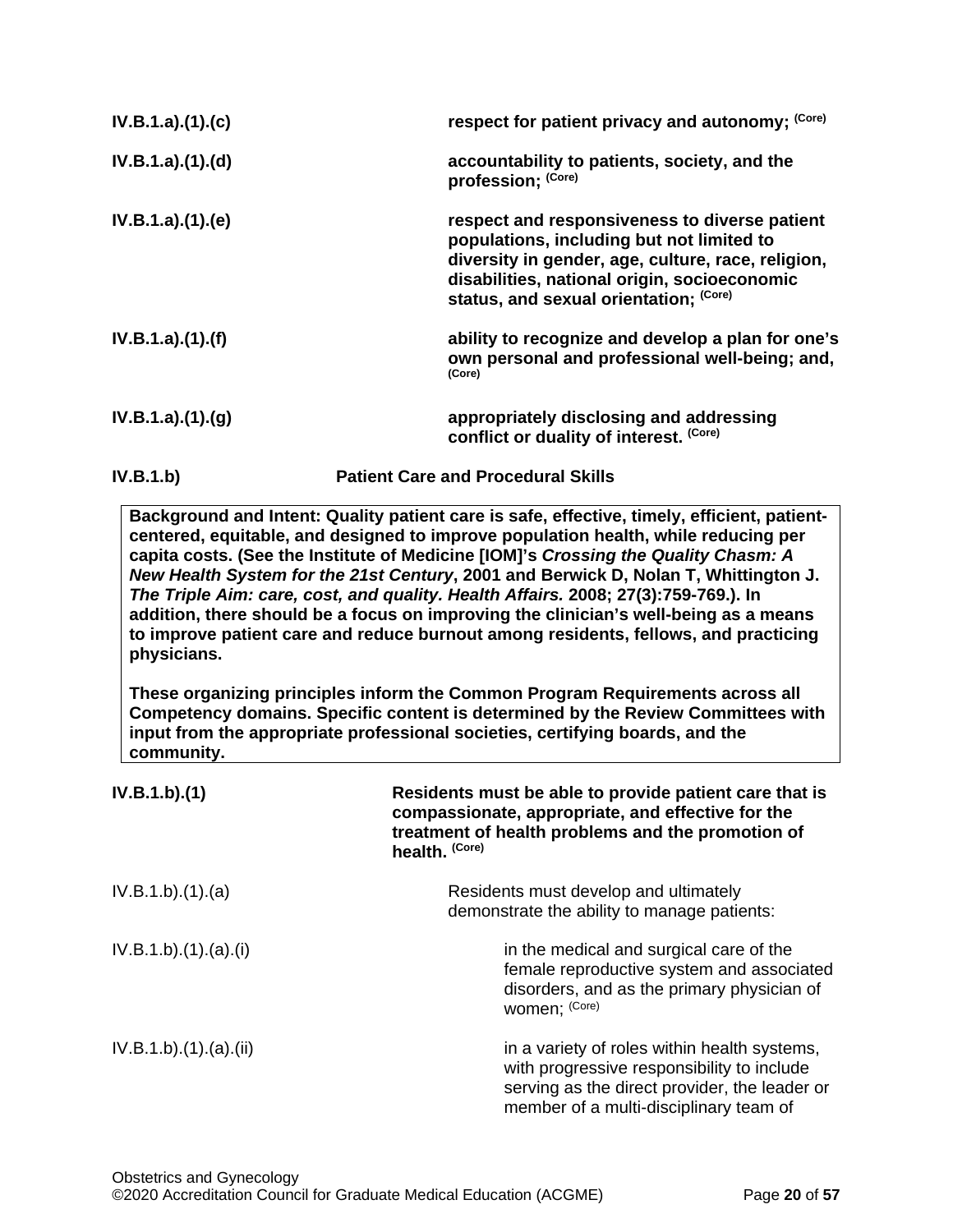|                      | providers, a consultant to other physicians,<br>and an educational resource to the patient<br>and other members of the health care team;<br>and, (Core)                                                                                                                                                                                          |
|----------------------|--------------------------------------------------------------------------------------------------------------------------------------------------------------------------------------------------------------------------------------------------------------------------------------------------------------------------------------------------|
| IV.B.1.b)(1)(a)(iii) | in a variety of health care settings to include<br>the inpatient unit, labor and delivery,<br>operating room, critical care units, and<br>emergency and ambulatory settings. (Core)                                                                                                                                                              |
| IV.B.1.b)(2)         | Residents must be able to perform all medical,<br>diagnostic, and surgical procedures considered<br>essential for the area of practice. (Core)                                                                                                                                                                                                   |
| IV.B.1.b)(2).(a)     | Residents must develop and ultimately<br>demonstrate proficiency in obstetric and<br>gynecologic procedures essential for specialty<br>board certification. (Core)                                                                                                                                                                               |
| IV.B.1.c)            | <b>Medical Knowledge</b>                                                                                                                                                                                                                                                                                                                         |
|                      | Residents must demonstrate knowledge of established and<br>evolving biomedical, clinical, epidemiological and social-<br>behavioral sciences, as well as the application of this<br>knowledge to patient care. (Core)                                                                                                                            |
| $IV.B.1.c$ ). $(1)$  | Resident must develop and ultimately demonstrate<br>knowledge of the core and subspecialty content of<br>obstetrics and gynecology, and topics related to women's<br>health care appropriate for the unsupervised practice of<br>obstetrics and gynecology. (Core)                                                                               |
| IV.B.1.d)            | <b>Practice-based Learning and Improvement</b>                                                                                                                                                                                                                                                                                                   |
|                      | Residents must demonstrate the ability to investigate and<br>evaluate their care of patients, to appraise and assimilate<br>scientific evidence, and to continuously improve patient care<br>based on constant self-evaluation and lifelong learning. (Core)                                                                                     |
| learning.            | Background and Intent: Practice-based learning and improvement is one of the<br>defining characteristics of being a physician. It is the ability to investigate and<br>evaluate the care of patients, to appraise and assimilate scientific evidence, and to<br>continuously improve patient care based on constant self-evaluation and lifelong |
| residency.           | The intention of this Competency is to help a physician develop the habits of mind<br>required to continuously pursue quality improvement, well past the completion of                                                                                                                                                                           |
| $IV.B.1.d$ $(1)$     | Residents must demonstrate competence in:                                                                                                                                                                                                                                                                                                        |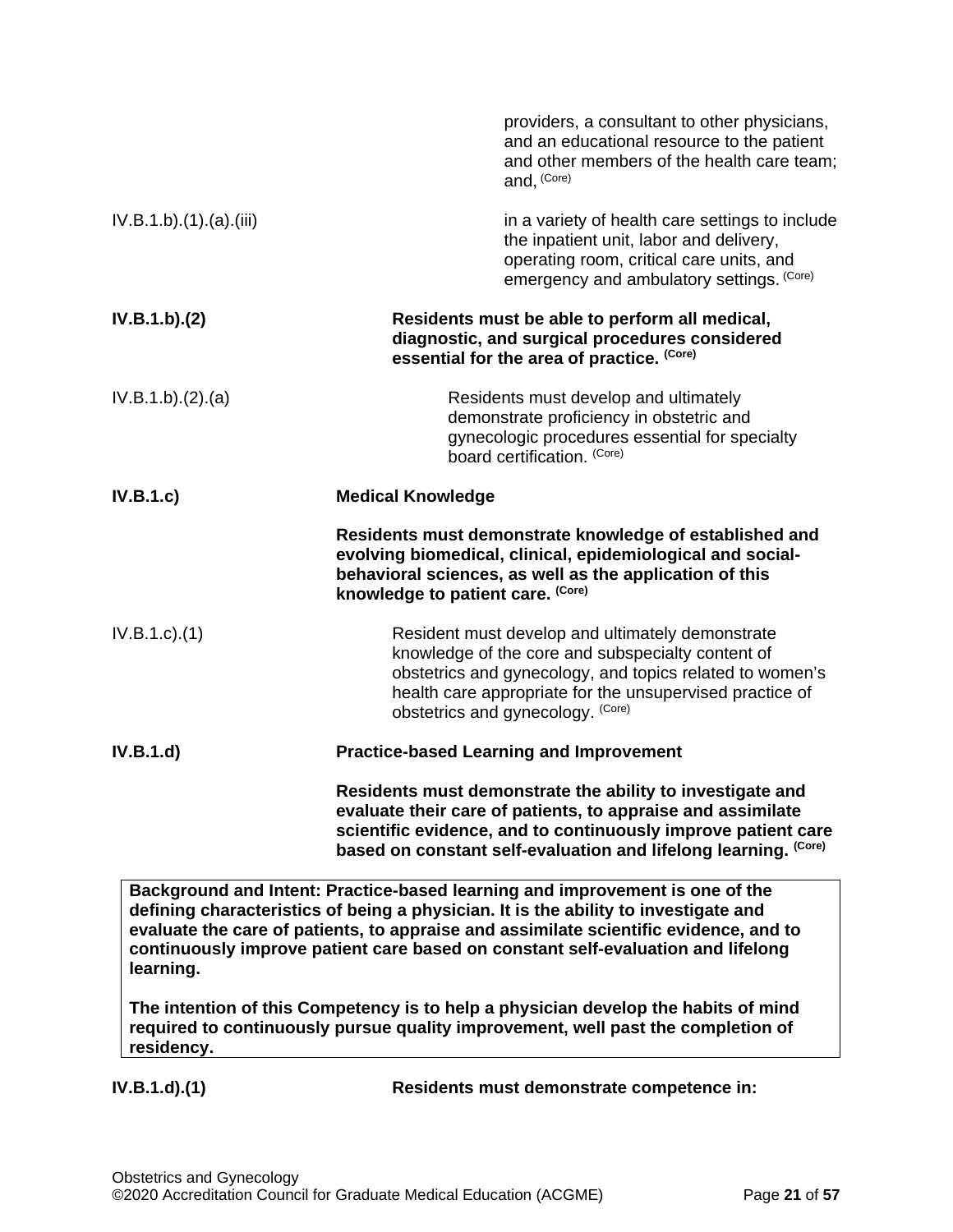| $IV.B.1.d$ $(1).$ $(a)$ | identifying strengths, deficiencies, and limits in<br>one's knowledge and expertise; (Core)                                                                                                                       |
|-------------------------|-------------------------------------------------------------------------------------------------------------------------------------------------------------------------------------------------------------------|
| $IV.B.1.d$ $.(1).(b)$   | setting learning and improvement goals; (Core)                                                                                                                                                                    |
| $IV.B.1.d$ $.(1).(c)$   | identifying and performing appropriate learning<br>activities; (Core)                                                                                                                                             |
| $IV.B.1.d$ $.(1).(d)$   | systematically analyzing practice using quality<br>improvement methods, and implementing<br>changes with the goal of practice improvement;<br>(Core)                                                              |
| $IV.B.1.d$ . $(1).$ (e) | incorporating feedback and formative<br>evaluation into daily practice; (Core)                                                                                                                                    |
| $IV.B.1.d$ $.(1).(f)$   | locating, appraising, and assimilating evidence<br>from scientific studies related to their patients'<br>health problems; and, (Core)                                                                             |
| IV.B.1.d).(1).(g)       | using information technology to optimize<br>learning. (Core)                                                                                                                                                      |
| IV.B.1.e                | <b>Interpersonal and Communication Skills</b>                                                                                                                                                                     |
|                         | Residents must demonstrate interpersonal and<br>communication skills that result in the effective exchange of<br>information and collaboration with patients, their families,<br>and health professionals. (Core) |
| IV.B.1.e).(1)           | Residents must demonstrate competence in:                                                                                                                                                                         |
| IV.B.1.e).(1).(a)       | communicating effectively with patients,<br>families, and the public, as appropriate, across<br>a broad range of socioeconomic and cultural<br>backgrounds; (Core)                                                |
| IV.B.1.e).(1).(b)       | communicating effectively with physicians,<br>other health professionals, and health-related<br>agencies; (Core)                                                                                                  |
| IV.B.1.e).(1).(c)       | working effectively as a member or leader of a<br>health care team or other professional group;<br>(Core)                                                                                                         |
| IV.B.1.e).(1).(d)       | educating patients, families, students,<br>residents, and other health professionals; (Core)                                                                                                                      |
| IV.B.1.e).(1).(e)       | acting in a consultative role to other physicians<br>and health professionals; and, (Core)                                                                                                                        |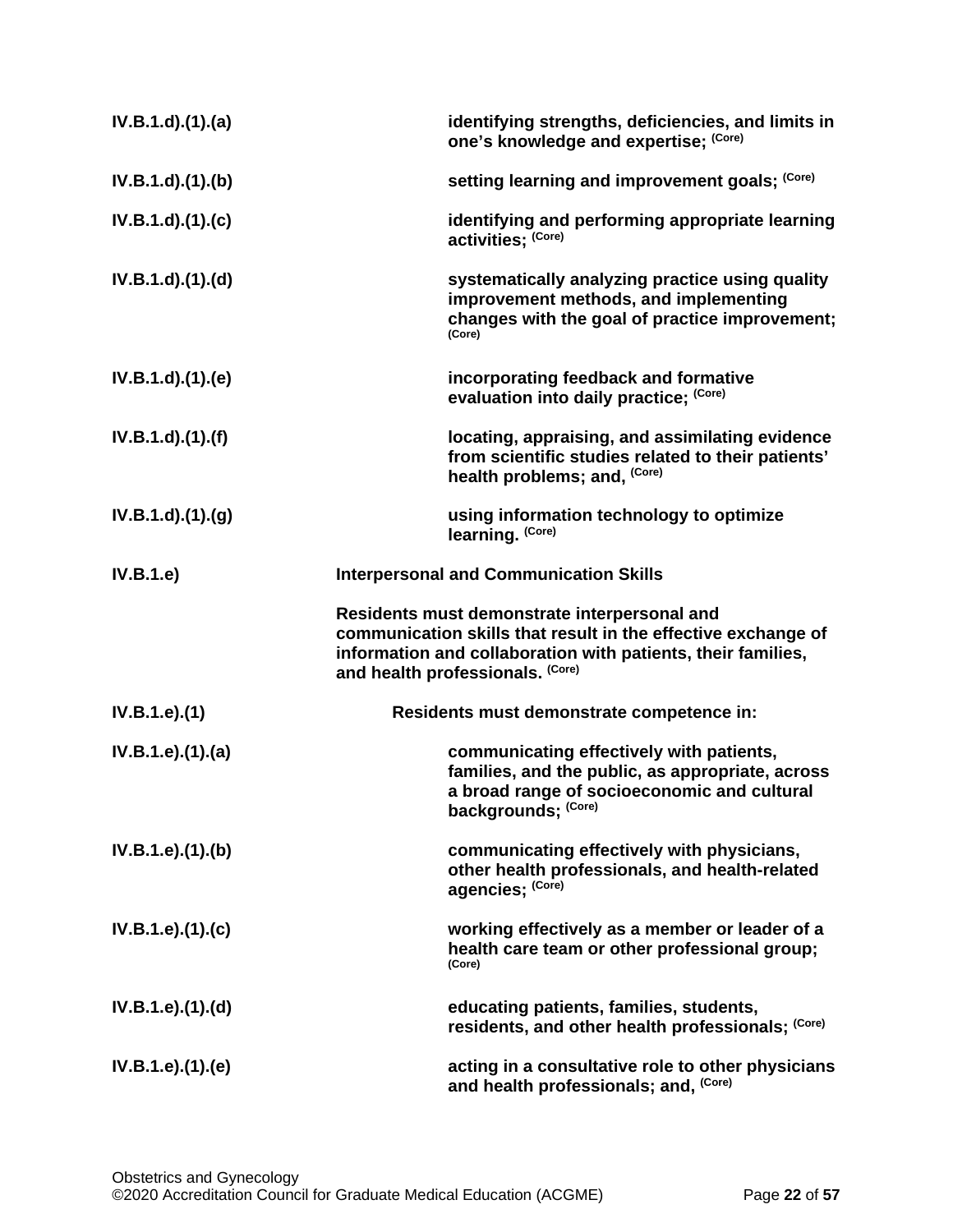| IV.B.1.e).(1).(f) | maintaining comprehensive, timely, and legible<br>medical records, if applicable. (Core)                                                                                                                                                    |
|-------------------|---------------------------------------------------------------------------------------------------------------------------------------------------------------------------------------------------------------------------------------------|
| IV.B.1.e).(1).(g) | providing counseling, engaging in shared decision<br>making, and obtaining informed consent for<br>procedures, including the alternatives, risks,<br>benefits, complications, and peri-operative course<br>of those procedures; and, (Core) |
| IV.B.1.e).(1).(h) | discussing adverse events. (Core)                                                                                                                                                                                                           |
| IV.B.1.e). (2)    | Residents must learn to communicate with patients<br>and families to partner with them to assess their care<br>goals, including, when appropriate, end-of-life goals.<br>(Core)                                                             |
|                   | Background and Intent: When there are no more medications or interventions that can                                                                                                                                                         |

**Background and Intent: When there are no more medications or interventions that can achieve a patient's goals or provide meaningful improvements in quality or length of life, a discussion about the patient's goals, values, and choices surrounding the end of life is one of the most important conversations that can occur. Residents must learn to participate effectively and compassionately in these meaningful human interactions, for the sake of their patients and themselves.**

**Programs may teach this skill through direct clinical experience, simulation, or other means of active learning.**

| IV.B.1.f)         | <b>Systems-based Practice</b>                                                                                                                                                                                                                                                |
|-------------------|------------------------------------------------------------------------------------------------------------------------------------------------------------------------------------------------------------------------------------------------------------------------------|
|                   | Residents must demonstrate an awareness of and<br>responsiveness to the larger context and system of health<br>care, including the social determinants of health, as well as<br>the ability to call effectively on other resources to provide<br>optimal health care. (Core) |
| IV.B.1.f).(1)     | Residents must demonstrate competence in:                                                                                                                                                                                                                                    |
| IV.B.1.f).(1).(a) | working effectively in various health care<br>delivery settings and systems relevant to their<br>clinical specialty; (Core)                                                                                                                                                  |
|                   | Background and Intent: Medical practice occurs in the context of an increasingly<br>complex clinical care environment where optimal patient care requires attention to                                                                                                       |

**compliance with external and internal administrative and regulatory requirements. IV.B.1.f).(1).(b) coordinating patient care across the health care continuum and beyond as relevant to their** 

**Background and Intent: Every patient deserves to be treated as a whole person. Therefore it is recognized that any one component of the health care system does not** 

**clinical specialty; (Core)**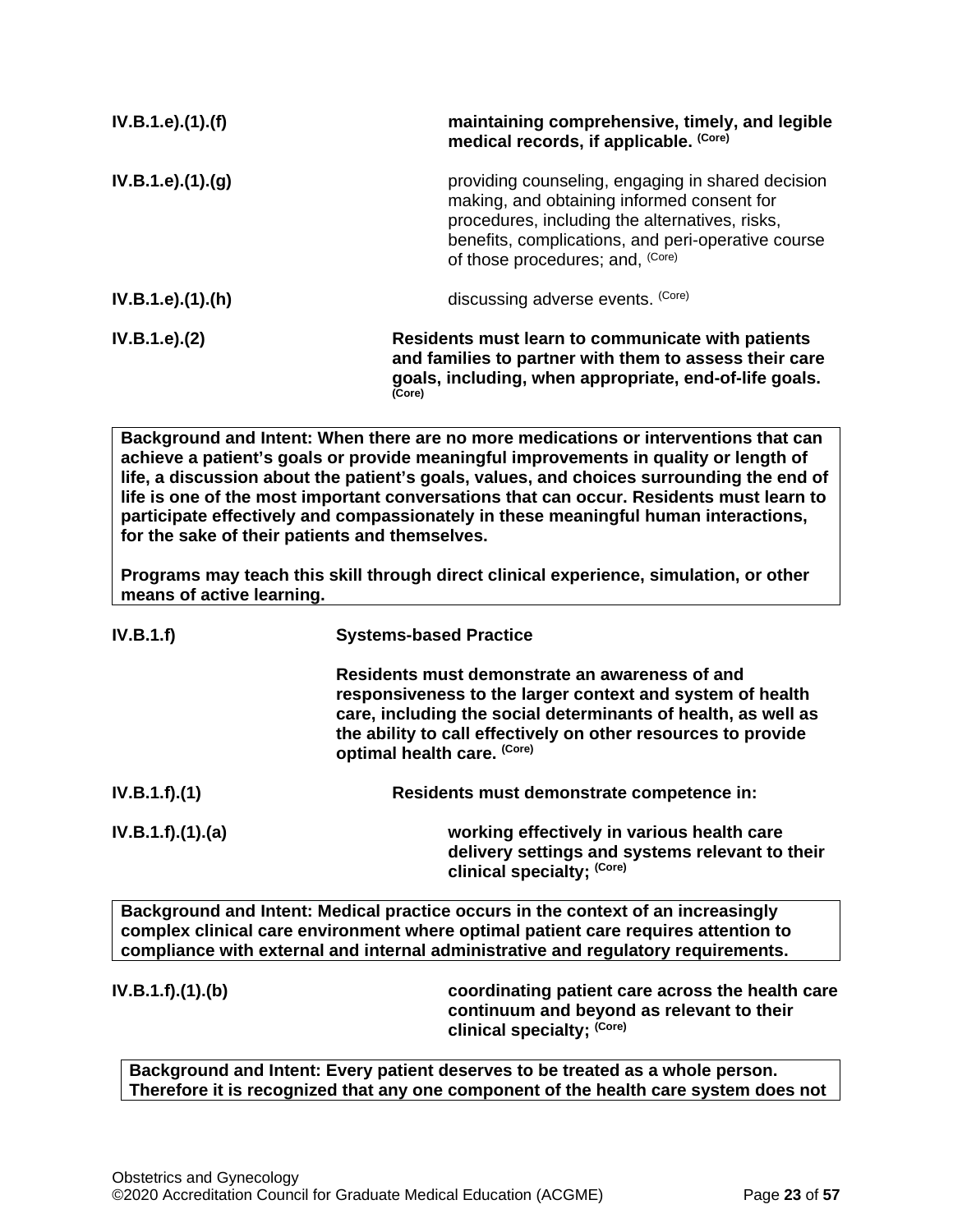**meet the totality of the patient's needs. An appropriate transition plan requires coordination and forethought by an interdisciplinary team. The patient benefits from proper care and the system benefits from proper use of resources.**

| IV.B.1.f).(1).(c) |                    | advocating for quality patient care and optimal<br>patient care systems; (Core)                                                                                                                                                                                                                                                                                                                                                      |
|-------------------|--------------------|--------------------------------------------------------------------------------------------------------------------------------------------------------------------------------------------------------------------------------------------------------------------------------------------------------------------------------------------------------------------------------------------------------------------------------------|
| IV.B.1.f)(1)(d)   |                    | working in interprofessional teams to enhance<br>patient safety and improve patient care quality;<br>(Core)                                                                                                                                                                                                                                                                                                                          |
| IV.B.1.f)(1)(e)   |                    | participating in identifying system errors and<br>implementing potential systems solutions; (Core)                                                                                                                                                                                                                                                                                                                                   |
| IV.B.1.f)(1)(f)   |                    | incorporating considerations of value, cost<br>awareness, delivery and payment, and risk-<br>benefit analysis in patient and/or population-<br>based care as appropriate; and, (Core)                                                                                                                                                                                                                                                |
| IV.B.1.f)(1)(g)   |                    | understanding health care finances and its<br>impact on individual patients' health decisions.<br>(Core)                                                                                                                                                                                                                                                                                                                             |
| IV.B.1.f).(2)     |                    | Residents must learn to advocate for patients within<br>the health care system to achieve the patient's and<br>family's care goals, including, when appropriate, end-<br>of-life goals. (Core)                                                                                                                                                                                                                                       |
| IV.C.             |                    | <b>Curriculum Organization and Resident Experiences</b>                                                                                                                                                                                                                                                                                                                                                                              |
| <b>IV.C.1.</b>    | continuity. (Core) | The curriculum must be structured to optimize resident educational<br>experiences, the length of these experiences, and supervisory                                                                                                                                                                                                                                                                                                  |
|                   |                    | [The Review Committee must further specify]                                                                                                                                                                                                                                                                                                                                                                                          |
|                   | Requirements]      | [The Review Committee's specification will be included in an upcoming<br>focused revision to the Obstetrics and Gynecology Program                                                                                                                                                                                                                                                                                                   |
| Committee.        |                    | Background and Intent: In some specialties, frequent rotational transitions,<br>inadequate continuity of faculty member supervision, and dispersed patient locations<br>within the hospital have adversely affected optimal resident education and effective<br>team-based care. The need for patient care continuity varies from specialty to<br>specialty and by clinical situation, and may be addressed by the individual Review |
| <b>IV.C.2.</b>    |                    | The program must provide instruction and experience in pain<br>management if applicable for the specialty, including recognition of                                                                                                                                                                                                                                                                                                  |

<span id="page-23-0"></span>**the signs of addiction. (Core)**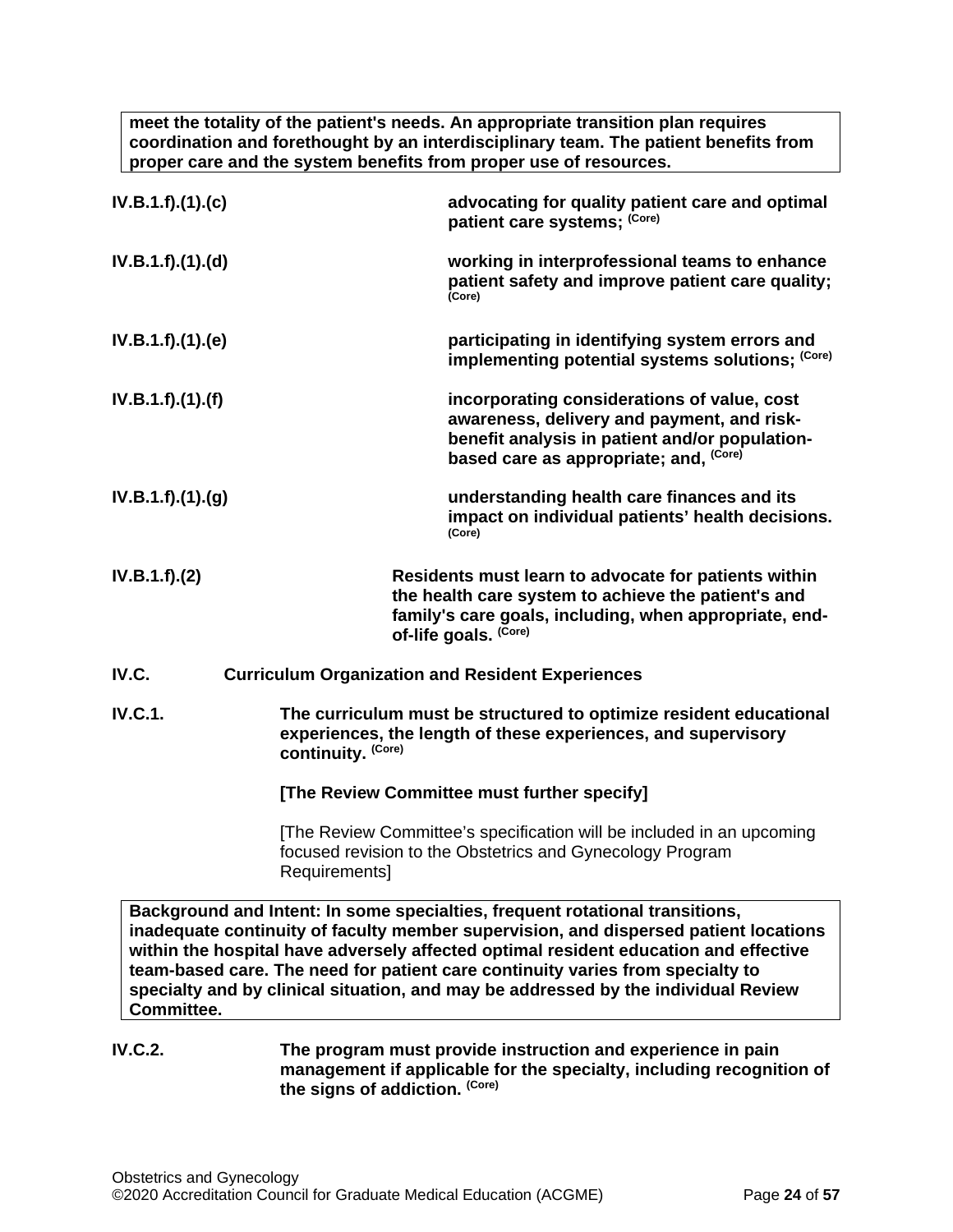| IV.C.3.          | An educational program in obstetrics and gynecology must provide an<br>opportunity for resident physicians to achieve the knowledge, skills, and<br>attitudes essential to the practice of obstetrics and gynecology and<br>ambulatory health care for women. The program must provide opportunity<br>for increasing responsibility, appropriate supervision, formal instruction,<br>critical evaluation, and feedback for residents. (Core)                                                                                                                  |
|------------------|---------------------------------------------------------------------------------------------------------------------------------------------------------------------------------------------------------------------------------------------------------------------------------------------------------------------------------------------------------------------------------------------------------------------------------------------------------------------------------------------------------------------------------------------------------------|
| IV.C.4.          | <b>Chief Resident Experience:</b>                                                                                                                                                                                                                                                                                                                                                                                                                                                                                                                             |
| IV.C.4.a)        | Within the final 24 months of education, residents must serve at<br>least 12 months as a chief resident. (Core)                                                                                                                                                                                                                                                                                                                                                                                                                                               |
| IV.C.4.b)        | The clinical and academic experience as a chief resident should<br>be structured to prepare the resident for an independent practice<br>of obstetrics and gynecology. This chief resident experience, with<br>appropriate supervision, should promote a high level of<br>responsibility and independence, and should include development<br>of technical competence and proficiency in the management of<br>patients with complex gynecological conditions, management of<br>complicated pregnancies, and the performance of advanced<br>procedures. (Detail) |
| IV.C.5.          | <b>Ambulatory Longitudinal Care Experience</b>                                                                                                                                                                                                                                                                                                                                                                                                                                                                                                                |
| IV.C.5.a)        | Continuity of care is a recognized core value of the specialty of<br>obstetrics and gynecology and must be a priority in each program.<br>Continuity may pertain to individuals, groups of residents, or to a<br>team of providers in its entirety. (Core)                                                                                                                                                                                                                                                                                                    |
| IV.C.5.b)        | Resident experience in the provision of ambulatory care must be<br>structured to include a minimum of 120 distinct half-day sessions<br>over the course of the program. (Core)                                                                                                                                                                                                                                                                                                                                                                                |
| IV.C.5.c)        | Ambulatory care experiences must include longitudinal care for a<br>group of patients whose obstetric, gynecologic, or primary care is<br>the primary responsibility of the residents. (Core)                                                                                                                                                                                                                                                                                                                                                                 |
| IV.C.5.d         | Each resident's ambulatory longitudinal experience must include:                                                                                                                                                                                                                                                                                                                                                                                                                                                                                              |
| $IV.C.5.d$ $(1)$ | evaluation of performance data for the resident's patients<br>relating to problem orientated and preventative health<br>care; (Core)                                                                                                                                                                                                                                                                                                                                                                                                                          |
| $IV.C.5.d$ $(2)$ | faculty member guidance for developing an action plan to<br>improve patient care outcomes based on performance<br>data, and evaluation of this plan at least twice per year;<br>(Core)                                                                                                                                                                                                                                                                                                                                                                        |
| $IV.C.5.d$ $(3)$ | resident participation in coordination of care within and<br>across hospital-based and outpatient health care settings;<br>and, (Core)                                                                                                                                                                                                                                                                                                                                                                                                                        |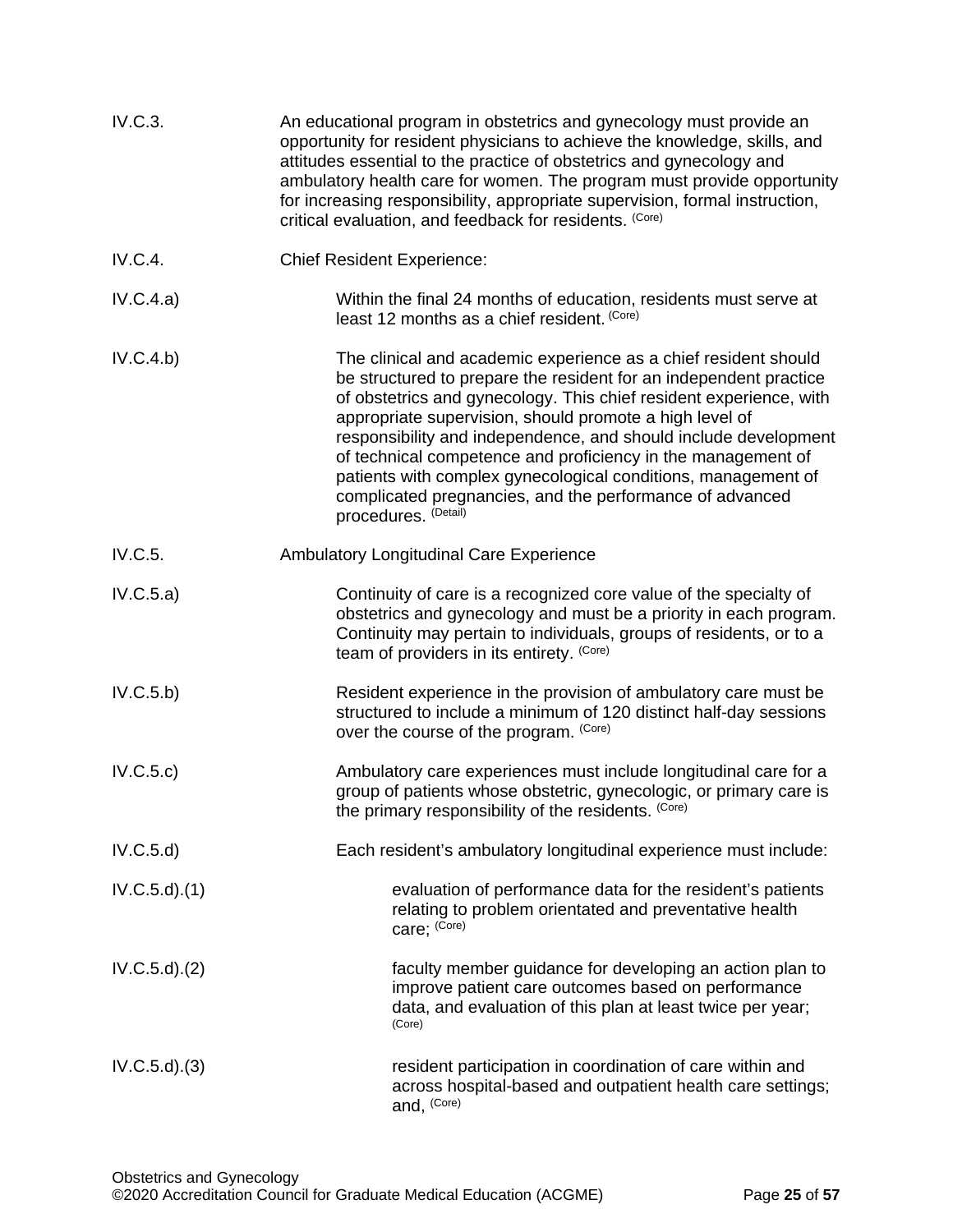<span id="page-25-0"></span>

| $IV.C.5.d$ $.(4)$ | availability to participate in the management of their<br>continuity patients between outpatient visits. (Core)                                                                                                                                                                                                        |
|-------------------|------------------------------------------------------------------------------------------------------------------------------------------------------------------------------------------------------------------------------------------------------------------------------------------------------------------------|
| IV.C.5.d)(4).(a)  | There must be systems of care to provide coverage<br>of urgent problems when a resident is not readily<br>available. (Core)                                                                                                                                                                                            |
| IV.C.6.           | Peri-operative Management                                                                                                                                                                                                                                                                                              |
| IV.C.6.a)         | The opportunity to demonstrate proficiency in peri-operative<br>management must be included in the residents' clinical<br>experience. (Core)                                                                                                                                                                           |
| IV.C.6.b)         | The program must ensure that residents' clinical experience<br>emphasizes appropriate involvement in the process that leads to<br>selection of the surgical or therapeutic option, the pre-operative<br>assessment, and the post-operative care of the patients for whom<br>they share surgical responsibility. (Core) |
| IV.C.7.           | <b>Family Planning and Contraception</b>                                                                                                                                                                                                                                                                               |
| IV.C.7.a)         | Programs must provide training or access to training in the<br>provision of abortions, and this must be part of the planned<br>curriculum. (Core)                                                                                                                                                                      |
| IV.C.7.b)         | Residents who have a religious or moral objection may opt-out,<br>and must not be required to participate in training in or performing<br>induced abortions. (Core)                                                                                                                                                    |
| IV.C.7.c)         | Residents must have experience in managing complications of<br>abortions and training in all forms of contraception, including<br>reversible methods and sterilization. (Outcome) #                                                                                                                                    |
| IV.C.8.           | Educational sessions in obstetrics and gynecology must be structured<br>and regularly scheduled and held. (Core)                                                                                                                                                                                                       |
| IV.C.9.           | <b>Didactic Education</b>                                                                                                                                                                                                                                                                                              |
| IV.C.9.a)         | These sessions should consist of patient rounds, case<br>conferences, simulation training, journal clubs, and protected time<br>for educational activities covering all aspects of obstetrics and<br>gynecology, including basic sciences pertinent to the specialty.<br>(Detail)                                      |
| IV.C.9.b)         | Interdisciplinary sessions should occur and include health care<br>providers from appropriate specialties. (Detail)                                                                                                                                                                                                    |
| IV.D.             | <b>Scholarship</b>                                                                                                                                                                                                                                                                                                     |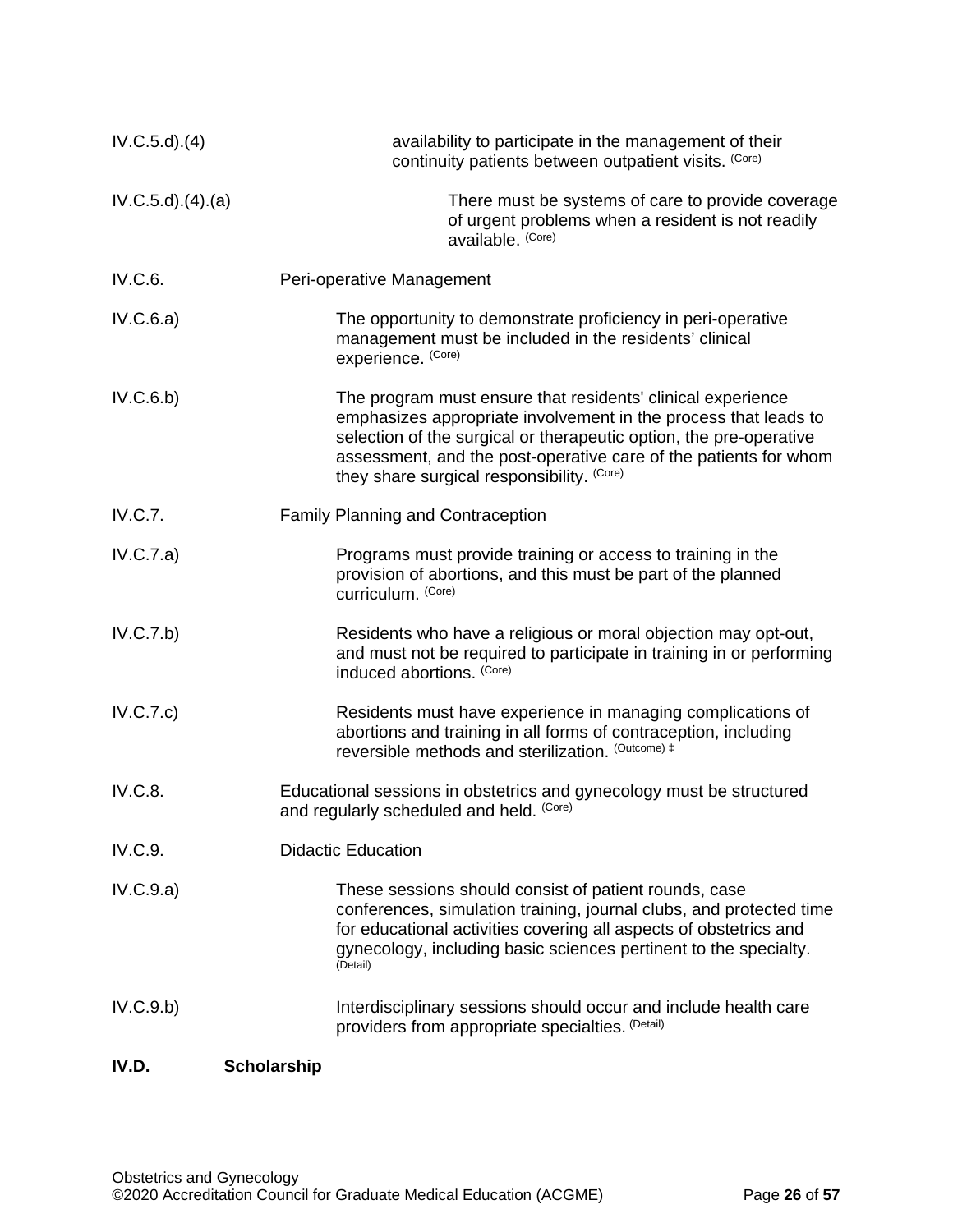*Medicine is both an art and a science. The physician is a humanistic scientist who cares for patients. This requires the ability to think critically, evaluate the literature, appropriately assimilate new knowledge, and practice lifelong learning. The program and faculty must create an environment that fosters the acquisition of such skills through resident participation in scholarly activities. Scholarly activities may include discovery, integration, application, and teaching.*

*The ACGME recognizes the diversity of residencies and anticipates that programs prepare physicians for a variety of roles, including clinicians, scientists, and educators. It is expected that the program's scholarship will reflect its mission(s) and aims, and the needs of the community it serves. For example, some programs may concentrate their scholarly activity on quality improvement, population health, and/or teaching, while other programs might choose to utilize more classic forms of biomedical research as the focus for scholarship.*

- **IV.D.1. Program Responsibilities**
- **IV.D.1.a) The program must demonstrate evidence of scholarly activities consistent with its mission(s) and aims. (Core)**
- **IV.D.1.b) The program, in partnership with its Sponsoring Institution, must allocate adequate resources to facilitate resident and faculty involvement in scholarly activities. (Core)**
- **IV.D.1.c) The program must advance residents' knowledge and practice of the scholarly approach to evidence-based patient care. (Core)**

**Background and Intent: The scholarly approach can be defined as a synthesis of teaching, learning, and research with the aim of encouraging curiosity and critical thinking based on an understanding of physiology, pathophysiology, differential diagnosis, treatments, treatment alternatives, efficiency of care, and patient safety. While some faculty members are responsible for fulfilling the traditional elements of scholarship through research, integration, and teaching, all faculty members are responsible for advancing residents' scholarly approach to patient care.**

**Elements of a scholarly approach to patient care include:**

- **Asking meaningful questions to stimulate residents to utilize learning resources to create a differential diagnosis, a diagnostic algorithm, and treatment plan**
- **Challenging the evidence that the residents use to reach their medical decisions so that they understand the benefits and limits of the medical literature**
- **When appropriate, dissemination of scholarly learning in a peer-reviewed manner (publication or presentation)**
- **Improving resident learning by encouraging them to teach using a scholarly approach**

**The scholarly approach to patient care begins with curiosity, is grounded in the principles of evidence-based medicine, expands the knowledge base through**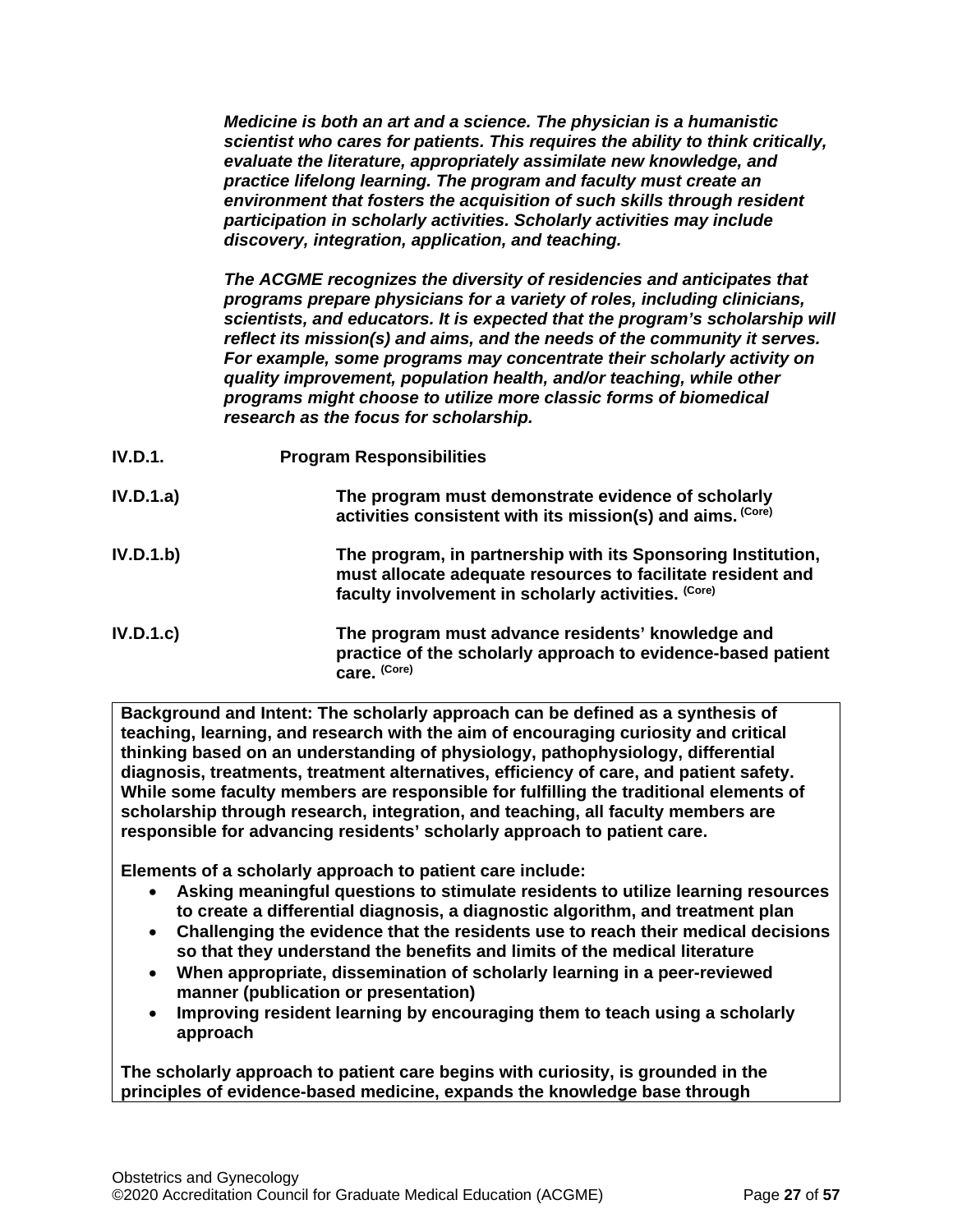**dissemination, and develops the habits of lifelong learning by encouraging residents to be scholarly teachers.**

| <b>IV.D.2.</b> | <b>Faculty Scholarly Activity</b>                                                                                                                                                                                                                                                                                                                                                                                                                                                                                                                                                                          |  |
|----------------|------------------------------------------------------------------------------------------------------------------------------------------------------------------------------------------------------------------------------------------------------------------------------------------------------------------------------------------------------------------------------------------------------------------------------------------------------------------------------------------------------------------------------------------------------------------------------------------------------------|--|
| IV.D.2.a)      | Among their scholarly activity, programs must demonstrate<br>accomplishments in at least three of the following domains:<br>(Core)                                                                                                                                                                                                                                                                                                                                                                                                                                                                         |  |
|                | Research in basic science, education, translational<br>$\bullet$<br>science, patient care, or population health<br><b>Peer-reviewed grants</b><br>$\bullet$<br>Quality improvement and/or patient safety initiatives<br>Systematic reviews, meta-analyses, review articles,<br>chapters in medical textbooks, or case reports<br>• Creation of curricula, evaluation tools, didactic<br>educational activities, or electronic educational<br>materials<br>Contribution to professional committees, educational<br>$\bullet$<br>organizations, or editorial boards<br>Innovations in education<br>$\bullet$ |  |
| IV.D.2.b)      | The program must demonstrate dissemination of scholarly<br>activity within and external to the program by the following                                                                                                                                                                                                                                                                                                                                                                                                                                                                                    |  |

**Background and Intent: For the purposes of education, metrics of scholarly activity represent one of the surrogates for the program's effectiveness in the creation of an environment of inquiry that advances the residents' scholarly approach to patient care. The Review Committee will evaluate the dissemination of scholarship for the program as a whole, not for individual faculty members, for a five-year interval, for both core and non-core faculty members, with the goal of assessing the effectiveness of the creation of such an environment. The ACGME recognizes that there may be differences in scholarship requirements between different specialties and between residencies and fellowships in the same specialty.**

**methods:**

| IV.D.2.b).(1) | faculty participation in grand rounds, posters,<br>workshops, quality improvement presentations,<br>podium presentations, grant leadership, non-peer-<br>reviewed print/electronic resources, articles or<br>publications, book chapters, textbooks, webinars,<br>service on professional committees, or serving as a<br>journal reviewer, journal editorial board member, or<br>editor: (Outcome)# |
|---------------|-----------------------------------------------------------------------------------------------------------------------------------------------------------------------------------------------------------------------------------------------------------------------------------------------------------------------------------------------------------------------------------------------------|
| IV.D.2.b).(2) | peer-reviewed publication. (Outcome)                                                                                                                                                                                                                                                                                                                                                                |
| IV.D.3.       | <b>Resident Scholarly Activity</b>                                                                                                                                                                                                                                                                                                                                                                  |
| IV.D.3.a)     | Residents must participate in scholarship. (Core)                                                                                                                                                                                                                                                                                                                                                   |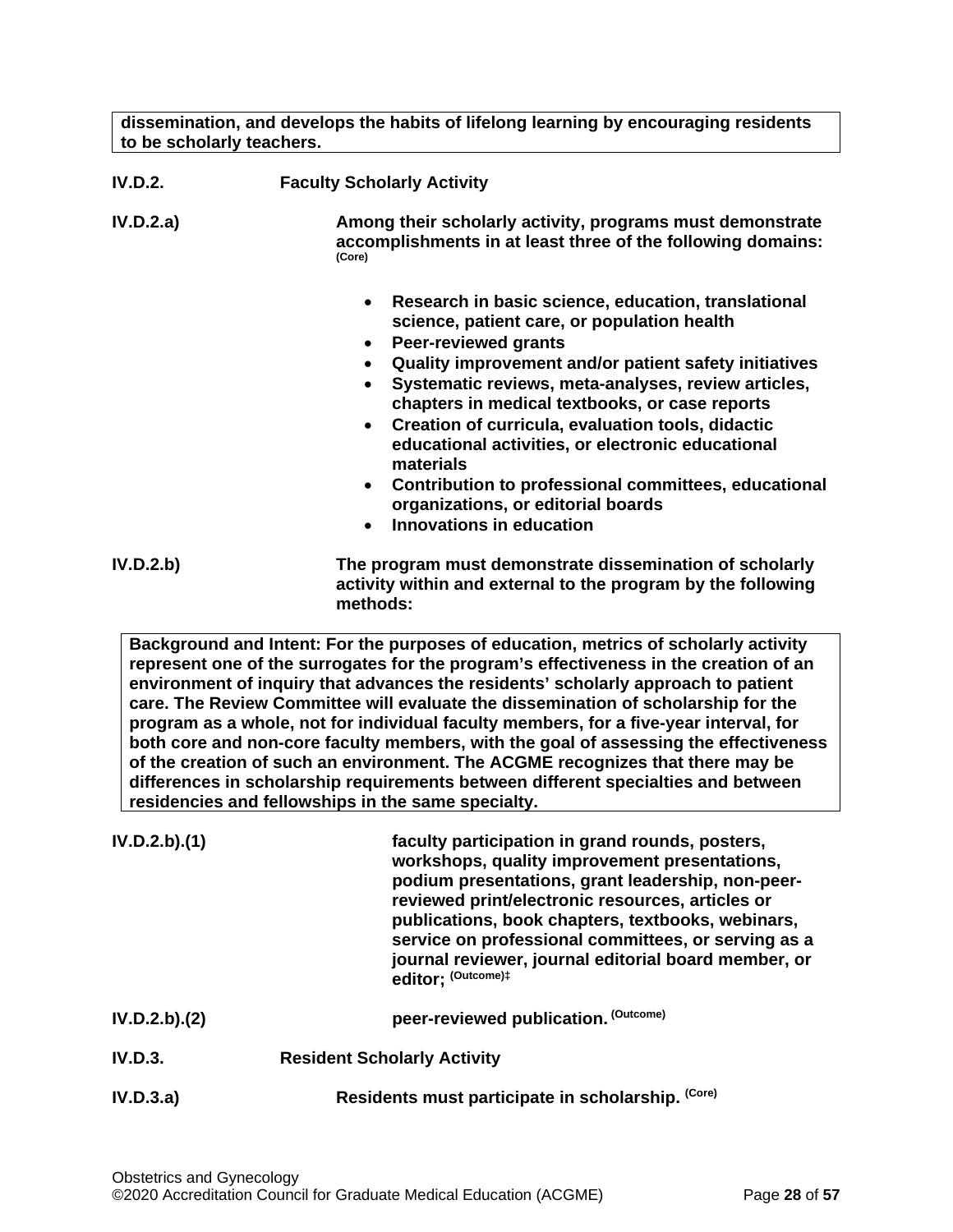# <span id="page-28-0"></span>**V. Evaluation**

# <span id="page-28-1"></span>**V.A. Resident Evaluation**

# **V.A.1. Feedback and Evaluation**

**Background and Intent: Feedback is ongoing information provided regarding aspects of one's performance, knowledge, or understanding. The faculty empower residents to provide much of that feedback themselves in a spirit of continuous learning and self-reflection. Feedback from faculty members in the context of routine clinical care should be frequent, and need not always be formally documented.**

**Formative and summative evaluation have distinct definitions. Formative evaluation is**  *monitoring resident learning* **and providing ongoing feedback that can be used by residents to improve their learning in the context of provision of patient care or other educational opportunities. More specifically, formative evaluations help:**

- **residents identify their strengths and weaknesses and target areas that need work**
- **program directors and faculty members recognize where residents are struggling and address problems immediately**

**Summative evaluation is** *evaluating a resident's learning* **by comparing the residents against the goals and objectives of the rotation and program, respectively. Summative evaluation is utilized to make decisions about promotion to the next level of training, or program completion.**

**End-of-rotation and end-of-year evaluations have both summative and formative components. Information from a summative evaluation can be used formatively when residents or faculty members use it to guide their efforts and activities in subsequent rotations and to successfully complete the residency program.**

**Feedback, formative evaluation, and summative evaluation compare intentions with accomplishments, enabling the transformation of a neophyte physician to one with growing expertise.** 

**V.A.1.a) Faculty members must directly observe, evaluate, and frequently provide feedback on resident performance during each rotation or similar educational assignment. (Core)**

**Background and Intent: Faculty members should provide feedback frequently throughout the course of each rotation. Residents require feedback from faculty members to reinforce well-performed duties and tasks, as well as to correct deficiencies. This feedback will allow for the development of the learner as they strive to achieve the Milestones. More frequent feedback is strongly encouraged for residents who have deficiencies that may result in a poor final rotation evaluation.**

**V.A.1.b) Evaluation must be documented at the completion of the assignment. (Core)**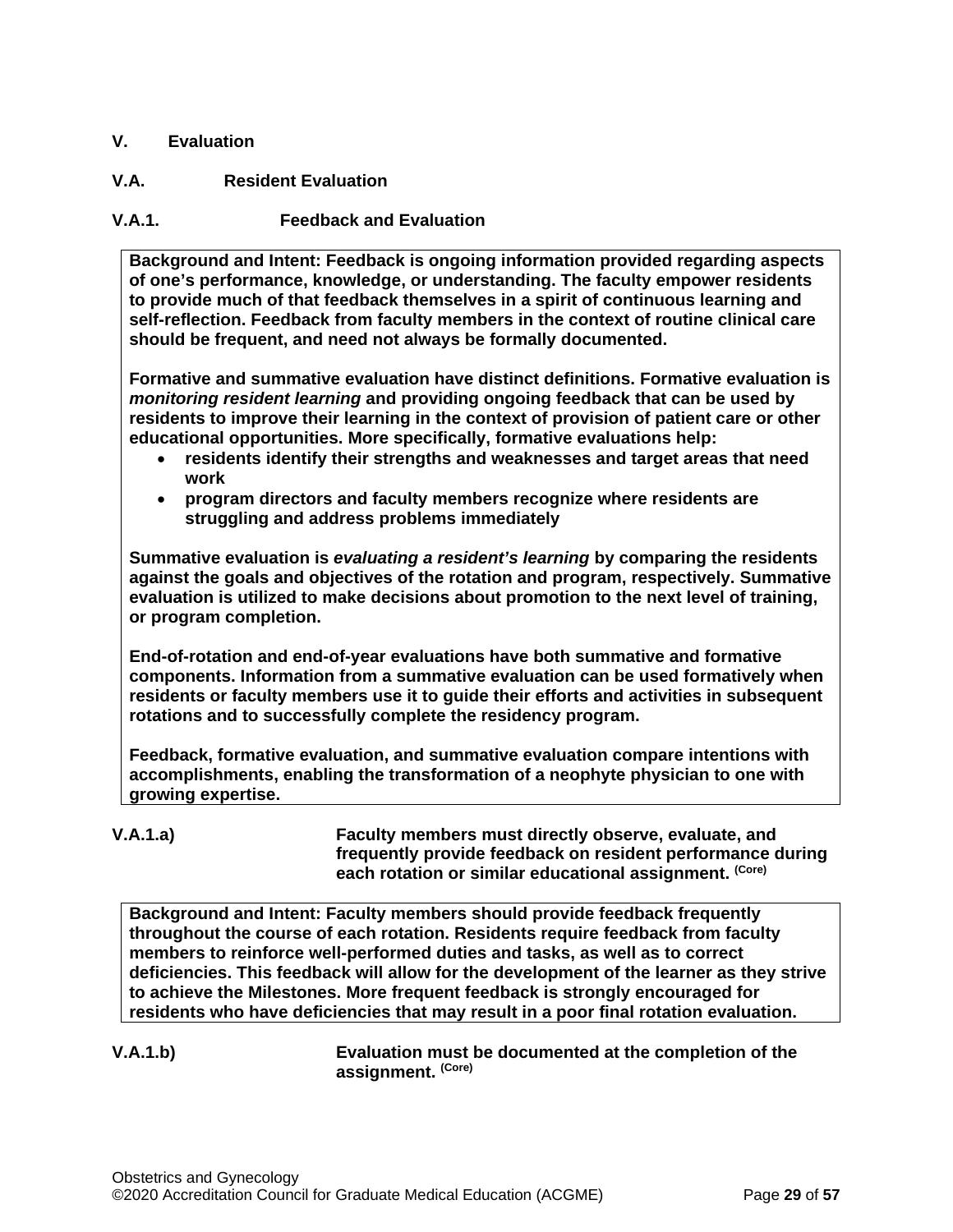| V.A.1.b)(1)        | For block rotations of greater than three months in<br>duration, evaluation must be documented at least<br>every three months. (Core)                                                                                                                                              |
|--------------------|------------------------------------------------------------------------------------------------------------------------------------------------------------------------------------------------------------------------------------------------------------------------------------|
| V.A.1.b)(2)        | Longitudinal experiences, such as continuity clinic in<br>the context of other clinical responsibilities, must be<br>evaluated at least every three months and at<br>completion. (Core)                                                                                            |
| V.A.1.c)           | The program must provide an objective performance<br>evaluation based on the Competencies and the specialty-<br>specific Milestones, and must: (Core)                                                                                                                              |
| V.A.1.c)(1)        | use multiple evaluators (e.g., faculty members, peers,<br>patients, self, and other professional staff members);<br>and, (Core)                                                                                                                                                    |
| $V.A.1.c$ ). $(2)$ | provide that information to the Clinical Competency<br>Committee for its synthesis of progressive resident<br>performance and improvement toward unsupervised<br>practice. (Core)                                                                                                  |
| V.A.1.d            | The program director or their designee, with input from the<br><b>Clinical Competency Committee, must:</b>                                                                                                                                                                         |
| V.A.1.d)(1)        | meet with and review with each resident their<br>documented semi-annual evaluation of performance,<br>including progress along the specialty-specific<br>Milestones; (Core)                                                                                                        |
| V.A.1.d)(1)(a)     | The semiannual evaluation must include review,<br>with each resident, of progress along the Milestone<br>continuum and of the record of operative<br>experience to ensure breadth and depth of<br>experience and continuing growth in technical and<br>clinical competence. (Core) |
| V.A.1.d)(2)        | assist residents in developing individualized learning<br>plans to capitalize on their strengths and identify areas<br>for growth; and, (Core)                                                                                                                                     |
| V.A.1.d)(3)        | develop plans for residents failing to progress,<br>following institutional policies and procedures. (Core)                                                                                                                                                                        |
|                    | Background and Intent: Learning is an active process that requires effort from the                                                                                                                                                                                                 |

**Background and Intent: Learning is an active process that requires effort from the teacher and the learner. Faculty members evaluate a resident's performance at least at the end of each rotation. The program director or their designee will review those evaluations, including their progress on the Milestones, at a minimum of every six months. Residents should be encouraged to reflect upon the evaluation, using the information to reinforce well-performed tasks or knowledge or to modify deficiencies**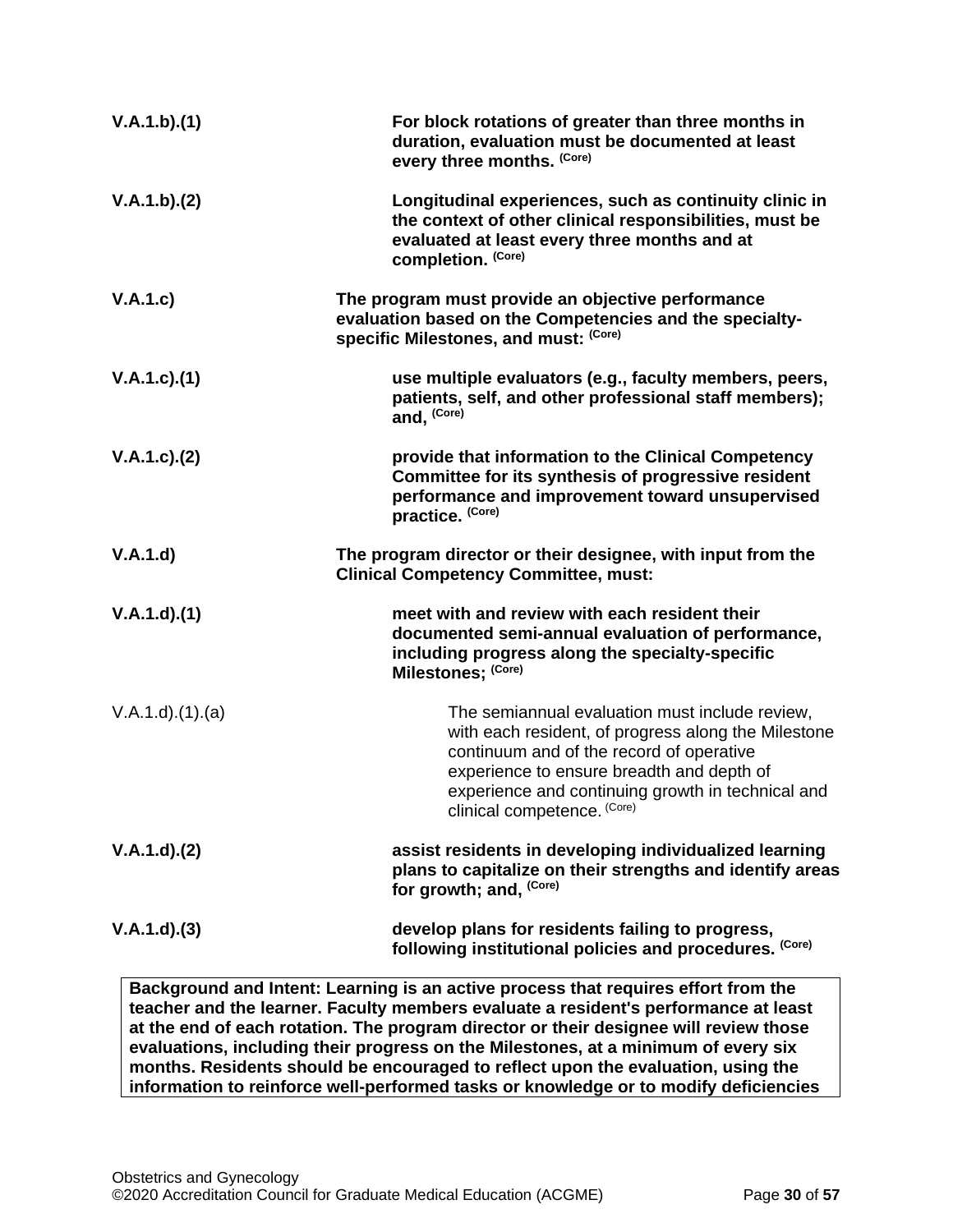**in knowledge or practice. Working together with the faculty members, residents should develop an individualized learning plan.**

**Residents who are experiencing difficulties with achieving progress along the Milestones may require intervention to address specific deficiencies. Such intervention, documented in an individual remediation plan developed by the program director or a faculty mentor and the resident, will take a variety of forms based on the specific learning needs of the resident. However, the ACGME recognizes that there are situations which require more significant intervention that may alter the time course of resident progression. To ensure due process, it is essential that the program director follow institutional policies and procedures.**

| V.A.1.e         | At least annually, there must be a summative evaluation of<br>each resident that includes their readiness to progress to the<br>next year of the program, if applicable. (Core)                                                                                                                                                                                                                             |
|-----------------|-------------------------------------------------------------------------------------------------------------------------------------------------------------------------------------------------------------------------------------------------------------------------------------------------------------------------------------------------------------------------------------------------------------|
| V.A.1.f)        | The evaluations of a resident's performance must be<br>accessible for review by the resident. (Core)                                                                                                                                                                                                                                                                                                        |
| V.A.1.g)        | Assessment should specifically monitor the resident's knowledge<br>by use of a formal exam such as the Council on Resident<br>Education in Obstetrics and Gynecology (CREOG) In-Training<br>Examination or other cognitive exams. Tests results should not be<br>the sole criterion of resident knowledge, and should not be used<br>as the sole criterion for promotion to a subsequent PG level. (Detail) |
| V.A.2.          | <b>Final Evaluation</b>                                                                                                                                                                                                                                                                                                                                                                                     |
| V.A.2.a)        | The program director must provide a final evaluation for each<br>resident upon completion of the program. (Core)                                                                                                                                                                                                                                                                                            |
| V.A.2.a)(1)     | The specialty-specific Milestones, and when applicable<br>the specialty-specific Case Logs, must be used as<br>tools to ensure residents are able to engage in<br>autonomous practice upon completion of the program.<br>(Core)                                                                                                                                                                             |
| V.A.2.a)(2)     | The final evaluation must:                                                                                                                                                                                                                                                                                                                                                                                  |
| V.A.2.a)(2).(a) | become part of the resident's permanent record<br>maintained by the institution, and must be<br>accessible for review by the resident in<br>accordance with institutional policy; (Core)                                                                                                                                                                                                                    |
| V.A.2.a)(2).(b) | verify that the resident has demonstrated the<br>knowledge, skills, and behaviors necessary to<br>enter autonomous practice; (Core)                                                                                                                                                                                                                                                                         |
| V.A.2.a)(2).(c) | consider recommendations from the Clinical<br>Competency Committee; and, (Core)                                                                                                                                                                                                                                                                                                                             |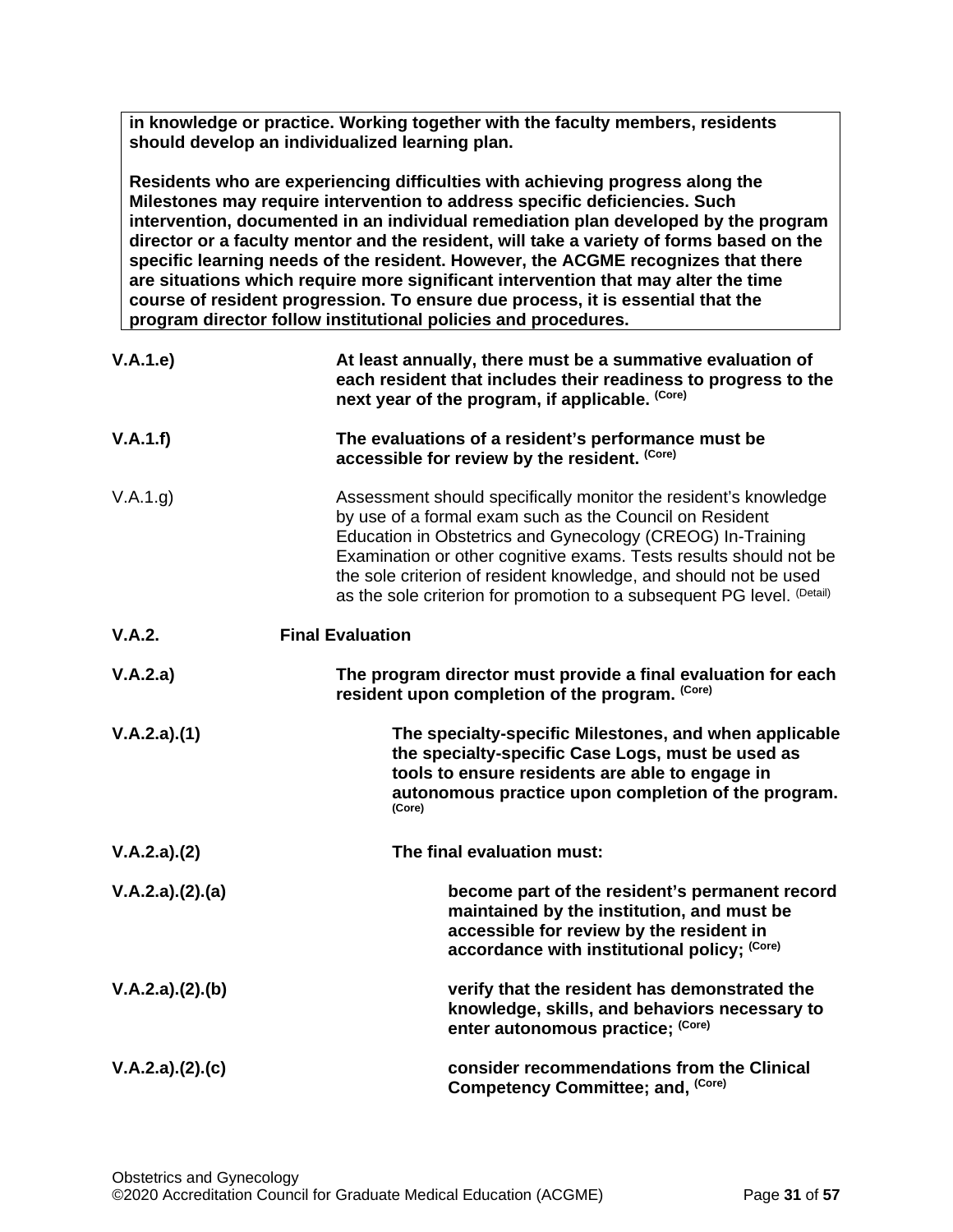| V.A.2.a)(2).(d) | be shared with the resident upon completion of<br>the program. (Core)                                                                                                                                     |
|-----------------|-----------------------------------------------------------------------------------------------------------------------------------------------------------------------------------------------------------|
| V.A.3.          | A Clinical Competency Committee must be appointed by the<br>program director. (Core)                                                                                                                      |
| V.A.3.a)        | At a minimum, the Clinical Competency Committee must<br>include three members of the program faculty, at least one of<br>whom is a core faculty member. (Core)                                            |
| V.A.3.a)(1)     | Additional members must be faculty members from<br>the same program or other programs, or other health<br>professionals who have extensive contact and<br>experience with the program's residents. (Core) |
|                 | Background and Intent: The requirements regarding the Clinical Competency                                                                                                                                 |

**Background and Intent: The requirements regarding the Clinical Competency Committee do not preclude or limit a program director's participation on the Clinical Competency Committee. The intent is to leave flexibility for each program to decide the best structure for its own circumstances, but a program should consider: its program director's other roles as resident advocate, advisor, and confidante; the impact of the program director's presence on the other Clinical Competency Committee members' discussions and decisions; the size of the program faculty; and other program-relevant factors. The program director has final responsibility for resident evaluation and promotion decisions.**

**Program faculty may include more than the physician faculty members, such as other physicians and non-physicians who teach and evaluate the program's residents. There may be additional members of the Clinical Competency Committee. Chief residents who have completed core residency programs in their specialty may be members of the Clinical Competency Committee.** 

| V.A.3.b)    |                           | The Clinical Competency Committee must:                                                                                               |
|-------------|---------------------------|---------------------------------------------------------------------------------------------------------------------------------------|
| V.A.3.b)(1) |                           | review all resident evaluations at least semi-annually;<br>(Core)                                                                     |
| V.A.3.b)(2) |                           | determine each resident's progress on achievement of<br>the specialty-specific Milestones; and, (Core)                                |
| V.A.3.b)(3) |                           | meet prior to the residents' semi-annual evaluations<br>and advise the program director regarding each<br>resident's progress. (Core) |
| V.B.        | <b>Faculty Evaluation</b> |                                                                                                                                       |

<span id="page-31-0"></span>**V.B.1. The program must have a process to evaluate each faculty member's performance as it relates to the educational program at least annually. (Core)**

**Background and Intent: The program director is responsible for the education program and for whom delivers it. While the term "faculty" may be applied to physicians within**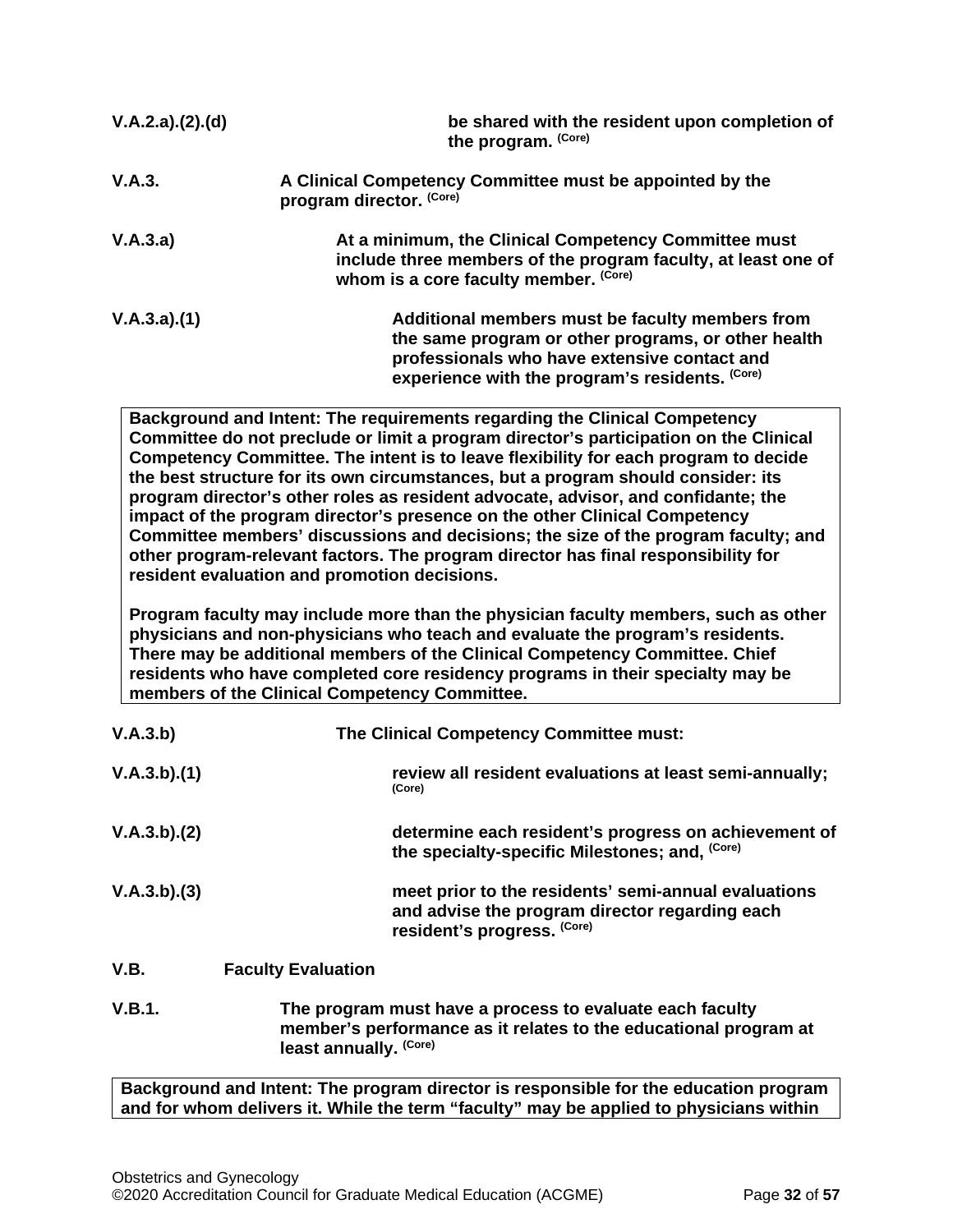**a given institution for other reasons, it is applied to residency program faculty members only through approval by a program director. The development of the faculty improves the education, clinical, and research aspects of a program. Faculty members have a strong commitment to the resident and desire to provide optimal education and work opportunities. Faculty members must be provided feedback on their contribution to the mission of the program. All faculty members who interact with residents desire feedback on their education, clinical care, and research. If a faculty member does not interact with residents, feedback is not required. With regard to the diverse operating environments and configurations, the residency program director may need to work with others to determine the effectiveness of the program's faculty performance with regard to their role in the educational program. All teaching faculty members should have their educational efforts evaluated by the residents in a confidential and anonymous manner. Other aspects for the feedback may include research or clinical productivity, review of patient outcomes, or peer review of scholarly activity. The process should reflect the local environment and identify the necessary information. The feedback from the various sources should be summarized and provided to the faculty on an annual basis by a member of the leadership team of the program.**

| V.B.1.a) | This evaluation must include a review of the faculty member's<br>clinical teaching abilities, engagement with the educational<br>program, participation in faculty development related to their<br>skills as an educator, clinical performance, professionalism,<br>and scholarly activities. (Core) |
|----------|------------------------------------------------------------------------------------------------------------------------------------------------------------------------------------------------------------------------------------------------------------------------------------------------------|
| V.B.1.b) | This evaluation must include written, anonymous, and<br>confidential evaluations by the residents. (Core)                                                                                                                                                                                            |
| V.B.2.   | Faculty members must receive feedback on their evaluations at least<br>annually. (Core)                                                                                                                                                                                                              |

**V.B.3. Results of the faculty educational evaluations should be incorporated into program-wide faculty development plans. (Core)**

**Background and Intent: The quality of the faculty's teaching and clinical care is a determinant of the quality of the program and the quality of the residents' future clinical care. Therefore, the program has the responsibility to evaluate and improve the program faculty members' teaching, scholarship, professionalism, and quality care. This section mandates annual review of the program's faculty members for this purpose, and can be used as input into the Annual Program Evaluation.**

- <span id="page-32-0"></span>**V.C. Program Evaluation and Improvement**
- **V.C.1. The program director must appoint the Program Evaluation Committee to conduct and document the Annual Program Evaluation as part of the program's continuous improvement process. (Core)**
- **V.C.1.a) The Program Evaluation Committee must be composed of at least two program faculty members, at least one of whom is a core faculty member, and at least one resident. (Core)**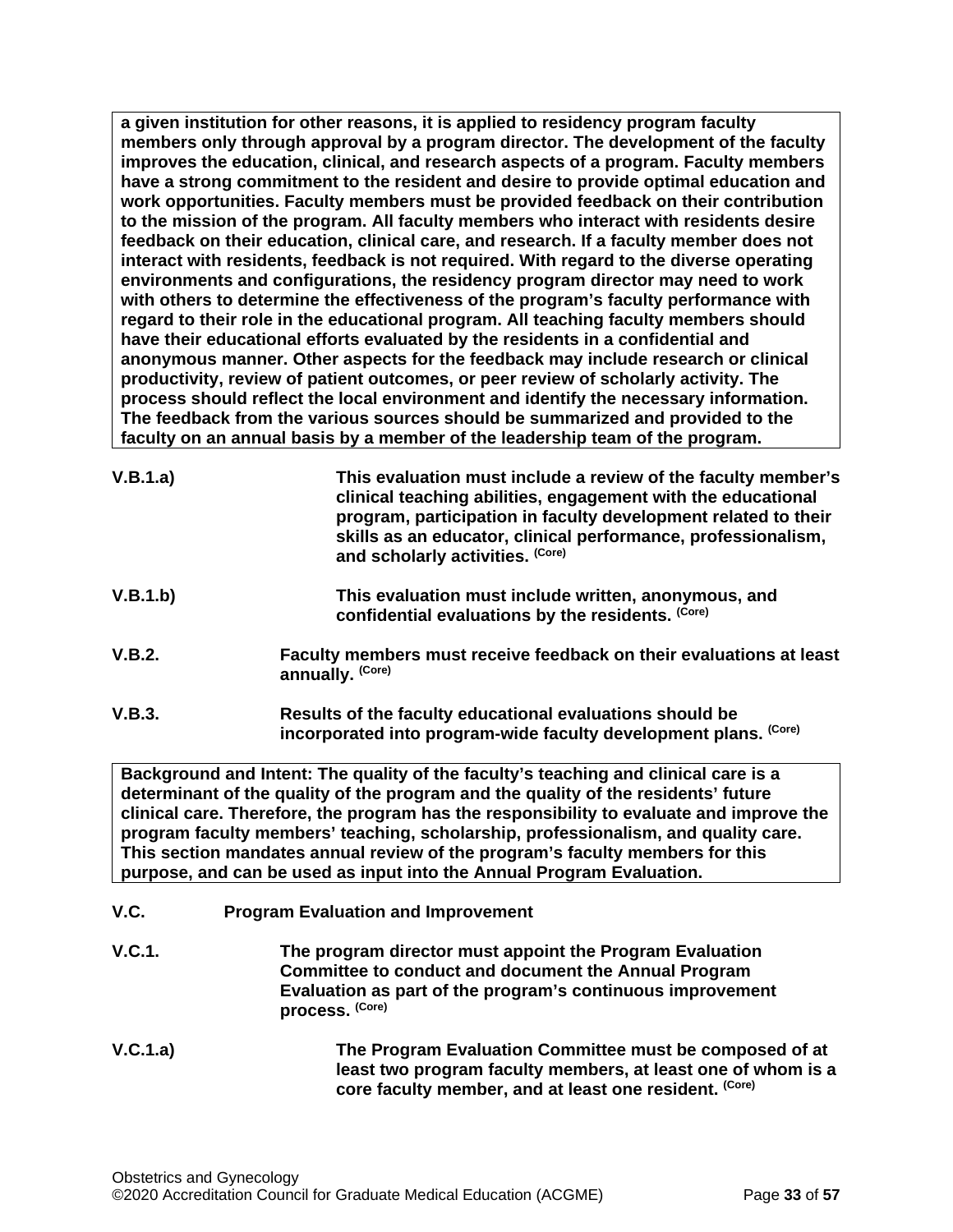| V.C.1.b)    | <b>Program Evaluation Committee responsibilities must include:</b>                                                                                                                                                                                                                                                                                                                                                                                                                                                           |
|-------------|------------------------------------------------------------------------------------------------------------------------------------------------------------------------------------------------------------------------------------------------------------------------------------------------------------------------------------------------------------------------------------------------------------------------------------------------------------------------------------------------------------------------------|
| V.C.1.b)(1) | acting as an advisor to the program director, through<br>program oversight; (Core)                                                                                                                                                                                                                                                                                                                                                                                                                                           |
| V.C.1.b)(2) | review of the program's self-determined goals and<br>progress toward meeting them; (Core)                                                                                                                                                                                                                                                                                                                                                                                                                                    |
| V.C.1.b)(3) | guiding ongoing program improvement, including<br>development of new goals, based upon outcomes;<br>and, (Core)                                                                                                                                                                                                                                                                                                                                                                                                              |
| V.C.1.b)(4) | review of the current operating environment to identify<br>strengths, challenges, opportunities, and threats as<br>related to the program's mission and aims. (Core)                                                                                                                                                                                                                                                                                                                                                         |
|             | Background and Intent: In order to achieve its mission and train quality physicians, a<br>program must evaluate its performance and plan for improvement in the Annual<br>Program Evaluation. Performance of residents and faculty members is a reflection of<br>program quality, and can use metrics that reflect the goals that a program has set for<br>itself. The Program Evaluation Committee utilizes outcome parameters and other data<br>to assess the program's progress toward achievement of its goals and aims. |

| V.C.1.c)                 | The Program Evaluation Committee should consider the<br>following elements in its assessment of the program: |
|--------------------------|--------------------------------------------------------------------------------------------------------------|
| V.C.1.c.1(1)             | curriculum; (Core)                                                                                           |
| V.C.1.c). (2)            | outcomes from prior Annual Program Evaluation(s);<br>(Core)                                                  |
| $V.C.1.c).$ (3)          | ACGME letters of notification, including citations,<br>Areas for Improvement, and comments; (Core)           |
| $V.C.1.c).$ (4)          | quality and safety of patient care; (Core)                                                                   |
| V.C.1.c). (5)            | aggregate resident and faculty:                                                                              |
| V.C.1.c. (5). (a)        | well-being; (Core)                                                                                           |
| $V.C.1.c.$ (5).(b)       | recruitment and retention; (Core)                                                                            |
| V.C.1.c). (5). (c)       | workforce diversity; (Core)                                                                                  |
| $V.C.1.c).$ (5).(d)      | engagement in quality improvement and patient<br>safety; (Core)                                              |
| $V.C.1.c).$ $(5).$ $(e)$ | scholarly activity; (Core)                                                                                   |
| $V.C.1.c).$ (5).(f)      | <b>ACGME Resident and Faculty Surveys; and,</b><br>(Core)                                                    |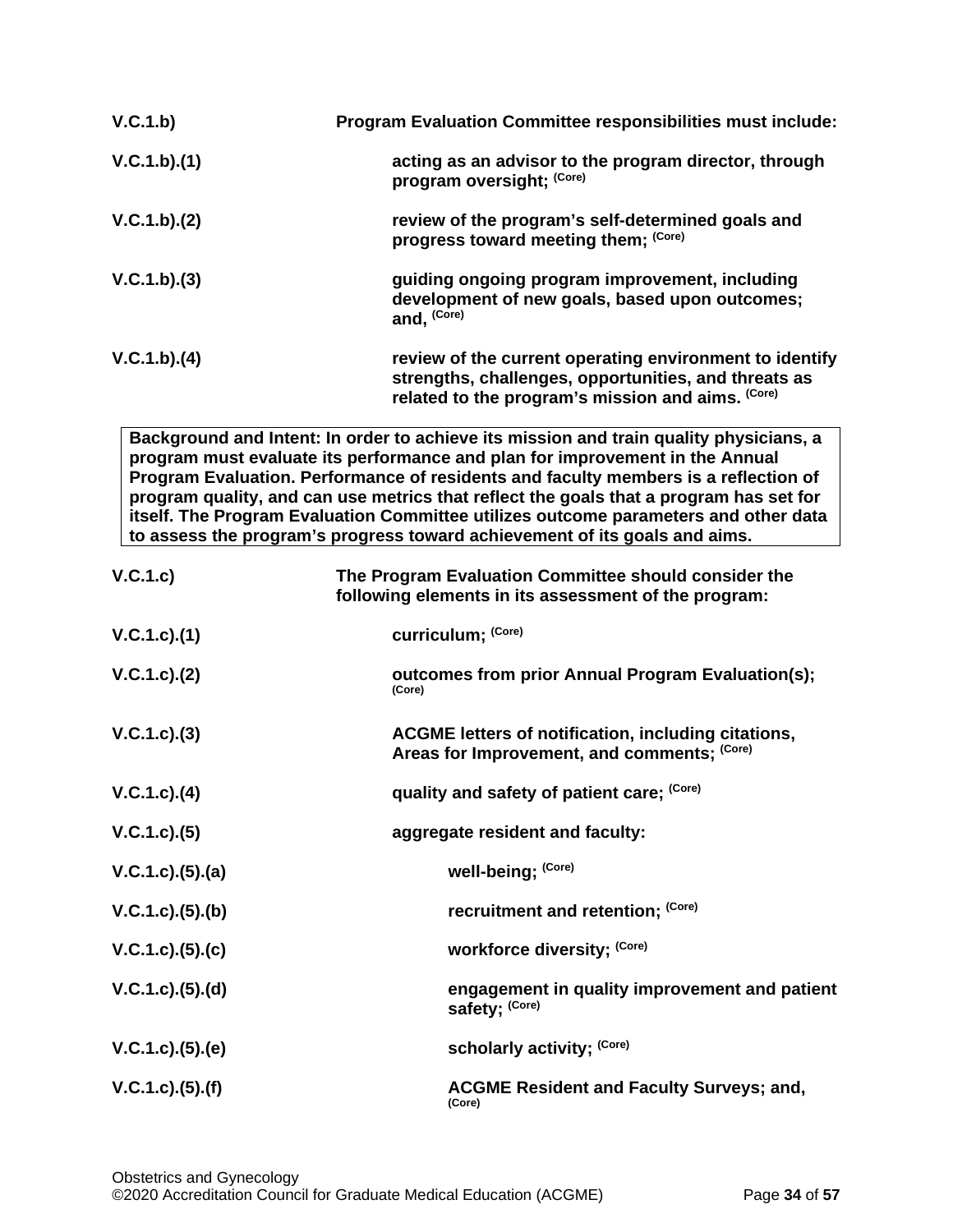| V.C.1.c. (5). (g)        | written evaluations of the program. (Core)                                                                                                 |
|--------------------------|--------------------------------------------------------------------------------------------------------------------------------------------|
| $V.C.1.c).$ (6)          | aggregate resident:                                                                                                                        |
| $V.C.1.c).$ $(6).$ $(a)$ | achievement of the Milestones; (Core)                                                                                                      |
| $V.C.1.c.$ (6).(b)       | in-training examinations (where applicable);<br>(Core)                                                                                     |
| V.C.1.c).(6).(c)         | board pass and certification rates; and, (Core)                                                                                            |
| V.C.1.c). (6). (d)       | graduate performance. (Core)                                                                                                               |
| V.C.1.c). (7)            | aggregate faculty:                                                                                                                         |
| V.C.1.c. (7). (a)        | evaluation; and, (Core)                                                                                                                    |
| V.C.1.c. (7). (b)        | professional development. (Core)                                                                                                           |
| V.C.1.d                  | The Program Evaluation Committee must evaluate the<br>program's mission and aims, strengths, areas for<br>improvement, and threats. (Core) |
| V.C.1.e)                 | The annual review, including the action plan, must:                                                                                        |
| V.C.1.e).(1)             | be distributed to and discussed with the members of<br>the teaching faculty and the residents; and, (Core)                                 |
| V.C.1.e). (2)            | be submitted to the DIO. (Core)                                                                                                            |
| V.C.2.                   | The program must complete a Self-Study prior to its 10-Year<br><b>Accreditation Site Visit. (Core)</b>                                     |
| V.C.2.a)                 | A summary of the Self-Study must be submitted to the DIO.<br>(Core)                                                                        |

**Background and Intent: Outcomes of the documented Annual Program Evaluation can be integrated into the 10-year Self-Study process. The Self-Study is an objective, comprehensive evaluation of the residency program, with the aim of improving it. Underlying the Self-Study is this longitudinal evaluation of the program and its learning environment, facilitated through sequential Annual Program Evaluations that focus on the required components, with an emphasis on program strengths and selfidentified areas for improvement. Details regarding the timing and expectations for the Self-Study and the 10-Year Accreditation Site Visit are provided in the** *ACGME Manual of Policies and Procedures***. Additionally, a description of the [Self-Study process,](http://acgme.org/What-We-Do/Accreditation/Self-Study) as well as information on how to prepare for the [10-Year Accreditation Site Visit,](http://www.acgme.org/What-We-Do/Accreditation/Site-Visit/Eight-Steps-to-Prepare-for-the-10-Year-Accreditation-Site-Visit) is available on the ACGME website.**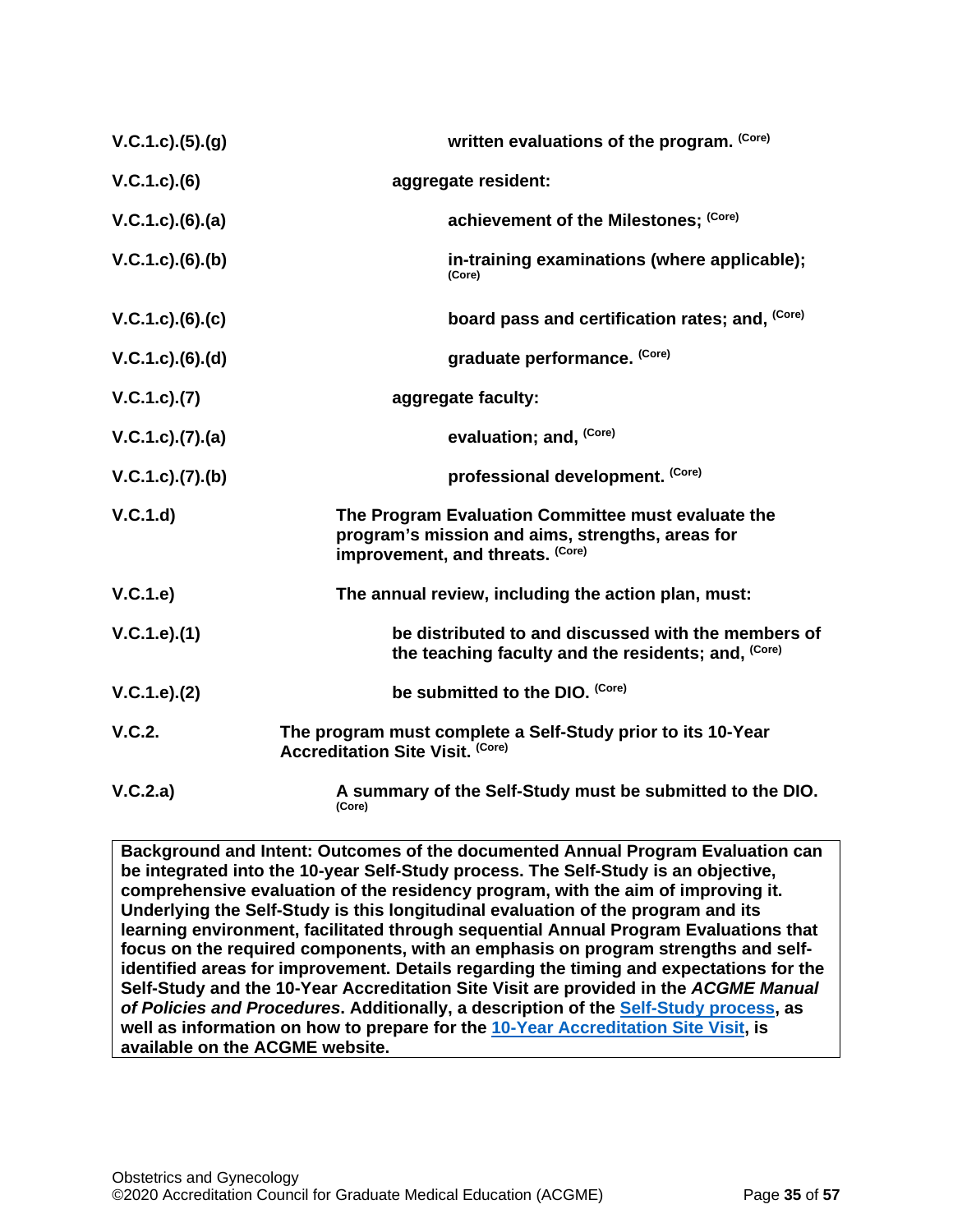| V.C.3.   | One goal of ACGME-accredited education is to educate physicians<br>who seek and achieve board certification. One measure of the<br>effectiveness of the educational program is the ultimate pass rate.                                                                                                                                 |
|----------|----------------------------------------------------------------------------------------------------------------------------------------------------------------------------------------------------------------------------------------------------------------------------------------------------------------------------------------|
|          | The program director should encourage all eligible program<br>graduates to take the certifying examination offered by the<br>applicable American Board of Medical Specialties (ABMS) member<br>board or American Osteopathic Association (AOA) certifying board.                                                                       |
| V.C.3.a) | For specialties in which the ABMS member board and/or AOA<br>certifying board offer(s) an annual written exam, in the<br>preceding three years, the program's aggregate pass rate of<br>those taking the examination for the first time must be higher<br>than the bottom fifth percentile of programs in that specialty.<br>(Outcome) |
| V.C.3.b) | For specialties in which the ABMS member board and/or AOA<br>certifying board offer(s) a biennial written exam, in the<br>preceding six years, the program's aggregate pass rate of<br>those taking the examination for the first time must be higher<br>than the bottom fifth percentile of programs in that specialty.<br>(Outcome)  |
| V.C.3.c  | For specialties in which the ABMS member board and/or AOA<br>certifying board offer(s) an annual oral exam, in the preceding<br>three years, the program's aggregate pass rate of those<br>taking the examination for the first time must be higher than<br>the bottom fifth percentile of programs in that specialty.<br>(Outcome)    |
| V.C.3.d  | For specialties in which the ABMS member board and/or AOA<br>certifying board offer(s) a biennial oral exam, in the preceding<br>six years, the program's aggregate pass rate of those taking<br>the examination for the first time must be higher than the<br>bottom fifth percentile of programs in that specialty. (Outcome)        |
| V.C.3.e  | For each of the exams referenced in V.C.3.a)-d), any program<br>whose graduates over the time period specified in the<br>requirement have achieved an 80 percent pass rate will have<br>met this requirement, no matter the percentile rank of the<br>program for pass rate in that specialty. (Outcome)                               |

**Background and Intent: Setting a single standard for pass rate that works across specialties is not supportable based on the heterogeneity of the psychometrics of different examinations. By using a percentile rank, the performance of the lower five percent (fifth percentile) of programs can be identified and set on a path to curricular and test preparation reform.**

**There are specialties where there is a very high board pass rate that could leave successful programs in the bottom five percent (fifth percentile) despite admirable**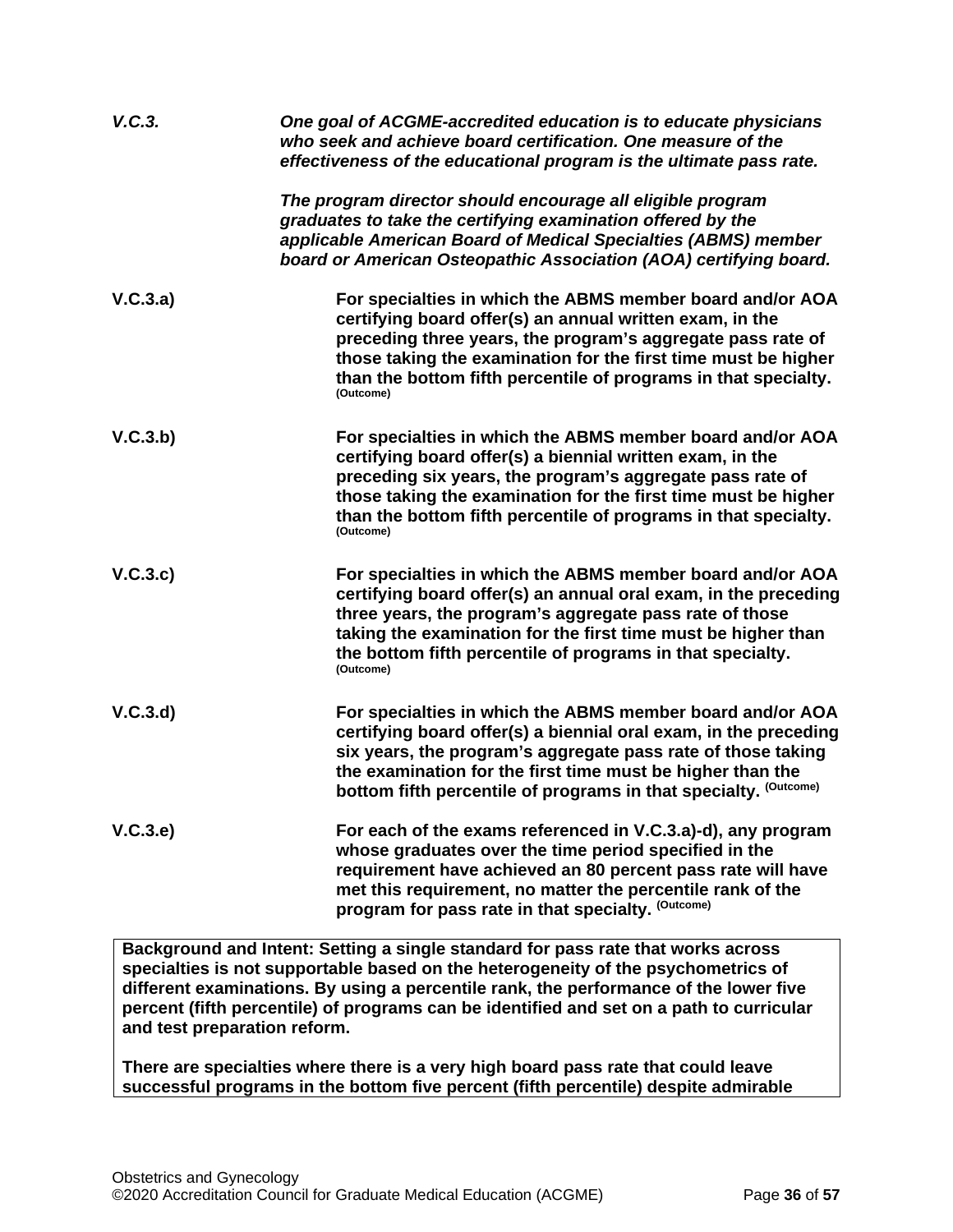**performance. These high-performing programs should not be cited, and V.C.3.e) is designed to address this.**

**V.C.3.f) Programs must report, in ADS, board certification status annually for the cohort of board-eligible residents that graduated seven years earlier. (Core)**

**Background and Intent: It is essential that residency programs demonstrate knowledge and skill transfer to their residents. One measure of that is the qualifying or initial certification exam pass rate. Another important parameter of the success of the program is the ultimate board certification rate of its graduates. Graduates are eligible for up to seven years from residency graduation for initial certification. The ACGME will calculate a rolling three-year average of the ultimate board certification rate at seven years post-graduation, and the Review Committees will monitor it.**

**The Review Committees will track the rolling seven-year certification rate as an indicator of program quality. Programs are encouraged to monitor their graduates' performance on board certification examinations.**

**In the future, the ACGME may establish parameters related to ultimate board certification rates.**

## <span id="page-36-0"></span>**VI. The Learning and Working Environment**

*Residency education must occur in the context of a learning and working environment that emphasizes the following principles:*

- *Excellence in the safety and quality of care rendered to patients by residents today*
- *Excellence in the safety and quality of care rendered to patients by today's residents in their future practice*
- *Excellence in professionalism through faculty modeling of:*
	- o *the effacement of self-interest in a humanistic environment that supports the professional development of physicians*
	- o *the joy of curiosity, problem-solving, intellectual rigor, and discovery*
- *Commitment to the well-being of the students, residents, faculty members, and all members of the health care team*

**Background and Intent: The revised requirements are intended to provide greater flexibility within an established framework, allowing programs and residents more discretion to structure clinical education in a way that best supports the above principles of professional development. With this increased flexibility comes the responsibility for programs and residents to adhere to the 80-hour maximum weekly limit (unless a rotation-specific exception is granted by a Review Committee), and to utilize flexibility in a manner that optimizes patient safety, resident education, and**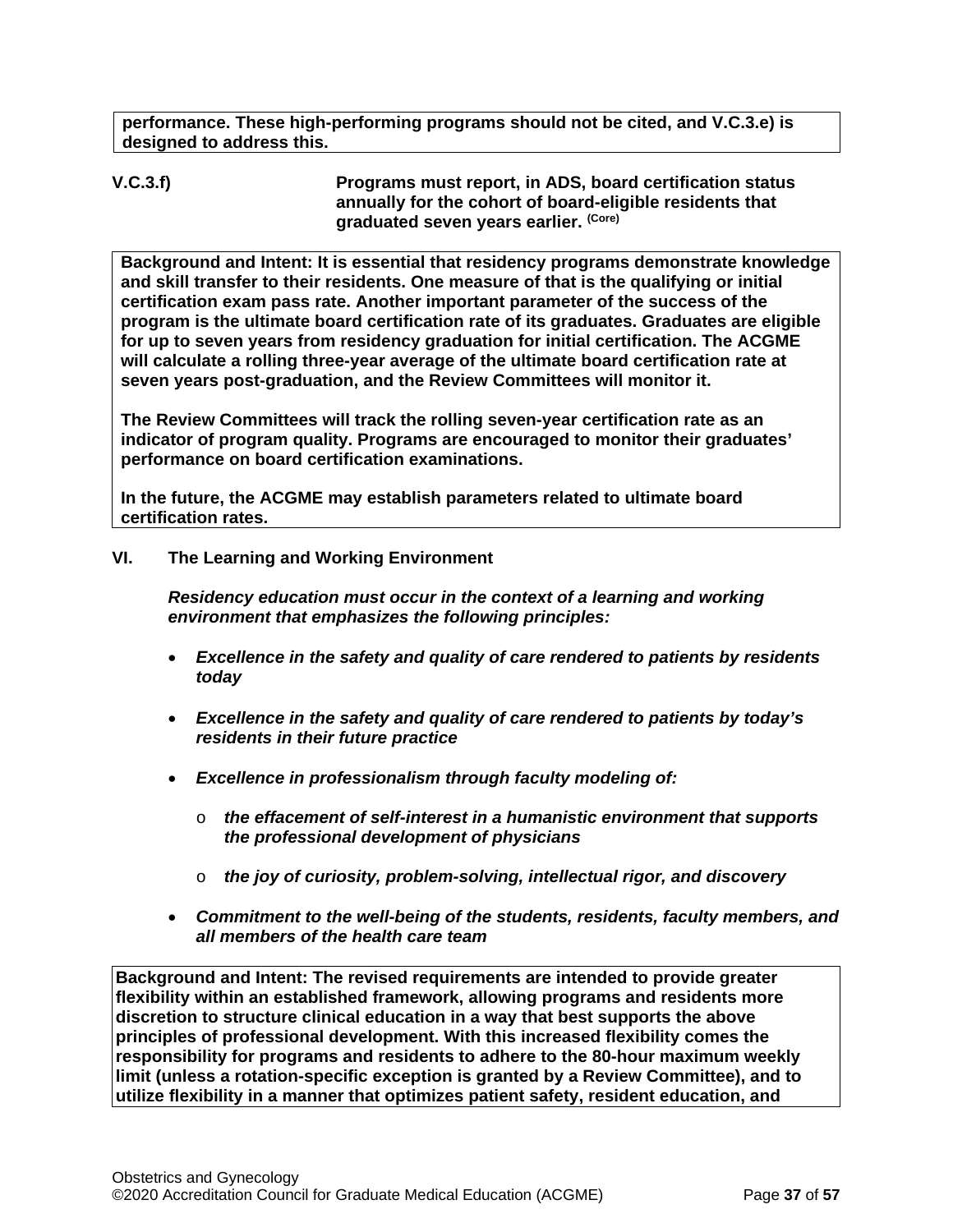**resident well-being. The requirements are intended to support the development of a sense of professionalism by encouraging residents to make decisions based on patient needs and their own well-being, without fear of jeopardizing their program's accreditation status. In addition, the proposed requirements eliminate the burdensome documentation requirement for residents to justify clinical and educational work hour variations.**

**Clinical and educational work hours represent only one part of the larger issue of conditions of the learning and working environment, and Section VI has now been expanded to include greater attention to patient safety and resident and faculty member well-being. The requirements are intended to support programs and residents as they strive for excellence, while also ensuring ethical, humanistic training. Ensuring that flexibility is used in an appropriate manner is a shared responsibility of the program and residents. With this flexibility comes a responsibility for residents and faculty members to recognize the need to hand off care of a patient to another provider when a resident is too fatigued to provide safe, high quality care and for programs to ensure that residents remain within the 80-hour maximum weekly limit.**

- <span id="page-37-0"></span>**VI.A. Patient Safety, Quality Improvement, Supervision, and Accountability**
- **VI.A.1. Patient Safety and Quality Improvement**

*All physicians share responsibility for promoting patient safety and enhancing quality of patient care. Graduate medical education must prepare residents to provide the highest level of clinical care with continuous focus on the safety, individual needs, and humanity of their patients. It is the right of each patient to be cared for by residents who are appropriately supervised; possess the requisite knowledge, skills, and abilities; understand the limits of their knowledge and experience; and seek assistance as required to provide optimal patient care.*

*Residents must demonstrate the ability to analyze the care they provide, understand their roles within health care teams, and play an active role in system improvement processes. Graduating residents will apply these skills to critique their future unsupervised practice and effect quality improvement measures.*

*It is necessary for residents and faculty members to consistently work in a well-coordinated manner with other health care professionals to achieve organizational patient safety goals.*

**VI.A.1.a) Patient Safety VI.A.1.a).(1) Culture of Safety**

*A culture of safety requires continuous identification of vulnerabilities and a willingness to transparently deal with them. An effective organization has formal mechanisms to assess the knowledge, skills, and*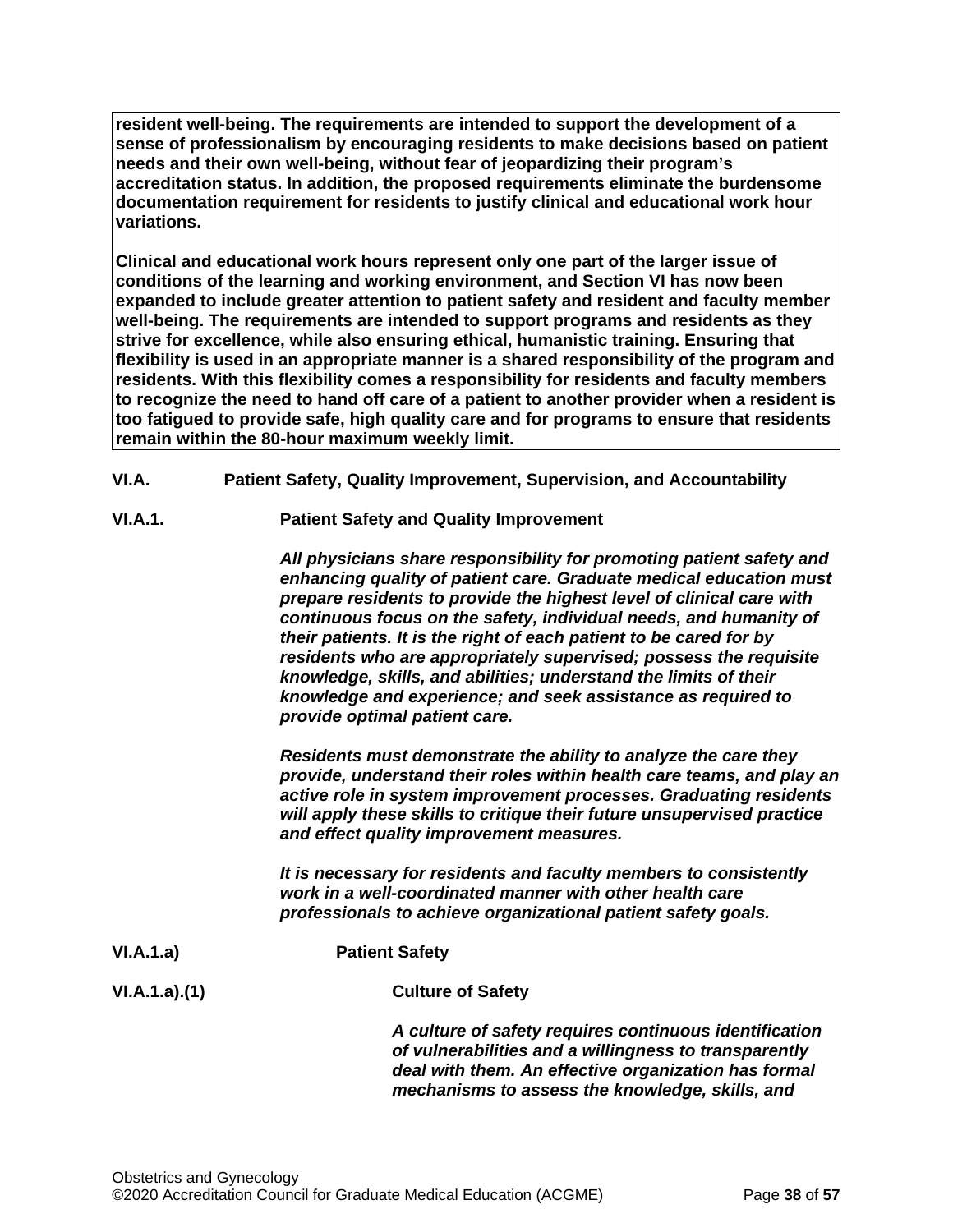|                                                     | attitudes of its personnel toward safety in order to<br>identify areas for improvement.                                                                                                                                                                                                                                                                                                                                                                     |
|-----------------------------------------------------|-------------------------------------------------------------------------------------------------------------------------------------------------------------------------------------------------------------------------------------------------------------------------------------------------------------------------------------------------------------------------------------------------------------------------------------------------------------|
| VI.A.1.a)(1)(a)                                     | The program, its faculty, residents, and fellows<br>must actively participate in patient safety<br>systems and contribute to a culture of safety.<br>(Core)                                                                                                                                                                                                                                                                                                 |
| VI.A.1.a)(1)(b)                                     | The program must have a structure that<br>promotes safe, interprofessional, team-based<br>care. (Core)                                                                                                                                                                                                                                                                                                                                                      |
| VI.A.1.a)(2)                                        | <b>Education on Patient Safety</b>                                                                                                                                                                                                                                                                                                                                                                                                                          |
|                                                     | Programs must provide formal educational activities<br>that promote patient safety-related goals, tools, and<br>techniques. (Core)                                                                                                                                                                                                                                                                                                                          |
| interprofessional learning and working environment. | Background and Intent: Optimal patient safety occurs in the setting of a coordinated                                                                                                                                                                                                                                                                                                                                                                        |
| VI.A.1.a)(3)                                        | <b>Patient Safety Events</b>                                                                                                                                                                                                                                                                                                                                                                                                                                |
|                                                     | Reporting, investigation, and follow-up of adverse<br>events, near misses, and unsafe conditions are pivotal<br>mechanisms for improving patient safety, and are<br>essential for the success of any patient safety<br>program. Feedback and experiential learning are<br>essential to developing true competence in the ability<br>to identify causes and institute sustainable systems-<br>based changes to ameliorate patient safety<br>vulnerabilities. |
| VI.A.1.a)(3)(a)                                     | Residents, fellows, faculty members, and other<br>clinical staff members must:                                                                                                                                                                                                                                                                                                                                                                              |
| VI.A.1.a)(3)(a)(i)                                  | know their responsibilities in reporting<br>patient safety events at the clinical site;<br>(Core)                                                                                                                                                                                                                                                                                                                                                           |
| VI.A.1.a)(3)(a)(ii)                                 | know how to report patient safety<br>events, including near misses, at the<br>clinical site; and, (Core)                                                                                                                                                                                                                                                                                                                                                    |
| VI.A.1.a)(3)(a)(iii)                                | be provided with summary information<br>of their institution's patient safety<br>reports. (Core)                                                                                                                                                                                                                                                                                                                                                            |
| VI.A.1.a)(3)(b)                                     | Residents must participate as team members in<br>real and/or simulated interprofessional clinical<br>patient safety activities, such as root cause                                                                                                                                                                                                                                                                                                          |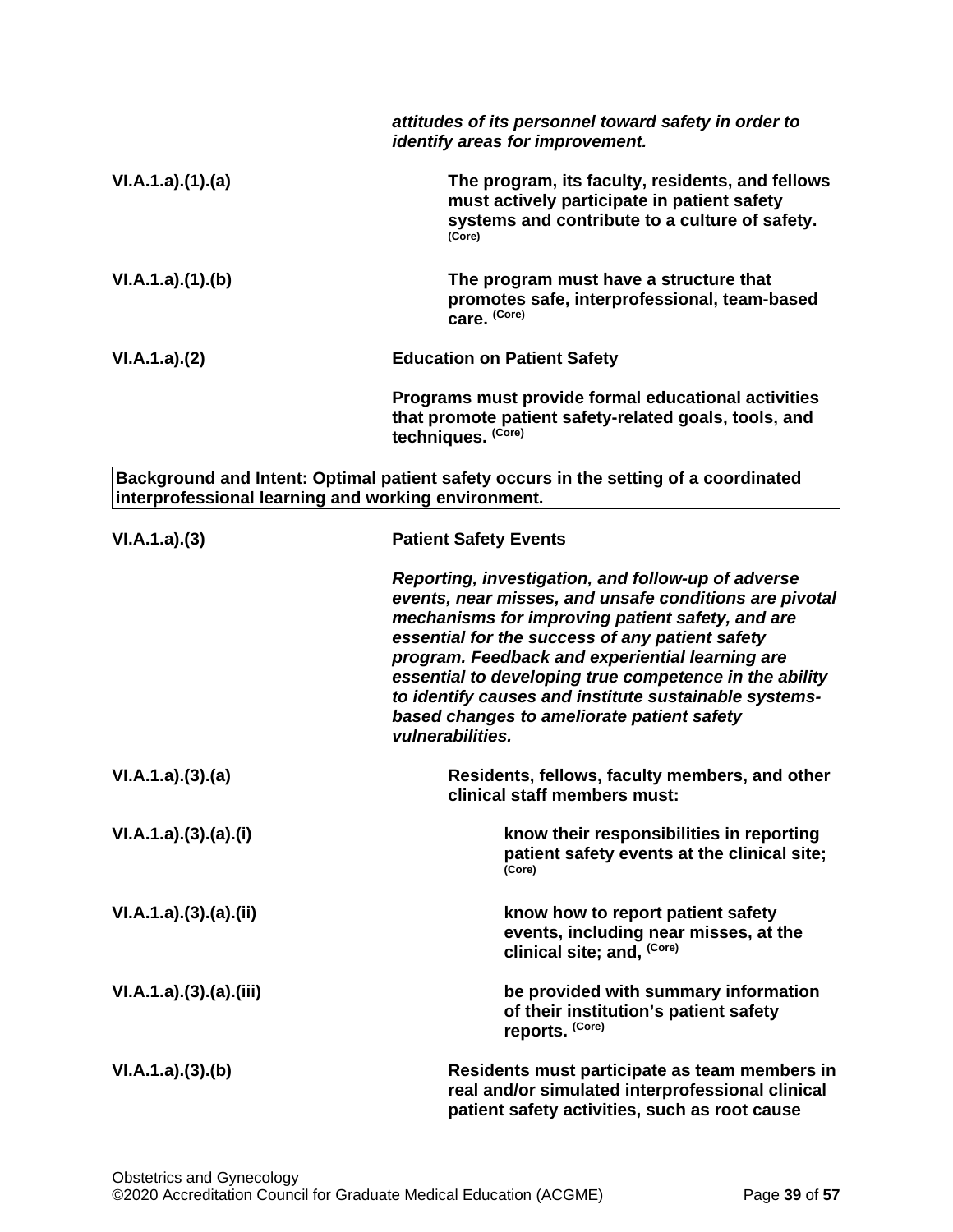|                  | analyses or other activities that include<br>analysis, as well as formulation and<br>implementation of actions. (Core)                                                                                                                                                    |
|------------------|---------------------------------------------------------------------------------------------------------------------------------------------------------------------------------------------------------------------------------------------------------------------------|
| VI.A.1.a)(4)     | <b>Resident Education and Experience in Disclosure of</b><br><b>Adverse Events</b>                                                                                                                                                                                        |
|                  | Patient-centered care requires patients, and when<br>appropriate families, to be apprised of clinical<br>situations that affect them, including adverse events.<br>This is an important skill for faculty physicians to<br>model, and for residents to develop and apply. |
| VI.A.1.a)(4)(a)  | All residents must receive training in how to<br>disclose adverse events to patients and<br>families. (Core)                                                                                                                                                              |
| VI.A.1.a)(4)(b)  | Residents should have the opportunity to<br>participate in the disclosure of patient safety<br>events, real or simulated. (Detail)                                                                                                                                        |
| VI.A.1.b)        | <b>Quality Improvement</b>                                                                                                                                                                                                                                                |
| VI.A.1.b)(1)     | <b>Education in Quality Improvement</b>                                                                                                                                                                                                                                   |
|                  | A cohesive model of health care includes quality-<br>related goals, tools, and techniques that are necessary<br>in order for health care professionals to achieve<br>quality improvement goals.                                                                           |
| VI.A.1.b)(1)(a)  | Residents must receive training and experience<br>in quality improvement processes, including an<br>understanding of health care disparities. (Core)                                                                                                                      |
| VI.A.1.b)(2)     | <b>Quality Metrics</b>                                                                                                                                                                                                                                                    |
|                  | Access to data is essential to prioritizing activities for<br>care improvement and evaluating success of<br>improvement efforts.                                                                                                                                          |
| VI.A.1.b)(2).(a) | <b>Residents and faculty members must receive</b><br>data on quality metrics and benchmarks related<br>to their patient populations. (Core)                                                                                                                               |
| VI.A.1.b)(3)     | <b>Engagement in Quality Improvement Activities</b>                                                                                                                                                                                                                       |
|                  | <b>Experiential learning is essential to developing the</b><br>ability to identify and institute sustainable systems-<br>based changes to improve patient care.                                                                                                           |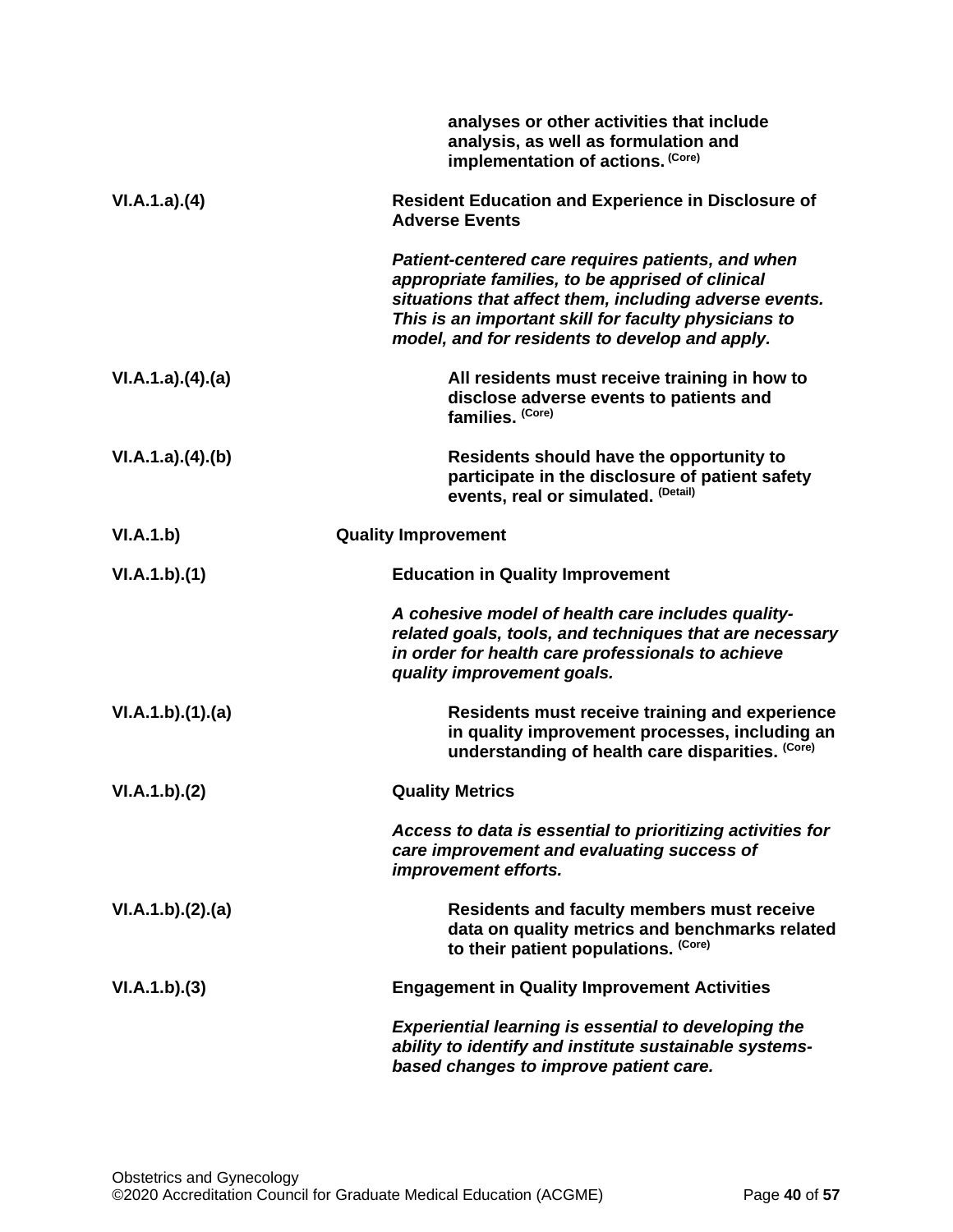| VI.A.1.b)(3).(a)   | Residents must have the opportunity to<br>participate in interprofessional quality<br>improvement activities. (Core)                                                                                                                                                                                                                                                                                                                                                                                                                                                                                                                     |
|--------------------|------------------------------------------------------------------------------------------------------------------------------------------------------------------------------------------------------------------------------------------------------------------------------------------------------------------------------------------------------------------------------------------------------------------------------------------------------------------------------------------------------------------------------------------------------------------------------------------------------------------------------------------|
| VI.A.1.b)(3)(a)(i) | This should include activities aimed at<br>reducing health care disparities. (Detail)                                                                                                                                                                                                                                                                                                                                                                                                                                                                                                                                                    |
| VI.A.2.            | <b>Supervision and Accountability</b>                                                                                                                                                                                                                                                                                                                                                                                                                                                                                                                                                                                                    |
| VI.A.2.a)          | Although the attending physician is ultimately responsible for<br>the care of the patient, every physician shares in the<br>responsibility and accountability for their efforts in the<br>provision of care. Effective programs, in partnership with<br>their Sponsoring Institutions, define, widely communicate,<br>and monitor a structured chain of responsibility and<br>accountability as it relates to the supervision of all patient<br>care.                                                                                                                                                                                    |
|                    | Supervision in the setting of graduate medical education<br>provides safe and effective care to patients; ensures each<br>resident's development of the skills, knowledge, and attitudes<br>required to enter the unsupervised practice of medicine; and<br>establishes a foundation for continued professional growth.                                                                                                                                                                                                                                                                                                                  |
| VI.A.2.a)(1)       | Each patient must have an identifiable and<br>appropriately-credentialed and privileged attending<br>physician (or licensed independent practitioner as<br>specified by the applicable Review Committee) who is<br>responsible and accountable for the patient's care.<br>(Core)                                                                                                                                                                                                                                                                                                                                                         |
| VI.A.2.a)(1).(a)   | This information must be available to residents,<br>faculty members, other members of the health<br>care team, and patients. (Core)                                                                                                                                                                                                                                                                                                                                                                                                                                                                                                      |
| VI.A.2.a)(1)(b)    | <b>Residents and faculty members must inform</b><br>each patient of their respective roles in that<br>patient's care when providing direct patient<br>care. (Core)                                                                                                                                                                                                                                                                                                                                                                                                                                                                       |
| VI.A.2.b)          | Supervision may be exercised through a variety of methods.<br>For many aspects of patient care, the supervising physician<br>may be a more advanced resident or fellow. Other portions of<br>care provided by the resident can be adequately supervised<br>by the appropriate availability of the supervising faculty<br>member, fellow, or senior resident physician, either on site or<br>by means of telecommunication technology. Some activities<br>require the physical presence of the supervising faculty<br>member. In some circumstances, supervision may include<br>post-hoc review of resident-delivered care with feedback. |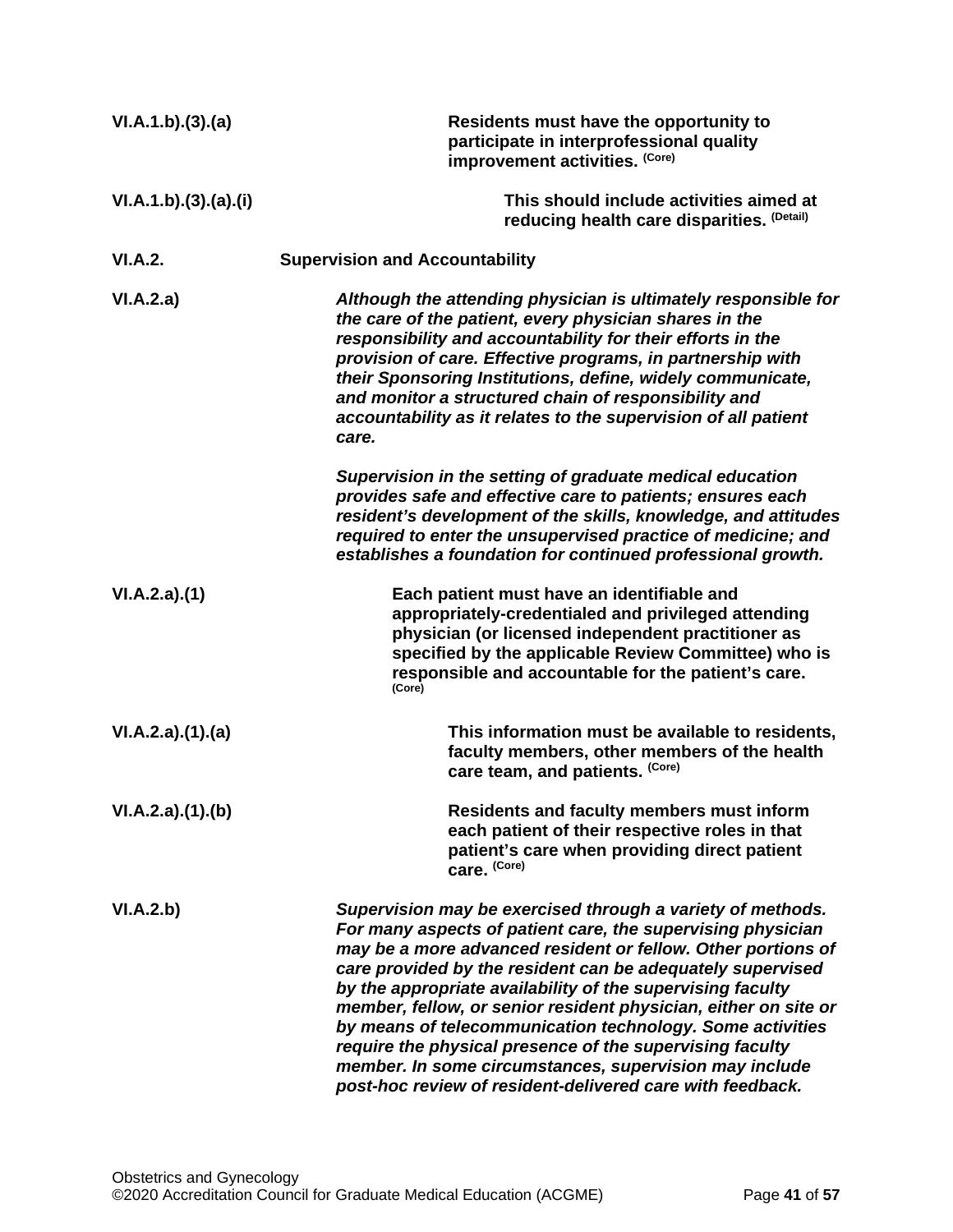**Background and Intent: There are circumstances where direct supervision without physical presence does not fulfill the requirements of the specific Review Committee. Review Committees will further specify what is meant by direct supervision without physical presence in specialties where allowed. "Physically present" is defined as follows: The teaching physician is located in the same room (or partitioned or curtained area, if the room is subdivided to accommodate multiple patients) as the patient and/or performs a face-to-face service.**

| VI.A.2.b)(1)         | The program must demonstrate that the appropriate<br>level of supervision in place for all residents is based<br>on each resident's level of training and ability, as well<br>as patient complexity and acuity. Supervision may be<br>exercised through a variety of methods, as appropriate<br>to the situation. (Core) |
|----------------------|--------------------------------------------------------------------------------------------------------------------------------------------------------------------------------------------------------------------------------------------------------------------------------------------------------------------------|
| VI.A.2.b)(2)         | The program must define when physical presence of a<br>supervising physician is required. (Core)                                                                                                                                                                                                                         |
| VI.A.2.c)            | <b>Levels of Supervision</b>                                                                                                                                                                                                                                                                                             |
|                      | To promote appropriate resident supervision while providing<br>for graded authority and responsibility, the program must use<br>the following classification of supervision: (Core)                                                                                                                                      |
| VI.A.2.c.(1)         | <b>Direct Supervision:</b>                                                                                                                                                                                                                                                                                               |
| VI.A.2.c)(1).(a)     | the supervising physician is physically present<br>with the resident during the key portions of the<br>patient interaction. (Core)                                                                                                                                                                                       |
| VI.A.2.c)(1).(a).(i) | PGY-1 residents must initially be<br>supervised directly, only as described in<br>VI.A.2.c).(1).(a). $(Core)$                                                                                                                                                                                                            |
| $VI.A.2.c$ . $(2)$   | Indirect Supervision: the supervising physician is not<br>providing physical or concurrent visual or audio<br>supervision but is immediately available to the<br>resident for guidance and is available to provide<br>appropriate direct supervision. (Core)                                                             |
| VI.A.2.c.(3)         | Oversight - the supervising physician is available to<br>provide review of procedures/encounters with<br>feedback provided after care is delivered. (Core)                                                                                                                                                               |
| VI.A.2.d             | The privilege of progressive authority and responsibility,<br>conditional independence, and a supervisory role in patient<br>care delegated to each resident must be assigned by the<br>program director and faculty members. (Core)                                                                                     |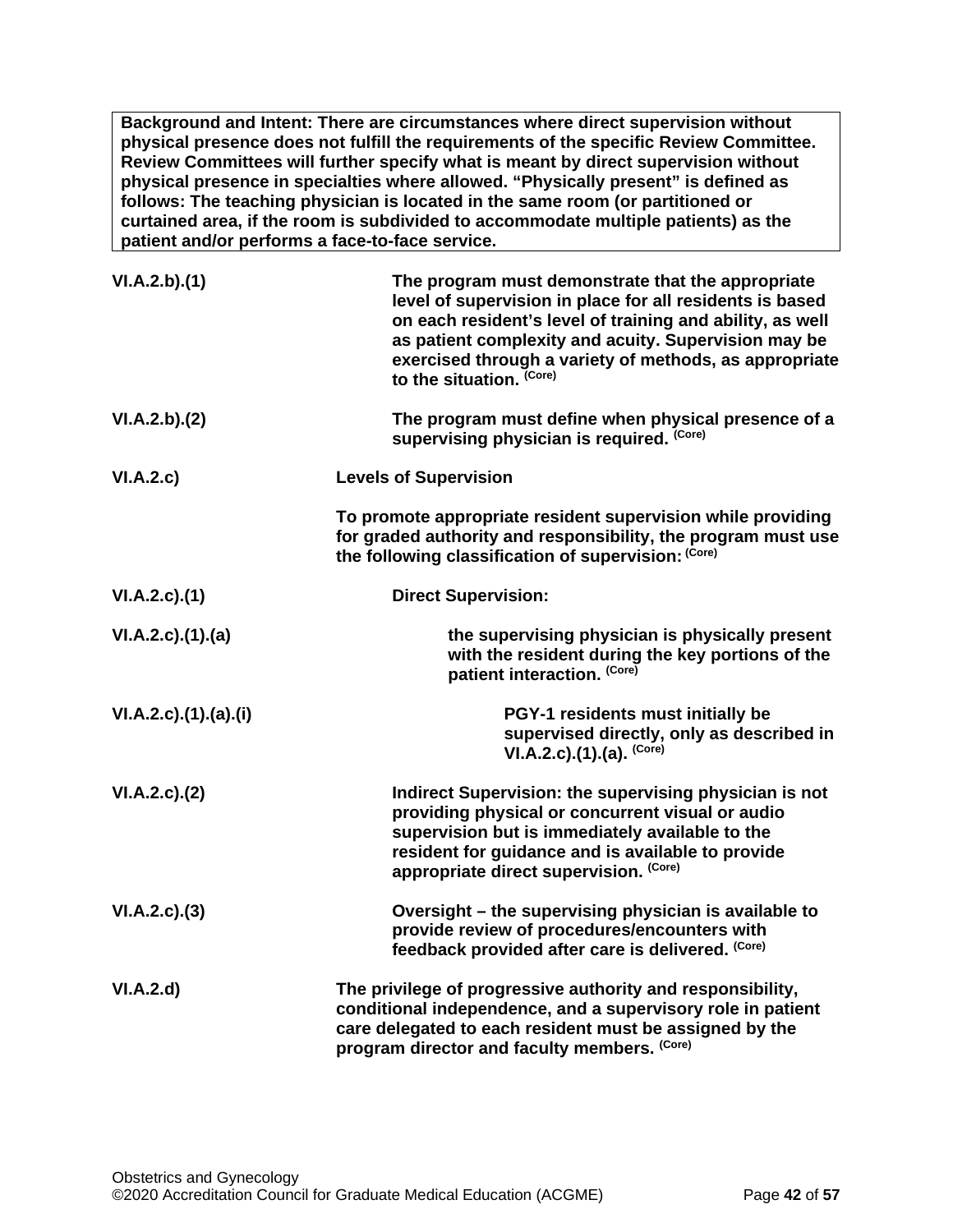<span id="page-42-0"></span>

| VI.A.2.d)(1)   | The program director must evaluate each resident's<br>abilities based on specific criteria, guided by the<br>Milestones. (Core)                                                                                                                                                                      |
|----------------|------------------------------------------------------------------------------------------------------------------------------------------------------------------------------------------------------------------------------------------------------------------------------------------------------|
| VI.A.2.d)(2)   | <b>Faculty members functioning as supervising</b><br>physicians must delegate portions of care to residents<br>based on the needs of the patient and the skills of<br>each resident. (Core)                                                                                                          |
| VI.A.2.d)(3)   | Senior residents or fellows should serve in a<br>supervisory role to junior residents in recognition of<br>their progress toward independence, based on the<br>needs of each patient and the skills of the individual<br>resident or fellow. (Detail)                                                |
| VI.A.2.e)      | Programs must set guidelines for circumstances and events<br>in which residents must communicate with the supervising<br>faculty member(s). (Core)                                                                                                                                                   |
| VI.A.2.e.(1)   | Each resident must know the limits of their scope of<br>authority, and the circumstances under which the<br>resident is permitted to act with conditional<br>independence. (Outcome)                                                                                                                 |
| oversight.     | Background and Intent: The ACGME Glossary of Terms defines conditional<br>independence as: Graded, progressive responsibility for patient care with defined                                                                                                                                          |
| VI.A.2.f)      | Faculty supervision assignments must be of sufficient<br>duration to assess the knowledge and skills of each resident<br>and to delegate to the resident the appropriate level of patient<br>care authority and responsibility. (Core)                                                               |
| VI.B.          | Professionalism                                                                                                                                                                                                                                                                                      |
| <b>VI.B.1.</b> | Programs, in partnership with their Sponsoring Institutions, must<br>educate residents and faculty members concerning the professional<br>responsibilities of physicians, including their obligation to be<br>appropriately rested and fit to provide the care required by their<br>patients. (Core) |
| VI.B.2.        | The learning objectives of the program must:                                                                                                                                                                                                                                                         |
| VI.B.2.a)      | be accomplished through an appropriate blend of supervised<br>patient care responsibilities, clinical teaching, and didactic<br>educational events; (Core)                                                                                                                                           |
| VI.B.2.b)      | be accomplished without excessive reliance on residents to<br>fulfill non-physician obligations; and, (Core)                                                                                                                                                                                         |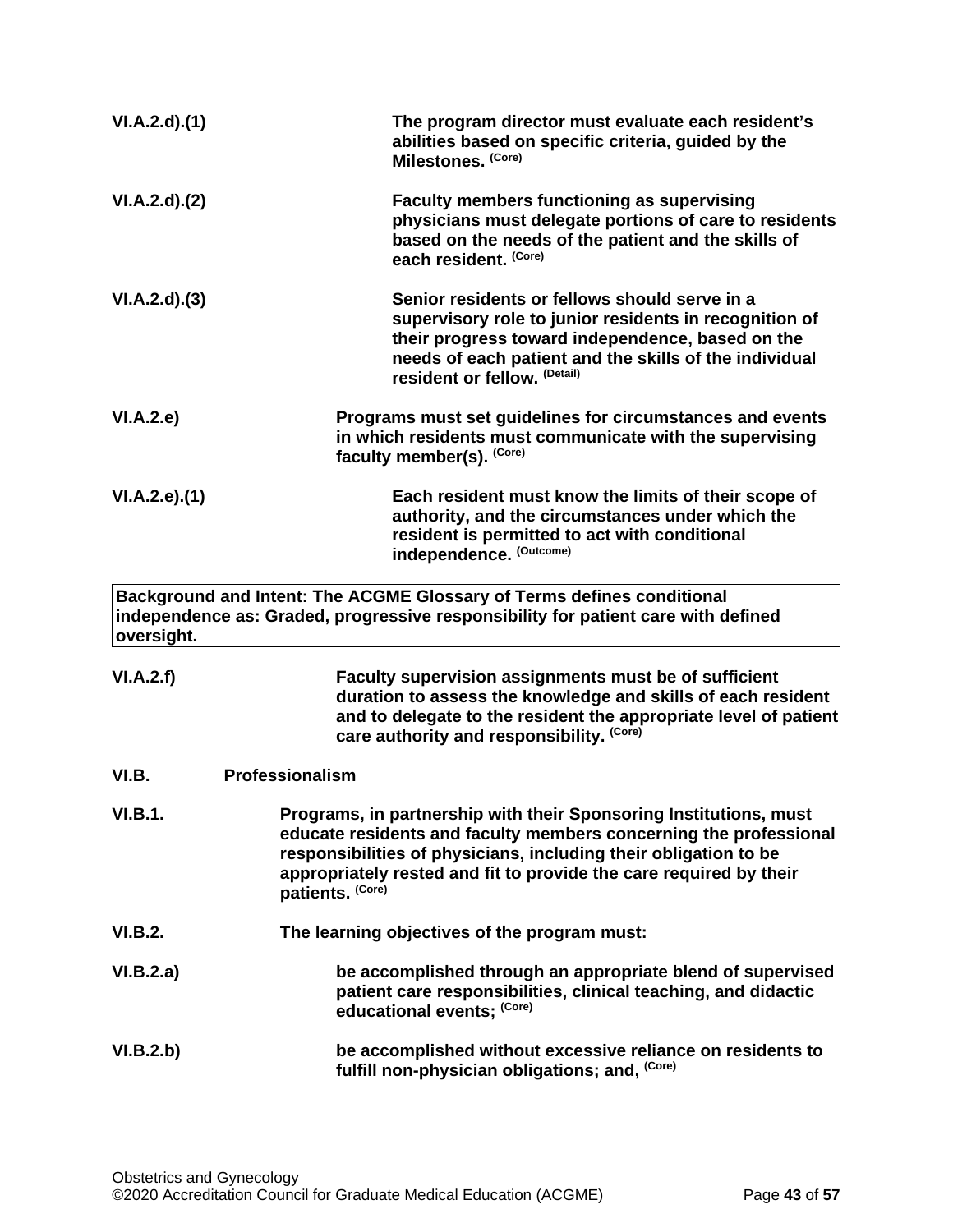**Background and Intent: Routine reliance on residents to fulfill non-physician obligations increases work compression for residents and does not provide an optimal educational experience. Non-physician obligations are those duties which in most institutions are performed by nursing and allied health professionals, transport services, or clerical staff. Examples of such obligations include transport of patients from the wards or units for procedures elsewhere in the hospital; routine blood drawing for laboratory tests; routine monitoring of patients when off the ward; and clerical duties, such as scheduling. While it is understood that residents may be expected to do any of these things on occasion when the need arises, these activities should not be performed by residents routinely and must be kept to a minimum to optimize resident education.**

# **VI.B.2.c) ensure manageable patient care responsibilities. (Core)**

**Background and Intent: The Common Program Requirements do not define "manageable patient care responsibilities" as this is variable by specialty and PGY level. Review Committees will provide further detail regarding patient care responsibilities in the applicable specialty-specific Program Requirements and accompanying FAQs. However, all programs, regardless of specialty, should carefully assess how the assignment of patient care responsibilities can affect work compression, especially at the PGY-1 level.**

| VI.B.3.        | The program director, in partnership with the Sponsoring Institution,<br>must provide a culture of professionalism that supports patient<br>safety and personal responsibility. (Core) |
|----------------|----------------------------------------------------------------------------------------------------------------------------------------------------------------------------------------|
| <b>VI.B.4.</b> | Residents and faculty members must demonstrate an understanding<br>of their personal role in the:                                                                                      |
| VI.B.4.a)      | provision of patient- and family-centered care; (Outcome)                                                                                                                              |
| VI.B.4.b)      | safety and welfare of patients entrusted to their care,<br>including the ability to report unsafe conditions and adverse<br>events: (Outcome)                                          |

**Background and Intent: This requirement emphasizes that responsibility for reporting unsafe conditions and adverse events is shared by all members of the team and is not solely the responsibility of the resident.**

**VI.B.4.c) assurance of their fitness for work, including: (Outcome)**

**Background and Intent: This requirement emphasizes the professional responsibility of faculty members and residents to arrive for work adequately rested and ready to care for patients. It is also the responsibility of faculty members, residents, and other members of the care team to be observant, to intervene, and/or to escalate their concern about resident and faculty member fitness for work, depending on the situation, and in accordance with institutional policies.**

**VI.B.4.c).(1) management of their time before, during, and after clinical assignments; and, (Outcome)**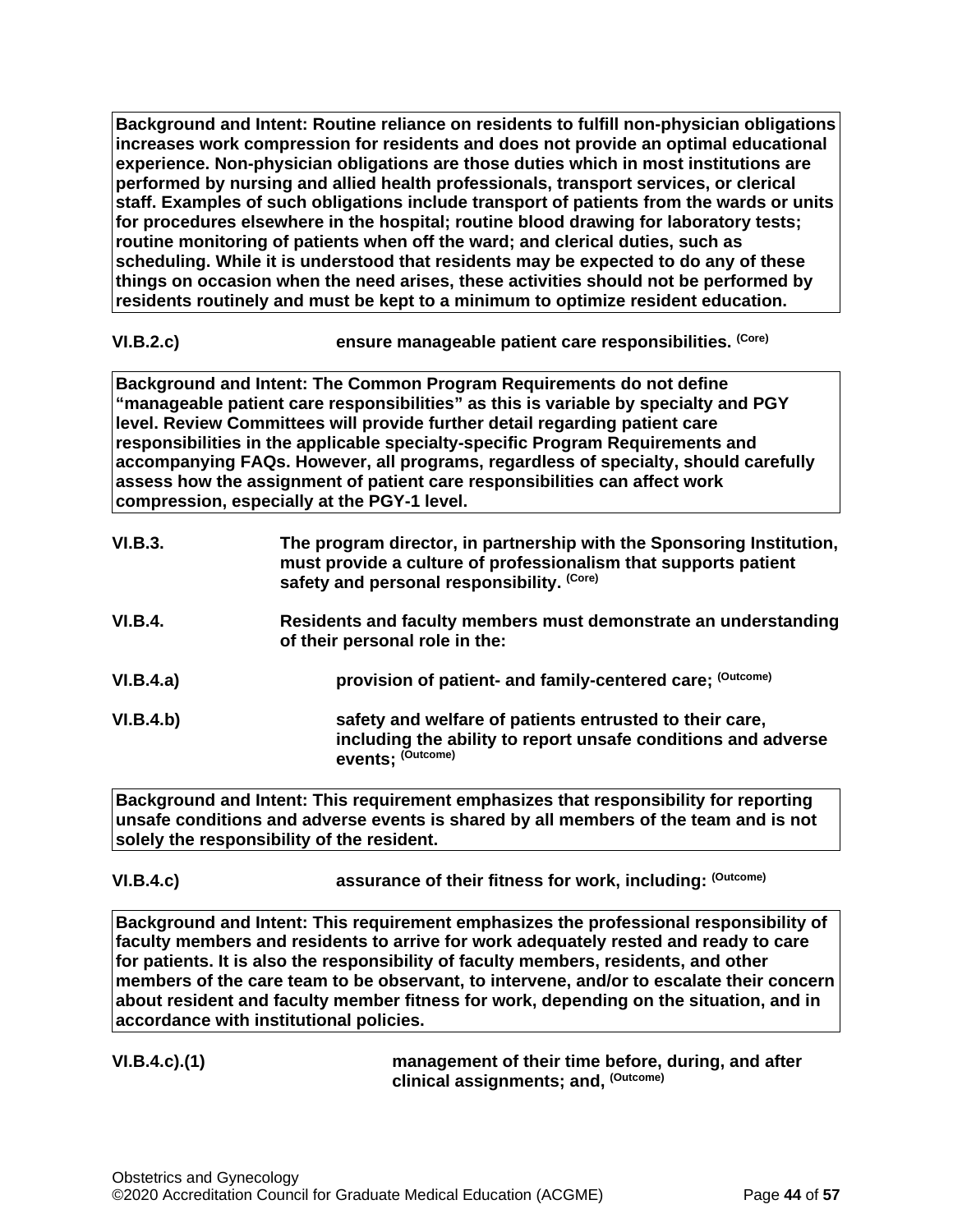| $VI.B.4.c$ ). $(2)$ | recognition of impairment, including from illness,<br>fatigue, and substance use, in themselves, their peers,<br>and other members of the health care team. (Outcome)                                                                                                                                                                  |
|---------------------|----------------------------------------------------------------------------------------------------------------------------------------------------------------------------------------------------------------------------------------------------------------------------------------------------------------------------------------|
| VI.B.4.d)           | commitment to lifelong learning; (Outcome)                                                                                                                                                                                                                                                                                             |
| VI.B.4.e            | monitoring of their patient care performance improvement<br>indicators; and, (Outcome)                                                                                                                                                                                                                                                 |
| VI.B.4.f)           | accurate reporting of clinical and educational work hours,<br>patient outcomes, and clinical experience data. (Outcome)                                                                                                                                                                                                                |
| VI.B.5.             | All residents and faculty members must demonstrate<br>responsiveness to patient needs that supersedes self-interest. This<br>includes the recognition that under certain circumstances, the best<br>interests of the patient may be served by transitioning that patient's<br>care to another qualified and rested provider. (Outcome) |
| <b>VI.B.6.</b>      | Programs, in partnership with their Sponsoring Institutions, must<br>provide a professional, equitable, respectful, and civil environment<br>that is free from discrimination, sexual and other forms of<br>harassment, mistreatment, abuse, or coercion of students,<br>residents, faculty, and staff. (Core)                         |
| <b>VI.B.7.</b>      | Programs, in partnership with their Sponsoring Institutions, should<br>have a process for education of residents and faculty regarding<br>unprofessional behavior and a confidential process for reporting,<br>investigating, and addressing such concerns. (Core)                                                                     |

# <span id="page-44-0"></span>**VI.C. Well-Being**

*Psychological, emotional, and physical well-being are critical in the development of the competent, caring, and resilient physician and require proactive attention to life inside and outside of medicine. Well-being requires that physicians retain the joy in medicine while managing their own real-life stresses. Self-care and responsibility to support other members of the health care team are important components of professionalism; they are also skills that must be modeled, learned, and nurtured in the context of other aspects of residency training.*

*Residents and faculty members are at risk for burnout and depression. Programs, in partnership with their Sponsoring Institutions, have the same responsibility to address well-being as other aspects of resident competence. Physicians and all members of the health care team share responsibility for the well-being of each other. For example, a culture which encourages covering for colleagues after an illness without the expectation of reciprocity reflects the ideal of professionalism. A positive culture in a clinical learning environment models constructive behaviors, and prepares residents with the skills and attitudes needed to thrive throughout their careers.*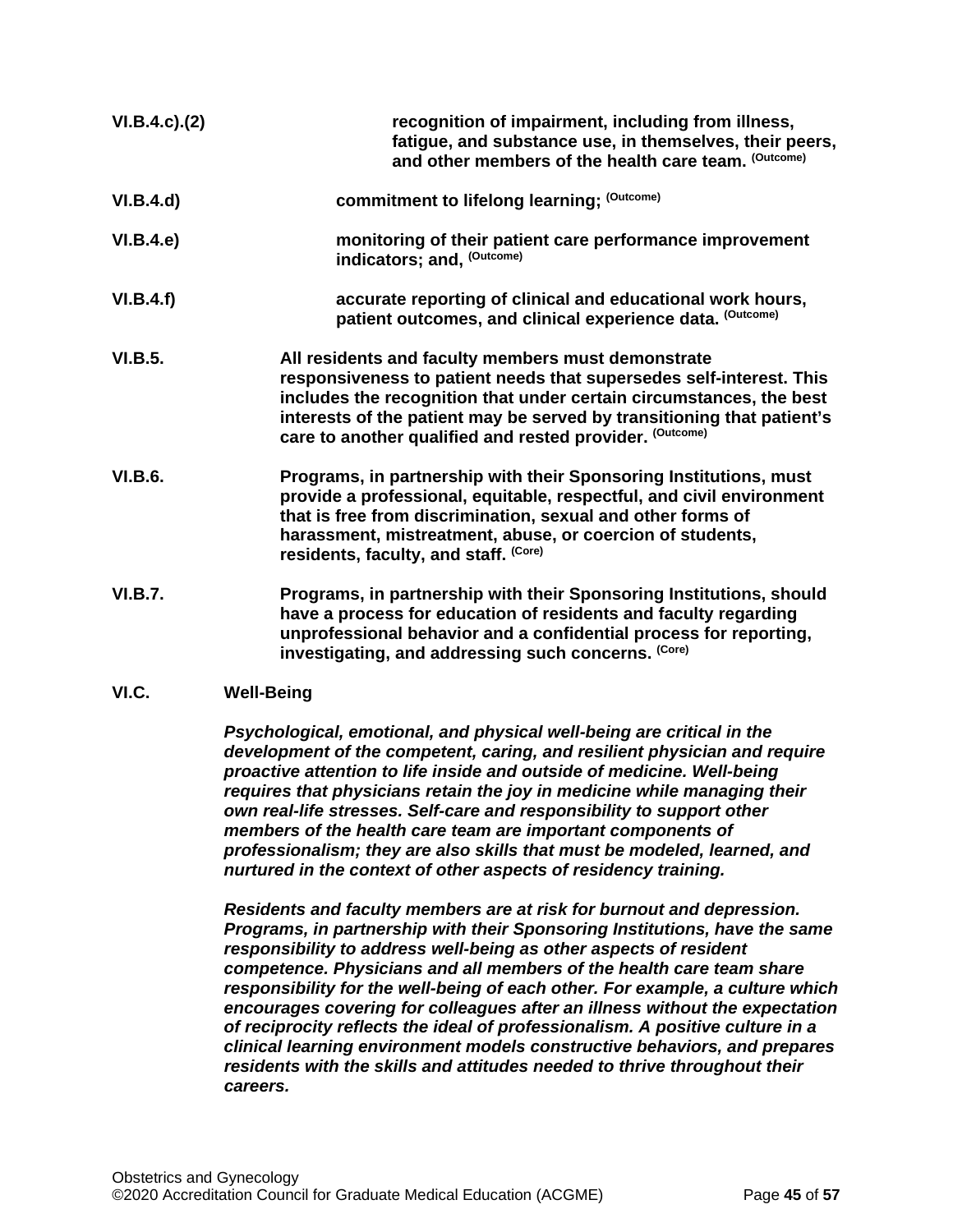**Background and Intent: The ACGME is committed to addressing physician well-being for individuals and as it relates to the learning and working environment. The creation of a learning and working environment with a culture of respect and accountability for physician well-being is crucial to physicians' ability to deliver the safest, best possible care to patients. The ACGME is leveraging its resources in four key areas to support the ongoing focus on physician well-being: education, influence, research, and collaboration. Information regarding the ACGME's ongoing efforts in this area is available on the ACGME website.**

**As these efforts evolve, information will be shared with programs seeking to develop and/or strengthen their own well-being initiatives. In addition, there are many activities that programs can utilize now to assess and support physician well-being. These include culture of safety surveys, ensuring the availability of counseling services, and attention to the safety of the entire health care team.**

| VI.C.1.   | The responsibility of the program, in partnership with the<br>Sponsoring Institution, to address well-being must include:                                                                                                                                                                                                        |
|-----------|----------------------------------------------------------------------------------------------------------------------------------------------------------------------------------------------------------------------------------------------------------------------------------------------------------------------------------|
| VI.C.1.a) | efforts to enhance the meaning that each resident finds in the<br>experience of being a physician, including protecting time<br>with patients, minimizing non-physician obligations,<br>providing administrative support, promoting progressive<br>autonomy and flexibility, and enhancing professional<br>relationships; (Core) |
| VI.C.1.b) | attention to scheduling, work intensity, and work<br>compression that impacts resident well-being; (Core)                                                                                                                                                                                                                        |
| VI.C.1.c) | evaluating workplace safety data and addressing the safety of<br>residents and faculty members; (Core)                                                                                                                                                                                                                           |

**Background and Intent: This requirement emphasizes the responsibility shared by the Sponsoring Institution and its programs to gather information and utilize systems that monitor and enhance resident and faculty member safety, including physical safety. Issues to be addressed include, but are not limited to, monitoring of workplace injuries, physical or emotional violence, vehicle collisions, and emotional well-being after adverse events.**

**VI.C.1.d) policies and programs that encourage optimal resident and faculty member well-being; and, (Core)**

**Background and Intent: Well-being includes having time away from work to engage with family and friends, as well as to attend to personal needs and to one's own health, including adequate rest, healthy diet, and regular exercise.** 

**VI.C.1.d).(1) Residents must be given the opportunity to attend medical, mental health, and dental care appointments, including those scheduled during their working hours. (Core)**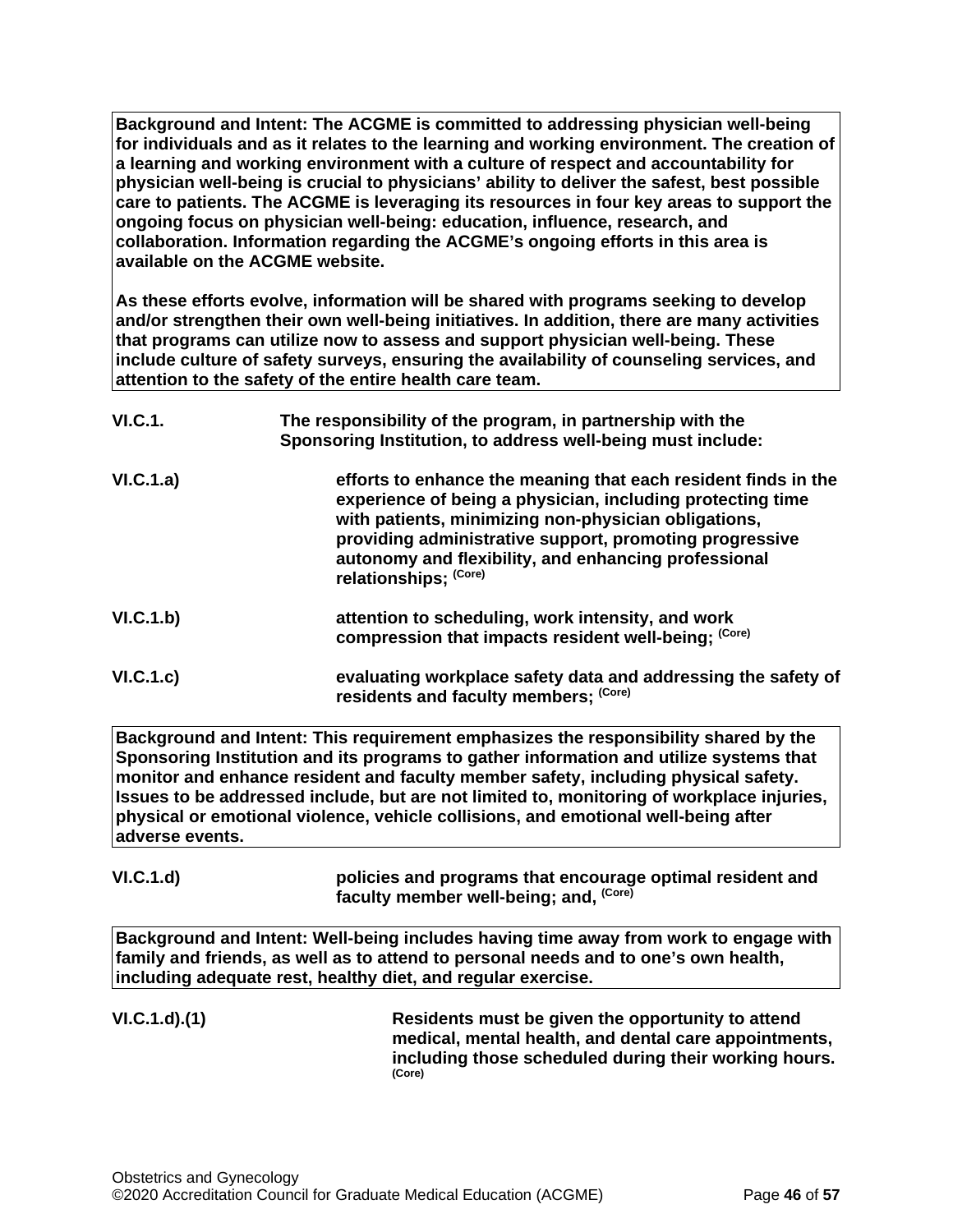**Background and Intent: The intent of this requirement is to ensure that residents have the opportunity to access medical and dental care, including mental health care, at times that are appropriate to their individual circumstances. Residents must be provided with time away from the program as needed to access care, including appointments scheduled during their working hours.**

**VI.C.1.e) attention to resident and faculty member burnout, depression, and substance abuse. The program, in partnership with its Sponsoring Institution, must educate faculty members and residents in identification of the symptoms of burnout, depression, and substance abuse, including means to assist those who experience these conditions. Residents and faculty members must also be educated to recognize those symptoms in themselves and how to seek appropriate care. The program, in partnership with its Sponsoring Institution, must: (Core)**

**Background and Intent: Programs and Sponsoring Institutions are encouraged to review materials in order to create systems for identification of burnout, depression, and substance abuse. Materials and more information are available on the Physician Wellbeing section of the ACGME website [\(http://www.acgme.org/What-We-](http://www.acgme.org/What-We-Do/Initiatives/Physician-Well-Being)[Do/Initiatives/Physician-Well-Being\)](http://www.acgme.org/What-We-Do/Initiatives/Physician-Well-Being).**

**VI.C.1.e).(1) encourage residents and faculty members to alert the program director or other designated personnel or programs when they are concerned that another resident, fellow, or faculty member may be displaying signs of burnout, depression, substance abuse, suicidal ideation, or potential for violence; (Core)**

**Background and Intent: Individuals experiencing burnout, depression, substance abuse, and/or suicidal ideation are often reluctant to reach out for help due to the stigma associated with these conditions, and are concerned that seeking help may have a negative impact on their career. Recognizing that physicians are at increased risk in these areas, it is essential that residents and faculty members are able to report their concerns when another resident or faculty member displays signs of any of these conditions, so that the program director or other designated personnel, such as the department chair, may assess the situation and intervene as necessary to facilitate access to appropriate care. Residents and faculty members must know which personnel, in addition to the program director, have been designated with this responsibility; those personnel and the program director should be familiar with the institution's impaired physician policy and any employee health, employee assistance, and/or wellness programs within the institution. In cases of physician impairment, the program director or designated personnel should follow the policies of their institution for reporting.**

**VI.C.1.e).(2) provide access to appropriate tools for self-screening; and, (Core)**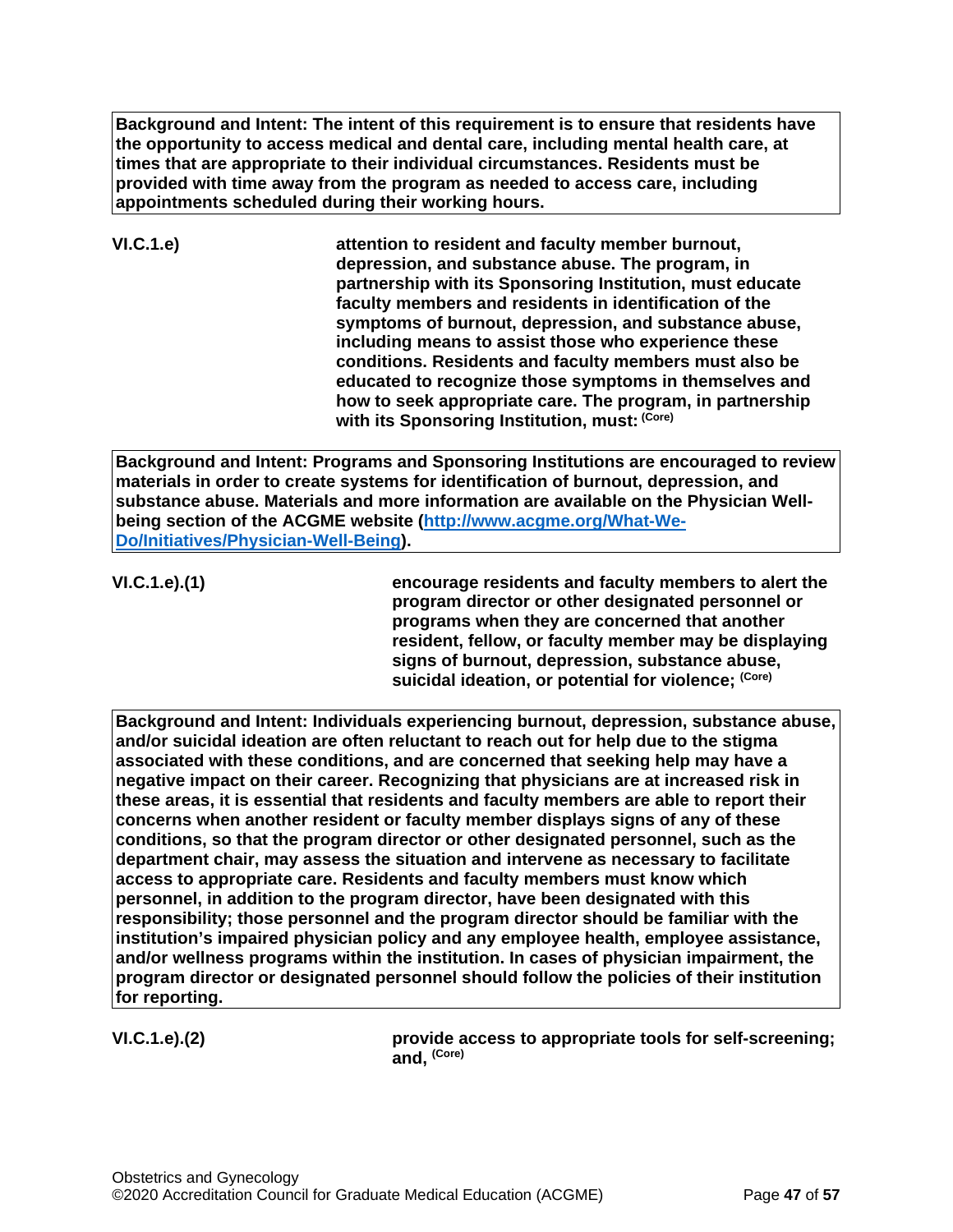**VI.C.1.e).(3) provide access to confidential, affordable mental health assessment, counseling, and treatment, including access to urgent and emergent care 24 hours a day, seven days a week. (Core)**

**Background and Intent: The intent of this requirement is to ensure that residents have immediate access at all times to a mental health professional (psychiatrist, psychologist, Licensed Clinical Social Worker, Primary Mental Health Nurse Practitioner, or Licensed Professional Counselor) for urgent or emergent mental health issues. In-person, telemedicine, or telephonic means may be utilized to satisfy this requirement. Care in the Emergency Department may be necessary in some cases, but not as the primary or sole means to meet the requirement.**

**The reference to affordable counseling is intended to require that financial cost not be a barrier to obtaining care.**

| VI.C.2.   | There are circumstances in which residents may be unable to attend<br>work, including but not limited to fatigue, illness, family<br>emergencies, and parental leave. Each program must allow an<br>appropriate length of absence for residents unable to perform their<br>patient care responsibilities. (Core) |
|-----------|------------------------------------------------------------------------------------------------------------------------------------------------------------------------------------------------------------------------------------------------------------------------------------------------------------------|
| VI.C.2.a) | The program must have policies and procedures in place to<br>ensure coverage of patient care. (Core)                                                                                                                                                                                                             |
| VI.C.2.b) | These policies must be implemented without fear of negative<br>consequences for the resident who is or was unable to<br>provide the clinical work. (Core)                                                                                                                                                        |

**Background and Intent: Residents may need to extend their length of training depending on length of absence and specialty board eligibility requirements. Teammates should assist colleagues in need and equitably reintegrate them upon return.**

<span id="page-47-0"></span>

| VI.D.     | <b>Fatigue Mitigation</b>                                                                                                                                |
|-----------|----------------------------------------------------------------------------------------------------------------------------------------------------------|
| VI.D.1.   | <b>Programs must:</b>                                                                                                                                    |
| VI.D.1.a) | educate all faculty members and residents to recognize the<br>signs of fatigue and sleep deprivation; (Core)                                             |
| VI.D.1.b) | educate all faculty members and residents in alertness<br>management and fatigue mitigation processes; and, (Core)                                       |
| VI.D.1.c  | encourage residents to use fatigue mitigation processes to<br>manage the potential negative effects of fatigue on patient<br>care and learning. (Detail) |

**Background and Intent: Providing medical care to patients is physically and mentally demanding. Night shifts, even for those who have had enough rest, cause fatigue.**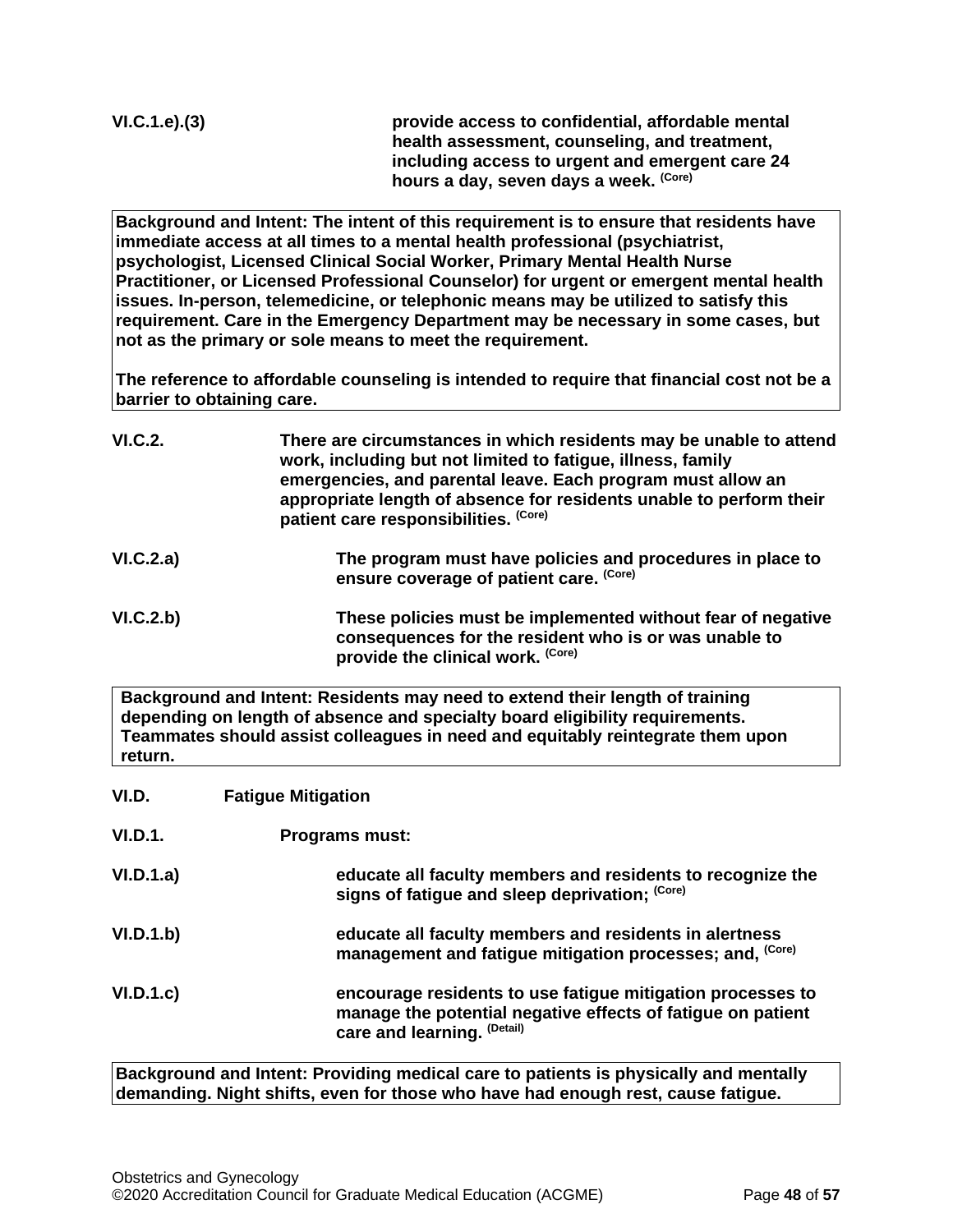**Experiencing fatigue in a supervised environment during training prepares residents for managing fatigue in practice. It is expected that programs adopt fatigue mitigation processes and ensure that there are no negative consequences and/or stigma for using fatigue mitigation strategies.**

**This requirement emphasizes the importance of adequate rest before and after clinical responsibilities. Strategies that may be used include, but are not limited to, strategic napping; the judicious use of caffeine; availability of other caregivers; time management to maximize sleep off-duty; learning to recognize the signs of fatigue, and selfmonitoring performance and/or asking others to monitor performance; remaining active to promote alertness; maintaining a healthy diet; using relaxation techniques to fall asleep; maintaining a consistent sleep routine; exercising regularly; increasing sleep time before and after call; and ensuring sufficient sleep recovery periods.**

- **VI.D.2. Each program must ensure continuity of patient care, consistent with the program's policies and procedures referenced in VI.C.2– VI.C.2.b), in the event that a resident may be unable to perform their patient care responsibilities due to excessive fatigue. (Core)**
- **VI.D.3. The program, in partnership with its Sponsoring Institution, must ensure adequate sleep facilities and safe transportation options for residents who may be too fatigued to safely return home. (Core)**
- <span id="page-48-0"></span>**VI.E. Clinical Responsibilities, Teamwork, and Transitions of Care**
- **VI.E.1. Clinical Responsibilities**

**The clinical responsibilities for each resident must be based on PGY level, patient safety, resident ability, severity and complexity of patient illness/condition, and available support services. (Core)**

**Background and Intent: The changing clinical care environment of medicine has meant that work compression due to high complexity has increased stress on residents. Faculty members and program directors need to make sure residents function in an environment that has safe patient care and a sense of resident well-being. Some Review Committees have addressed this by setting limits on patient admissions, and it is an essential responsibility of the program director to monitor resident workload. Workload should be distributed among the resident team and interdisciplinary teams to minimize work compression.**

# **VI.E.2. Teamwork**

**Residents must care for patients in an environment that maximizes communication. This must include the opportunity to work as a member of effective interprofessional teams that are appropriate to the delivery of care in the specialty and larger health system. (Core)**

# **VI.E.3. Transitions of Care**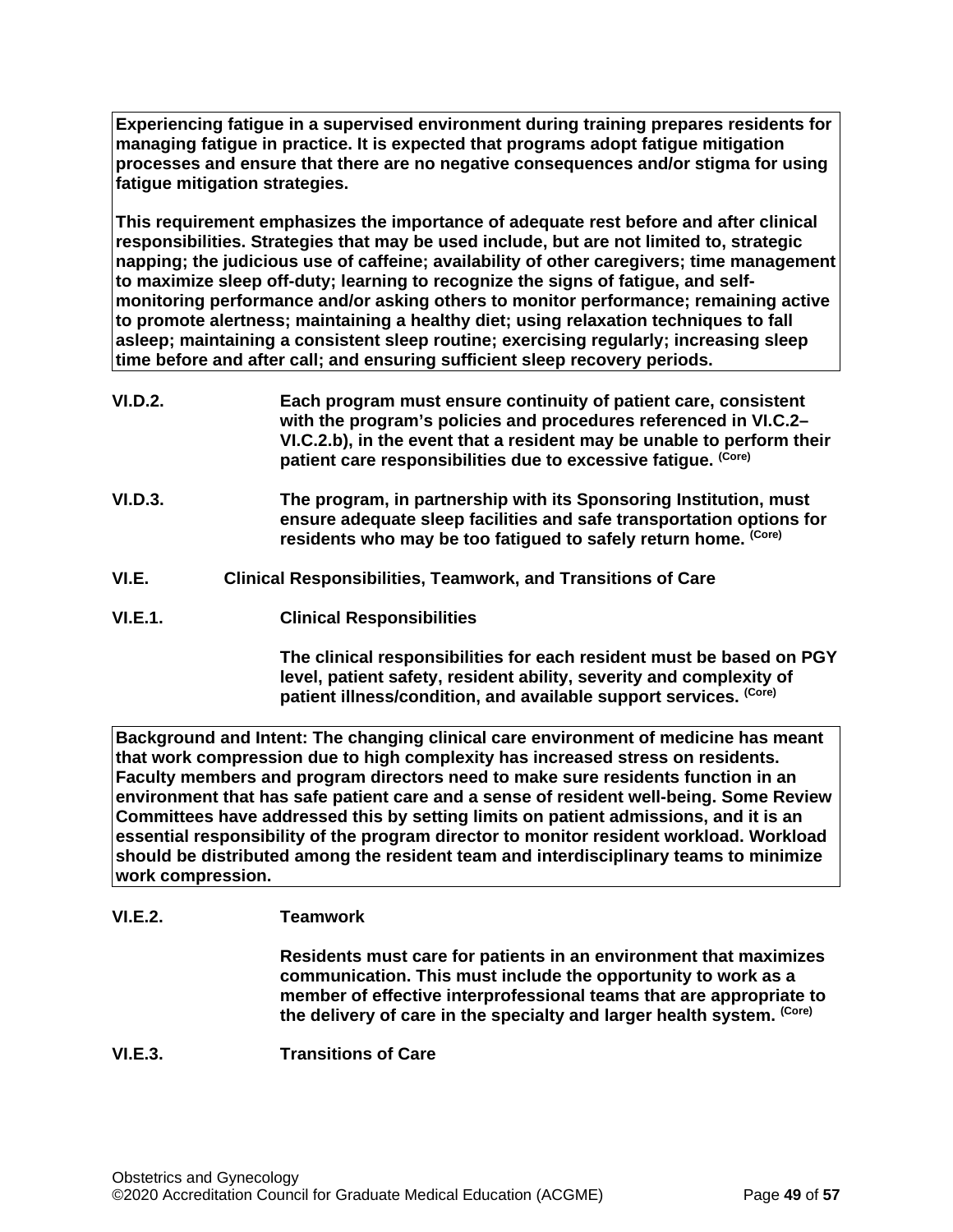| VI.E.3.a) | Programs must design clinical assignments to optimize<br>transitions in patient care, including their safety, frequency,<br>and structure. (Core)                                                                                                                                                                 |
|-----------|-------------------------------------------------------------------------------------------------------------------------------------------------------------------------------------------------------------------------------------------------------------------------------------------------------------------|
| VI.E.3.b) | Programs, in partnership with their Sponsoring Institutions,<br>must ensure and monitor effective, structured hand-over<br>processes to facilitate both continuity of care and patient<br>safety. (Core)                                                                                                          |
| VI.E.3.c  | Programs must ensure that residents are competent in<br>communicating with team members in the hand-over process.<br>(Outcome)                                                                                                                                                                                    |
| VI.E.3.d  | Programs and clinical sites must maintain and communicate<br>schedules of attending physicians and residents currently<br>responsible for care. (Core)                                                                                                                                                            |
| VI.E.3.e) | Each program must ensure continuity of patient care,<br>consistent with the program's policies and procedures<br>referenced in VI.C.2-VI.C.2.b), in the event that a resident may<br>be unable to perform their patient care responsibilities due to<br>excessive fatigue or illness, or family emergency. (Core) |
| VI.F.     | <b>Clinical Experience and Education</b>                                                                                                                                                                                                                                                                          |

<span id="page-49-0"></span>*Programs, in partnership with their Sponsoring Institutions, must design an effective program structure that is configured to provide residents with educational and clinical experience opportunities, as well as reasonable opportunities for rest and personal activities.*

**Background and Intent: In the new requirements, the terms "clinical experience and education," "clinical and educational work," and "clinical and educational work hours" replace the terms "duty hours," "duty periods," and "duty." These changes have been made in response to concerns that the previous use of the term "duty" in reference to number of hours worked may have led some to conclude that residents' duty to "clock out" on time superseded their duty to their patients.**

**VI.F.1. Maximum Hours of Clinical and Educational Work per Week**

**Clinical and educational work hours must be limited to no more than 80 hours per week, averaged over a four-week period, inclusive of all in-house clinical and educational activities, clinical work done from home, and all moonlighting. (Core)**

**Background and Intent: Programs and residents have a shared responsibility to ensure that the 80-hour maximum weekly limit is not exceeded. While the requirement has been written with the intent of allowing residents to remain beyond their scheduled work periods to care for a patient or participate in an educational activity, these additional hours must be accounted for in the allocated 80 hours when averaged over four weeks.**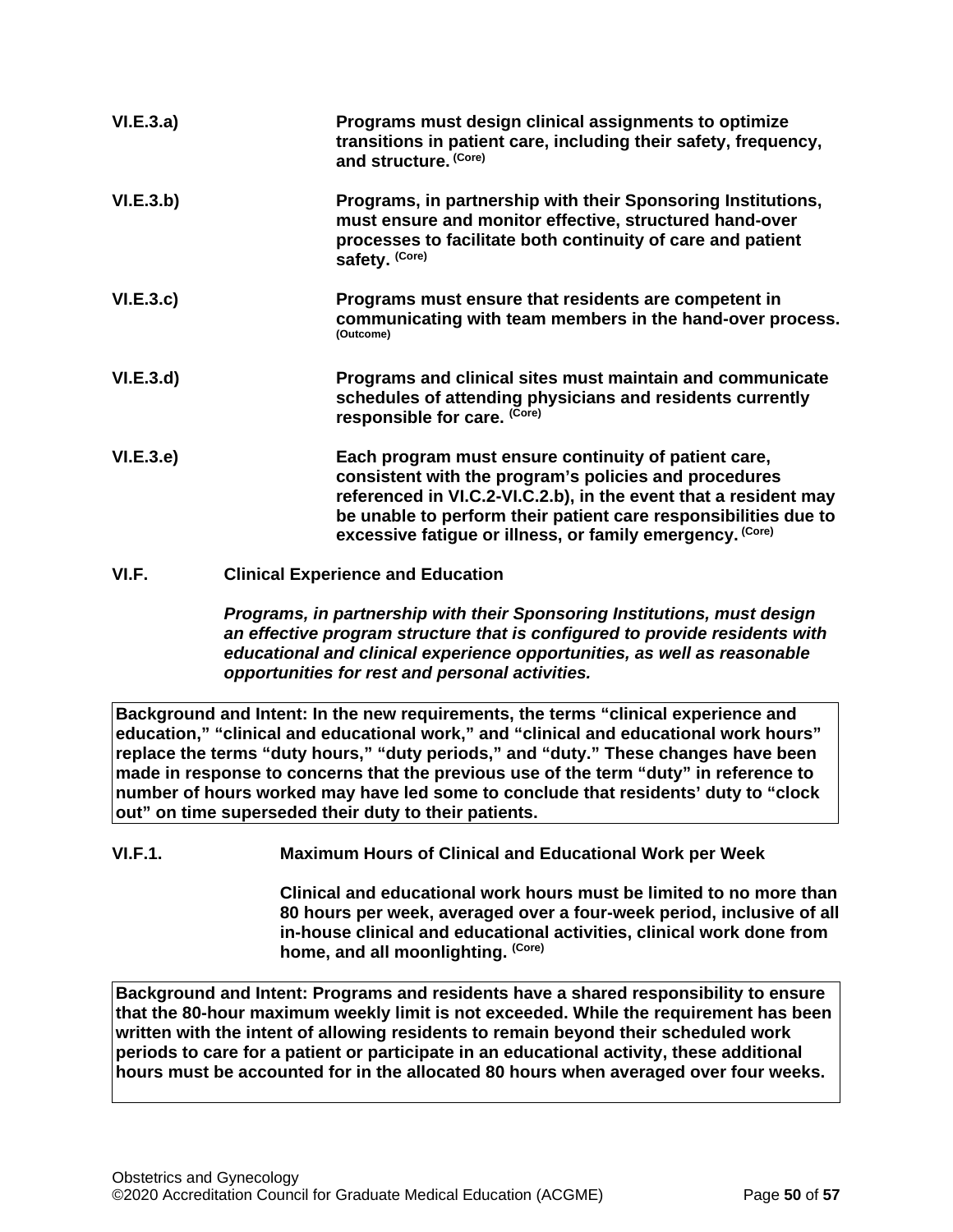## *Scheduling*

**While the ACGME acknowledges that, on rare occasions, a resident may work in excess of 80 hours in a given week, all programs and residents utilizing this flexibility will be required to adhere to the 80-hour maximum weekly limit when averaged over a fourweek period. Programs that regularly schedule residents to work 80 hours per week and still permit residents to remain beyond their scheduled work period are likely to exceed the 80-hour maximum, which would not be in substantial compliance with the requirement. These programs should adjust schedules so that residents are scheduled to work fewer than 80 hours per week, which would allow residents to remain beyond their scheduled work period when needed without violating the 80-hour requirement. Programs may wish to consider using night float and/or making adjustments to the frequency of in-house call to ensure compliance with the 80-hour maximum weekly limit.**

# *Oversight*

**With increased flexibility introduced into the Requirements, programs permitting this flexibility will need to account for the potential for residents to remain beyond their assigned work periods when developing schedules, to avoid exceeding the 80-hour maximum weekly limit, averaged over four weeks. The ACGME Review Committees will strictly monitor and enforce compliance with the 80-hour requirement. Where violations of the 80-hour requirement are identified, programs will be subject to citation and at risk for an adverse accreditation action.**

## *Work from Home*

**While the requirement specifies that clinical work done from home must be counted toward the 80-hour maximum weekly limit, the expectation remains that scheduling be structured so that residents are able to complete most work on site during scheduled clinical work hours without requiring them to take work home. The new requirements acknowledge the changing landscape of medicine, including electronic health records, and the resulting increase in the amount of work residents choose to do from home. The requirement provides flexibility for residents to do this while ensuring that the time spent by residents completing clinical work from home is accomplished within the 80 hour weekly maximum. Types of work from home that must be counted include using an electronic health record and taking calls from home. Reading done in preparation for the following day's cases, studying, and research done from home do not count toward the 80 hours. Resident decisions to leave the hospital before their clinical work has been completed and to finish that work later from home should be made in consultation with the resident's supervisor. In such circumstances, residents should be mindful of their professional responsibility to complete work in a timely manner and to maintain patient confidentiality.**

**During the public comment period many individuals raised questions and concerns related to this change. Some questioned whether minute by minute tracking would be required; in other words, if a resident spends three minutes on a phone call and then a few hours later spends two minutes on another call, will the resident need to report that time. Others raised concerns related to the ability of programs and institutions to verify the accuracy of the information reported by residents. The new requirements are not an attempt to micromanage this process. Residents are to track the time they spend on clinical work from home and to report that time to the program. Decisions regarding whether to report infrequent phone calls of very short duration will be left to the individual resident. Programs will need to factor in time residents are spending on clinical work at home when schedules are developed to ensure that residents are not**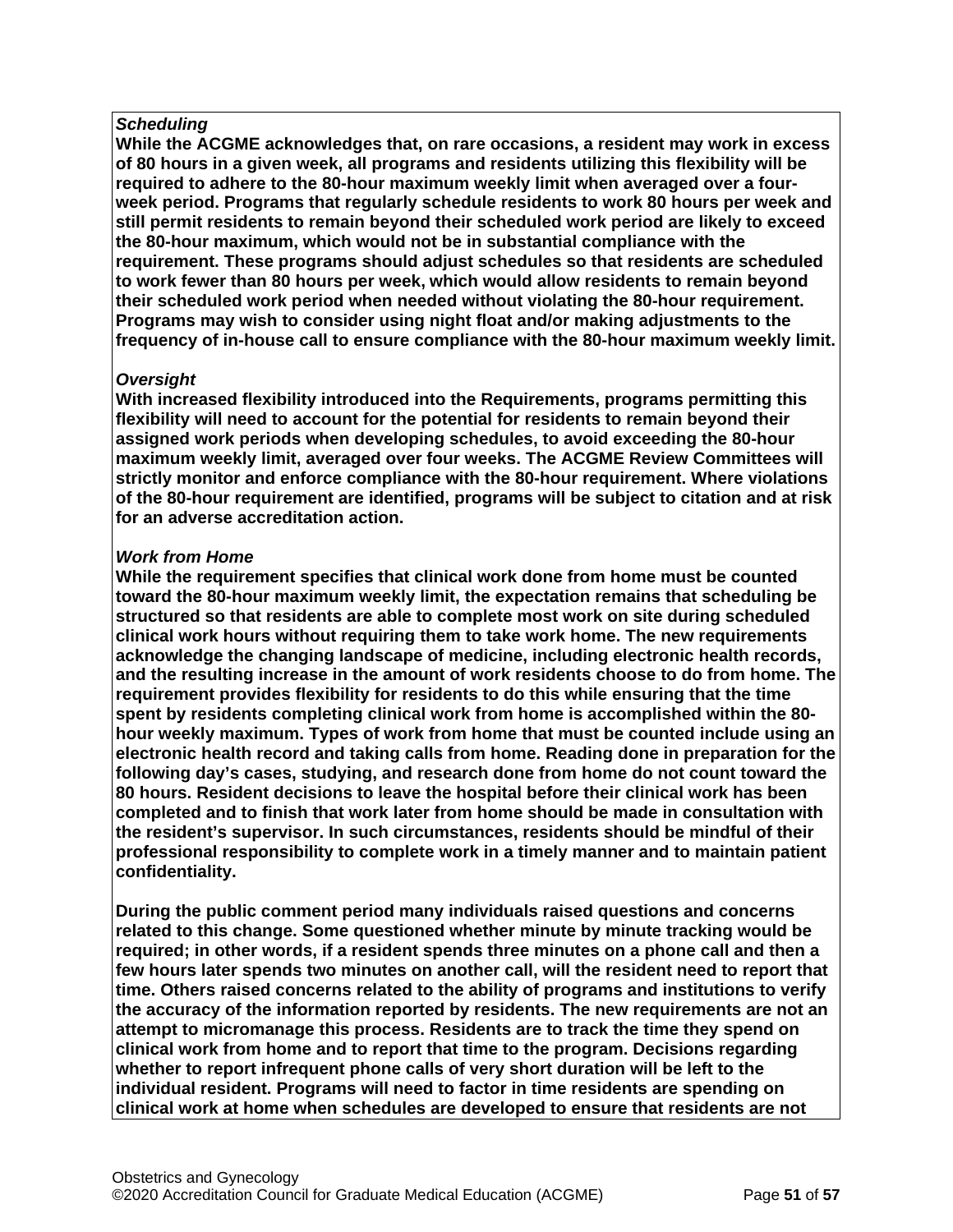**working in excess of 80 hours per week, averaged over four weeks. There is no requirement that programs assume responsibility for documenting this time. Rather, the program's responsibility is ensuring that residents report their time from home and that schedules are structured to ensure that residents are not working in excess of 80 hours per week, averaged over four weeks.**

## *PGY-1 and PGY-2 Residents*

**PGY-1 and PGY-2 residents may not have the experience to make decisions about when it is appropriate to utilize flexibility or may feel pressured to use it when unnecessary. Programs are responsible for ensuring that residents are provided with manageable workloads that can be accomplished during scheduled work hours. This includes ensuring that a resident's assigned direct patient load is manageable, that residents have appropriate support from their clinical teams, and that residents are not overburdened with clerical work and/or other non-physician duties.**

| VI.F.2.      | <b>Mandatory Time Free of Clinical Work and Education</b>                                                                                                                                                                                                                                                 |
|--------------|-----------------------------------------------------------------------------------------------------------------------------------------------------------------------------------------------------------------------------------------------------------------------------------------------------------|
| VI.F.2.a)    | The program must design an effective program structure that<br>is configured to provide residents with educational<br>opportunities, as well as reasonable opportunities for rest<br>and personal well-being. (Core)                                                                                      |
| VI.F.2.b)    | Residents should have eight hours off between scheduled<br>clinical work and education periods. (Detail)                                                                                                                                                                                                  |
| VI.F.2.b)(1) | There may be circumstances when residents choose<br>to stay to care for their patients or return to the<br>hospital with fewer than eight hours free of clinical<br>experience and education. This must occur within the<br>context of the 80-hour and the one-day-off-in-seven<br>requirements. (Detail) |

**Background and Intent: While it is expected that resident schedules will be structured to ensure that residents are provided with a minimum of eight hours off between scheduled work periods, it is recognized that residents may choose to remain beyond their scheduled time, or return to the clinical site during this time-off period, to care for a patient. The requirement preserves the flexibility for residents to make those choices. It is also noted that the 80-hour weekly limit (averaged over four weeks) is a deterrent for scheduling fewer than eight hours off between clinical and education work periods, as it would be difficult for a program to design a schedule that provides fewer than eight hours off without violating the 80-hour rule.**

**VI.F.2.c) Residents must have at least 14 hours free of clinical work**  and education after 24 hours of in-house call. (Core)

**Background and Intent: Residents have a responsibility to return to work rested, and thus are expected to use this time away from work to get adequate rest. In support of this goal, residents are encouraged to prioritize sleep over other discretionary activities.**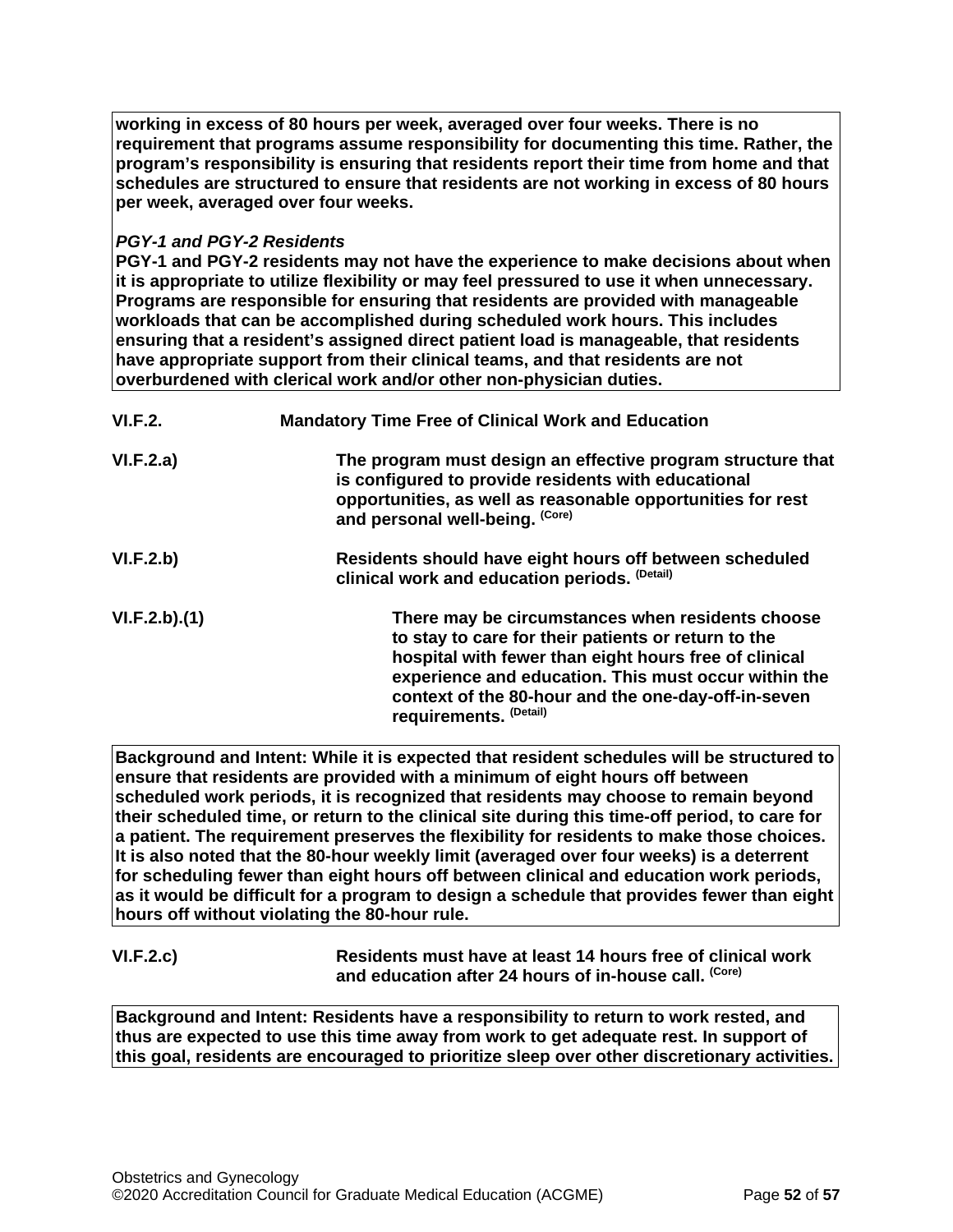**VI.F.2.d) Residents must be scheduled for a minimum of one day in seven free of clinical work and required education (when averaged over four weeks). At-home call cannot be assigned on these free days. (Core)**

**Background and Intent: The requirement provides flexibility for programs to distribute days off in a manner that meets program and resident needs. It is strongly recommended that residents' preference regarding how their days off are distributed be considered as schedules are developed. It is desirable that days off be distributed throughout the month, but some residents may prefer to group their days off to have a "golden weekend," meaning a consecutive Saturday and Sunday free from work. The requirement for one free day in seven should not be interpreted as precluding a golden weekend. Where feasible, schedules may be designed to provide residents with a weekend, or two consecutive days, free of work. The applicable Review Committee will evaluate the number of consecutive days of work and determine whether they meet educational objectives. Programs are encouraged to distribute days off in a fashion that optimizes resident well-being, and educational and personal goals. It is noted that a day off is defined in the ACGME Glossary of Terms as "one (1) continuous 24-hour period free from all administrative, clinical, and educational activities."**

- **VI.F.3. Maximum Clinical Work and Education Period Length**
- **VI.F.3.a) Clinical and educational work periods for residents must not exceed 24 hours of continuous scheduled clinical assignments. (Core)**

**Background and Intent: The Task Force examined the question of "consecutive time on task." It examined the research supporting the current limit of 16 consecutive hours of time on task for PGY-1 residents; the range of often conflicting impacts of this requirement on patient safety, clinical care, and continuity of care by resident teams; and resident learning found in the literature. Finally, it heard a uniform request by the specialty societies, certifying boards, membership societies and organizations, and senior residents to repeal this requirement. It heard conflicting perspectives from resident unions, a medical student association, and a number of public advocacy groups, some arguing for continuation of the requirement, others arguing for extension of the requirement to all residents.**

**Of greatest concern to the Task Force were the observations of disruption of team care and patient care continuity brought about with residents beyond the PGY-1 level adhering to differing requirements. The graduate medical education community uniformly requested that the Task Force remove this requirement. The most frequentlycited reason for this request was the complete disruption of the team, separating the PGY-1 from supervisory faculty members and residents who were best able to judge the ability of the resident and customize the supervision of patient care for each PGY-1. Cited nearly as frequently was the separation of the PGY-1 from the team, delaying maturation of clinical skills, and threatening to create a "shift" mentality in disciplines where overnight availability to patients is essential in delivery of care.**

**The Task Force examined the impact of the request to consider 16-consecutive-hour limits for all residents, and rejected the proposition. It found that model incompatible**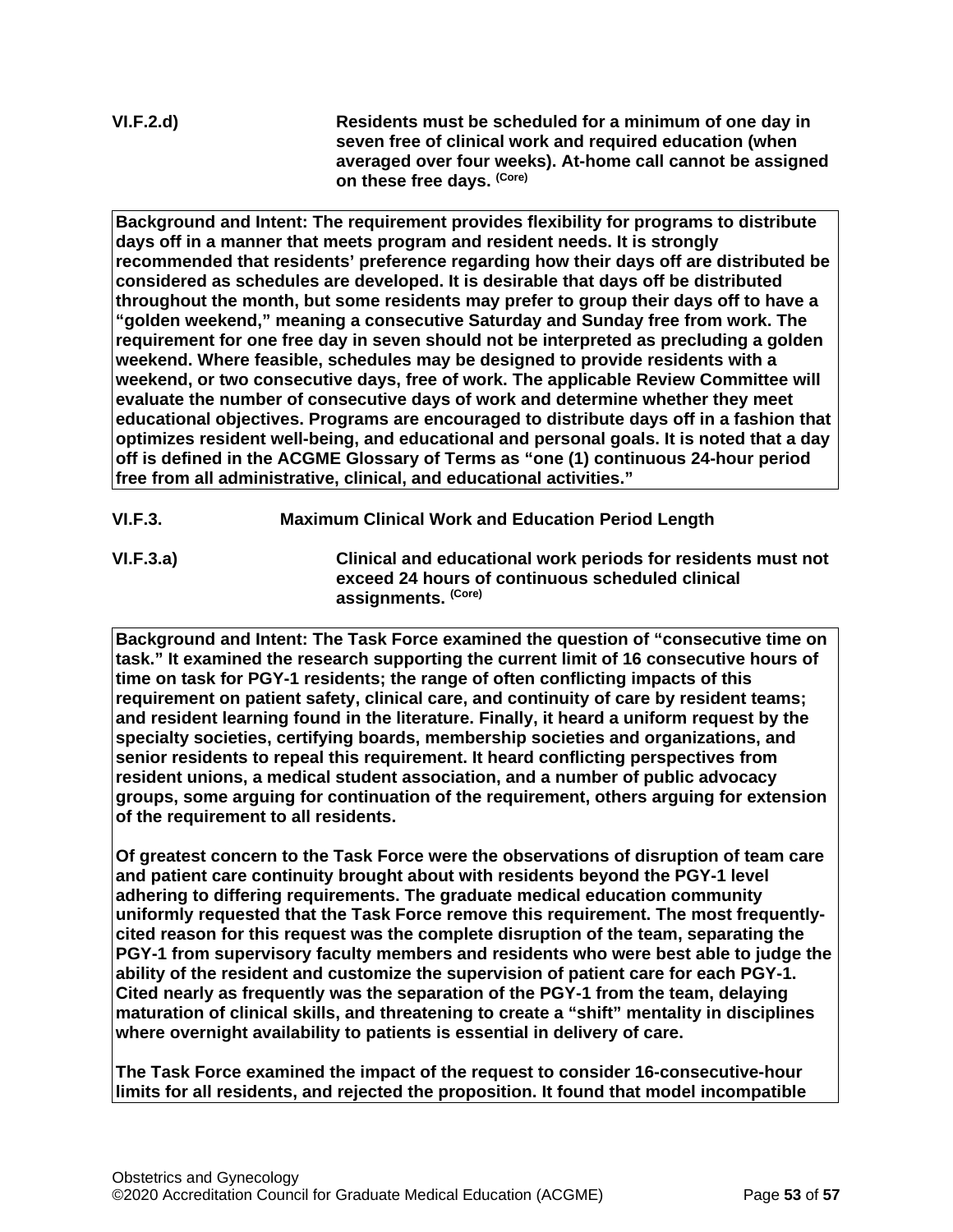**with the actual practice of medicine and surgery in many specialties, excessively limiting in configuration of clinical services in many disciplines, and potentially disruptive of the inculcation of responsibility and professional commitment to altruism and placing the needs of patients above those of the physician.**

**After careful consideration of the information available, the testimony and position of all parties submitting information, and presentations to the Task Force, the Task Force removed the 16-hour-consecutive-time-on-task requirement for PGY-1 residents. It remains crucial that programs ensure that PGY-1 residents are supervised in compliance with the applicable Program Requirements, and that resident well-being is prioritized as described in Section VI.C. of these requirements.**

| VI.F.3.a)(1)    | Up to four hours of additional time may be used for<br>activities related to patient safety, such as providing<br>effective transitions of care, and/or resident education.<br>(Core) |
|-----------------|---------------------------------------------------------------------------------------------------------------------------------------------------------------------------------------|
| VI.F.3.a)(1)(a) | Additional patient care responsibilities must not<br>be assigned to a resident during this time. (Core)                                                                               |

**Background and Intent: The additional time referenced in VI.F.3.a).(1) should not be used for the care of new patients. It is essential that the resident continue to function as a member of the team in an environment where other members of the team can assess resident fatigue, and that supervision for post-call residents is provided. This 24 hours and up to an additional four hours must occur within the context of 80-hour weekly limit, averaged over four weeks.**

| VI.F.4.      | <b>Clinical and Educational Work Hour Exceptions</b>                                                                                                                                                  |
|--------------|-------------------------------------------------------------------------------------------------------------------------------------------------------------------------------------------------------|
| VI.F.4.a)    | In rare circumstances, after handing off all other<br>responsibilities, a resident, on their own initiative, may elect<br>to remain or return to the clinical site in the following<br>circumstances: |
| VI.F.4.a)(1) | to continue to provide care to a single severely ill or<br>unstable patient; (Detail)                                                                                                                 |
| VI.F.4.a)(2) | humanistic attention to the needs of a patient or<br>family; or, <sup>(Detail)</sup>                                                                                                                  |
| VI.F.4.a)(3) | to attend unique educational events. (Detail)                                                                                                                                                         |
| VI.F.4.b)    | These additional hours of care or education will be counted<br>toward the 80-hour weekly limit. (Detail)                                                                                              |

**Background and Intent: This requirement is intended to provide residents with some control over their schedules by providing the flexibility to voluntarily remain beyond the scheduled responsibilities under the circumstances described above. It is important to note that a resident may remain to attend a conference, or return for a conference later in the day, only if the decision is made voluntarily. Residents must not be required to**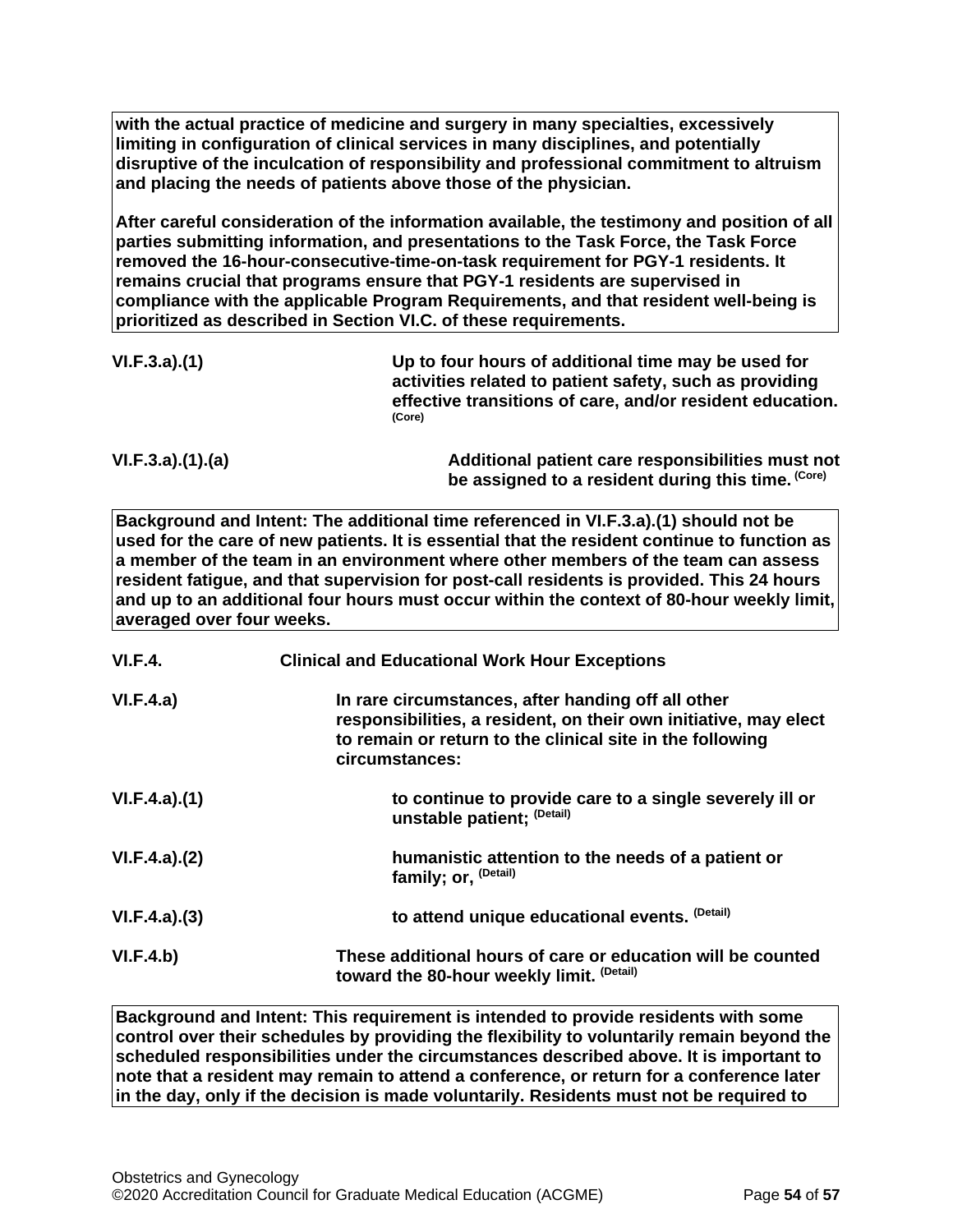**stay. Programs allowing residents to remain or return beyond the scheduled work and clinical education period must ensure that the decision to remain is initiated by the resident and that residents are not coerced. This additional time must be counted toward the 80-hour maximum weekly limit.**

| VI.F.4.c)           | A Review Committee may grant rotation-specific exceptions<br>for up to 10 percent or a maximum of 88 clinical and<br>educational work hours to individual programs based on a<br>sound educational rationale. |
|---------------------|---------------------------------------------------------------------------------------------------------------------------------------------------------------------------------------------------------------|
|                     | However, the Review Committee for Obstetrics and Gynecology<br>does not allow requests for exceptions to the 80-hour per week<br>limitation on resident duty hours.                                           |
| $VI.F.4.c$ . $(1)$  | In preparing a request for an exception, the program<br>director must follow the clinical and educational work<br>hour exception policy from the ACGME Manual of<br>Policies and Procedures. (Core)           |
| $VI.F.4.c$ ). $(2)$ | Prior to submitting the request to the Review<br>Committee, the program director must obtain approval<br>from the Sponsoring Institution's GMEC and DIO. (Core)                                               |

**Background and Intent: The provision for exceptions for up to 88 hours per week has been modified to specify that exceptions may be granted for specific rotations if the program can justify the increase based on criteria specified by the Review Committee. As in the past, Review Committees may opt not to permit exceptions. The underlying philosophy for this requirement is that while it is expected that all residents should be able to train within an 80-hour work week, it is recognized that some programs may include rotations with alternate structures based on the nature of the specialty. DIO/GMEC approval is required before the request will be considered by the Review Committee.**

| VI.F.5.   | <b>Moonlighting</b>                                                                                                                                                                                                                         |
|-----------|---------------------------------------------------------------------------------------------------------------------------------------------------------------------------------------------------------------------------------------------|
| VI.F.5.a) | Moonlighting must not interfere with the ability of the resident<br>to achieve the goals and objectives of the educational<br>program, and must not interfere with the resident's fitness for<br>work nor compromise patient safety. (Core) |
| VI.F.5.b) | Time spent by residents in internal and external moonlighting<br>(as defined in the ACGME Glossary of Terms) must be<br>counted toward the 80-hour maximum weekly limit. (Core)                                                             |
| VI.F.5.c) | PGY-1 residents are not permitted to moonlight. (Core)                                                                                                                                                                                      |
|           |                                                                                                                                                                                                                                             |

**Background and Intent: For additional clarification of the expectations related to moonlighting, please refer to the Common Program Requirement FAQs (available at [http://www.acgme.org/What-We-Do/Accreditation/Common-Program-Requirements\)](http://www.acgme.org/What-We-Do/Accreditation/Common-Program-Requirements).**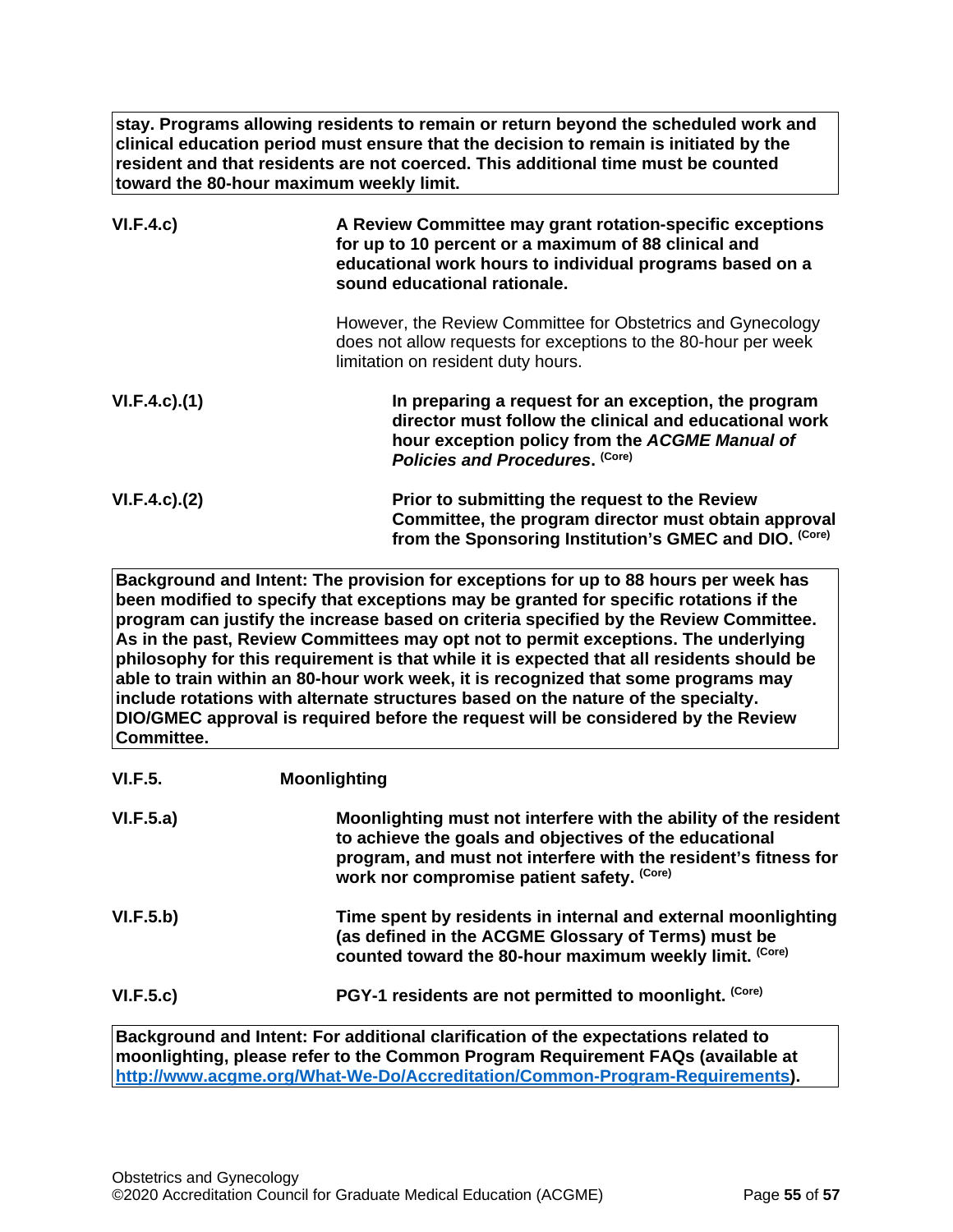# **VI.F.6. In-House Night Float**

**Night float must occur within the context of the 80-hour and oneday-off-in-seven requirements. (Core)**

**Background and Intent: The requirement for no more than six consecutive nights of night float was removed to provide programs with increased flexibility in scheduling. VI.F.7. Maximum In-House On-Call Frequency Residents must be scheduled for in-house call no more frequently**  than every third night (when averaged over a four-week period). <sup>(Core)</sup> **VI.F.8. At-Home Call VI.F.8.a) Time spent on patient care activities by residents on at-home call must count toward the 80-hour maximum weekly limit. The frequency of at-home call is not subject to the everythird-night limitation, but must satisfy the requirement for one day in seven free of clinical work and education, when averaged over four weeks. (Core) VI.F.8.a).(1) At-home call must not be so frequent or taxing as to preclude rest or reasonable personal time for each resident. (Core) VI.F.8.b) Residents are permitted to return to the hospital while on athome call to provide direct care for new or established patients. These hours of inpatient patient care must be included in the 80-hour maximum weekly limit. (Detail)**

**Background and Intent: This requirement has been modified to specify that clinical work done from home when a resident is taking at-home call must count toward the 80-hour maximum weekly limit. This change acknowledges the often significant amount of time residents devote to clinical activities when taking at-home call, and ensures that taking at-home call does not result in residents routinely working more than 80 hours per week. At-home call activities that must be counted include responding to phone calls and other forms of communication, as well as documentation, such as entering notes in an electronic health record. Activities such as reading about the next day's case, studying, or research activities do not count toward the 80-hour weekly limit.**

**In their evaluation of residency/fellowship programs, Review Committees will look at the overall impact of at-home call on resident/fellow rest and personal time.**

**\*\*\***

\***Core Requirements**: Statements that define structure, resource, or process elements essential to every graduate medical educational program.

†**Detail Requirements**: Statements that describe a specific structure, resource, or process, for achieving compliance with a Core Requirement. Programs and sponsoring institutions in